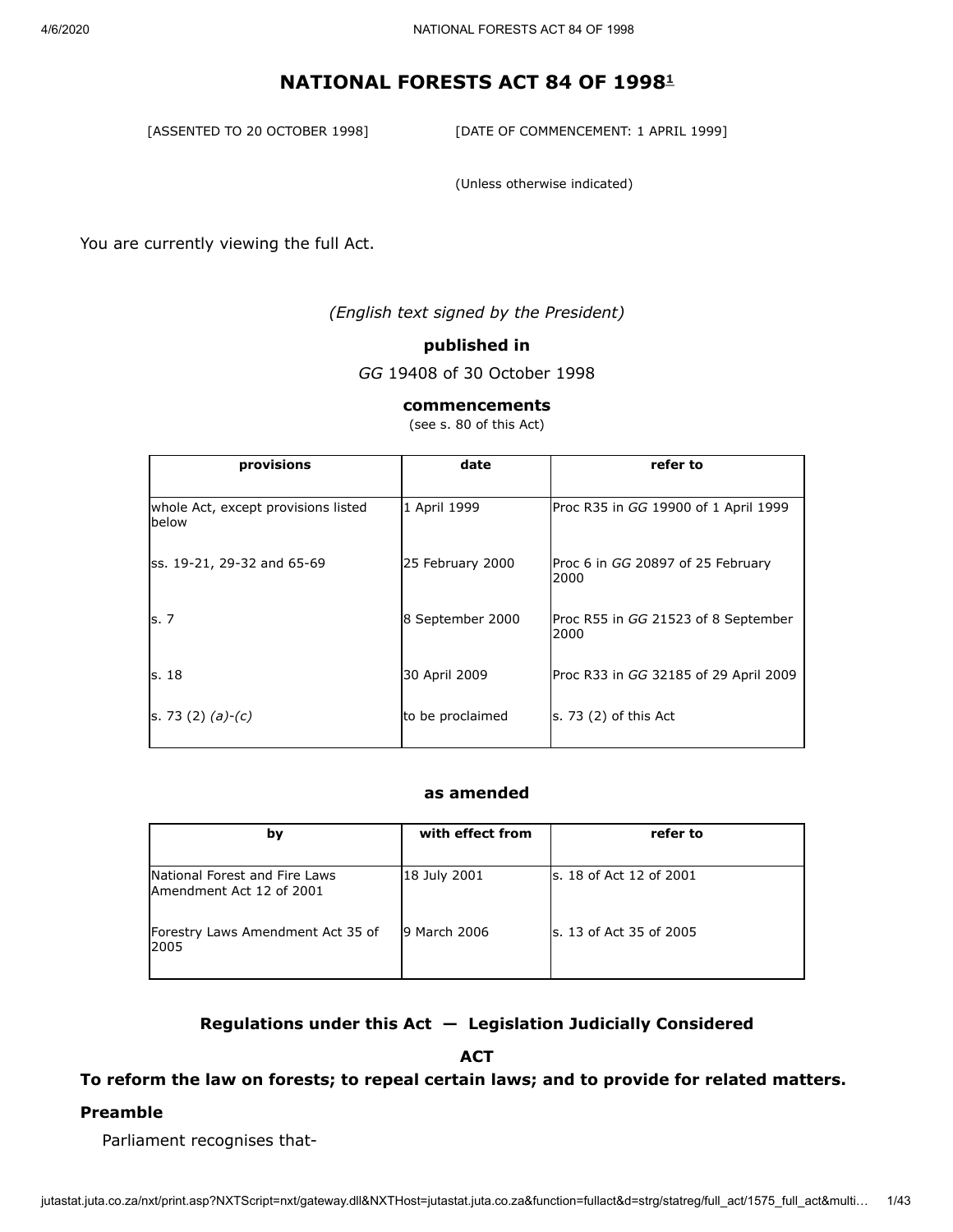- \* everyone has the constitutional right to have the environment protected for the benefit of present and future generations;
- \* natural forests and woodlands form an important part of that environment and need to be conserved and developed according to the principles of sustainable management;
- \* plantation forests play an important role in the economy;
- \* plantation forests have an impact on the environment and need to be managed appropriately;
- \* the State's role in forestry needs to change; and
- \* the economic, social and environmental benefits of forests have been distributed unfairly in the past.

Parliament therefore enacts the following law:

#### **ARRANGEMENT OF ACT**

### CHAPTER 1 INTRODUCTORY PROVISIONS

- 1 Purposes
- 2 Interpretation

### CHAPTER 2 SUSTAINABLE FOREST MANAGEMENT

#### *Part 1*

### *Management*

- 3 Principles to guide decisions affecting forests
- 4 Promotion and enforcement of sustainable forest management

#### *Part 2*

### *Research, monitoring and reporting*

- 5 Promotion of research
- 6 Duty to monitor forests and disseminate information

# CHAPTER 3

# SPECIAL MEASURES TO PROTECT FORESTS AND TREES

#### *Part 1*

# *Prohibition of destruction of natural forests*

7 Prohibition of destruction of trees in natural forests

#### *Part 2*

### *Protected areas*

- 8 Power to set aside protected areas
- 9 Procedure for declaring protected areas
- 10 Effect of setting aside protected areas
- 11 Management of protected areas

# *Part 3*

# *Protection of trees*

- 12 Declaration of trees as protected
- 13 Normal procedure for declaring protected trees
- 14 Emergency procedure for protecting trees
- 15 Effect of declaration of protected trees
- 16 Registration against title deeds

#### Part 4

### Measures to control and remedy deforestation

17 Power to declare controlled forest areas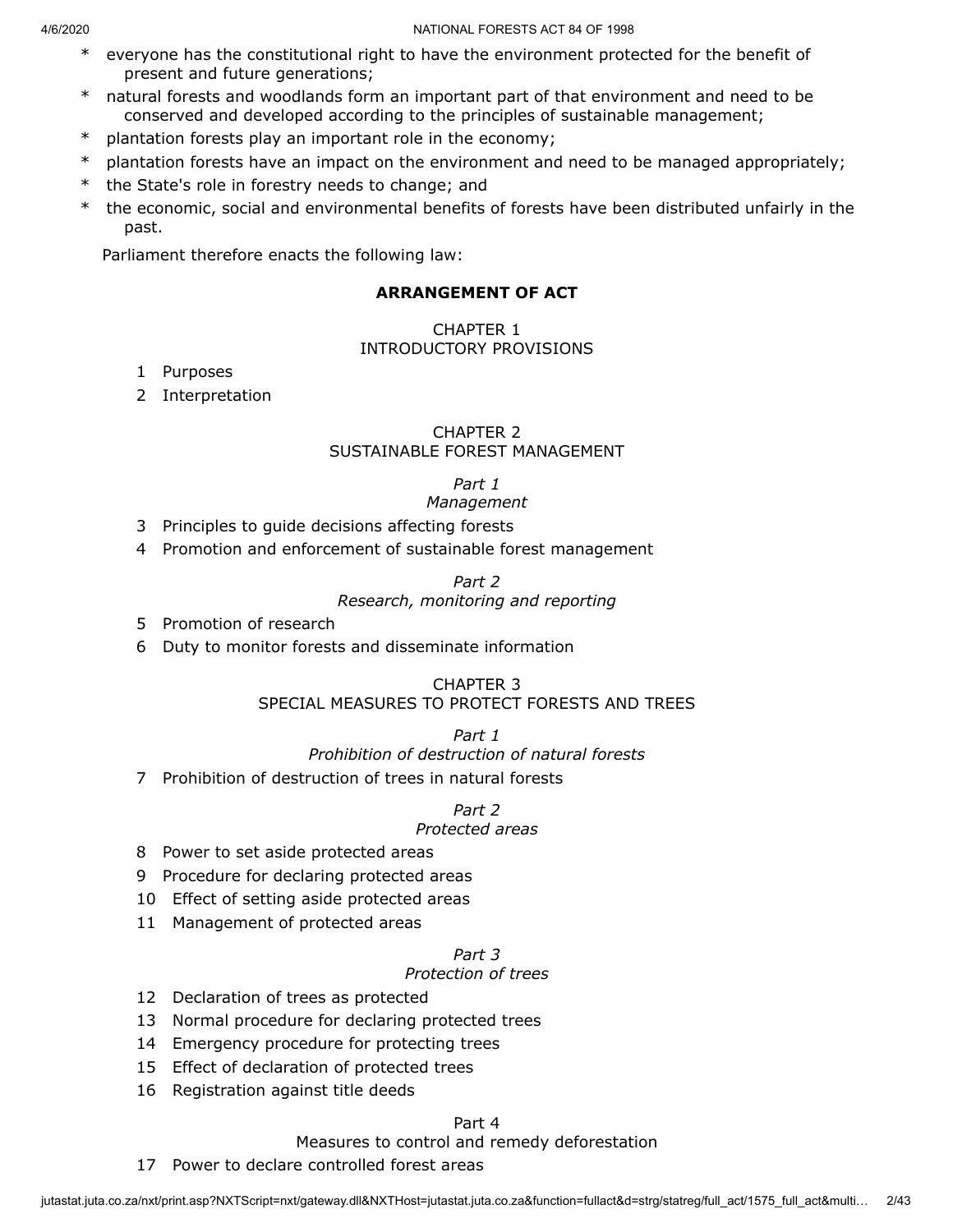18 Right to apply for protection

#### CHAPTER 4 USE OF FORESTS

### *Part 1*

# *Access for recreation and related purposes*

- 19 Access to State forests for recreation, education, culture or spiritual fulfilment
- 20 Regulation of access to State forests
- 21 Access to forests other than State forests

# *Part 2*

#### *Vesting and granting of rights to use State forests*

- 22 Vesting of rights
- 23 Activities which may be licensed in State forests
- 24 Requirements for licensing
- 25 Amendments, suspensions and cancellations
- 26 Servitudes in State forests
- 27 Leasing of State forests
- 27A Trusts

#### [S. 27A inserted by s. 5 of Act 35 of 2005 (wef 9 March 2006).]

28 Agreements to sell forest produce in State forests

# *Part 3*

# *Community forestry*

- 29 Offers to enter into community forestry agreements
- 30 Conclusion of community forestry agreements
- 31 Content of community forestry agreements
- 32 Assistance for community forestry

#### CHAPTER 5 INSTITUTIONS

# *Part 1*

#### *National Forests Advisory Council*

- 33 Establishment and objects of National Forests Advisory Council
- 34 Constitution of Council
- 35 Conditions of appointment to Council
- 36 Committees of Council
- 37 Meetings of Council
- 38 Funding of Council
- 39 Staff of Council
- 40 Report by Council

# *Part 2*

# *National Forest Recreation and Access Trust*

- 41 Establishment and objects of National Forest Recreation and Access Trust
- 42 Powers and duties of Minister as trustee
- 43 Administration of Trust funds
- 44 Reports by Minister as trustee

#### *Part 3*

#### Panel of facilitators, mediators *and* arbitrators

45 Establishment of panel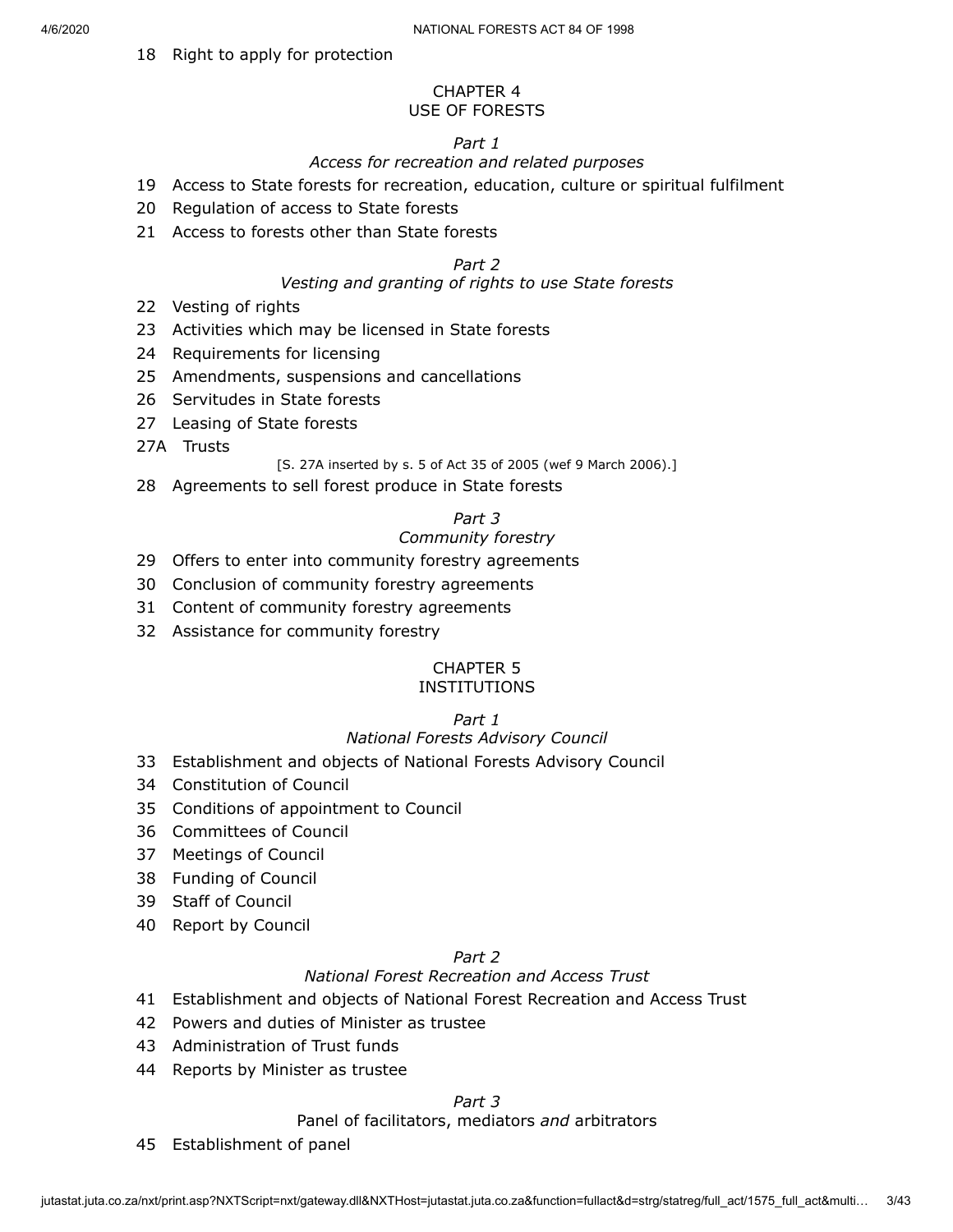4/6/2020 NATIONAL FORESTS ACT 84 OF 1998

#### CHAPTER 6 ADMINISTRATION OF ACT

# *Part 1*

# *General powers and duties of Minister*

# 46 Development and implementation of policy

- 47 Assignment of powers and duties
- 48 Delegation of powers and duties
- 49 Expropriation of property
- 50 Reservation of State land for forestry
- 51 Performance of functions on other land
- 52 Extensions
- 53 Content of regulations
- 54 Procedure for making regulations
- 55 Tariffs and charges

# *Part 2*

# *General powers and duties of Director-General*

- 56 Powers and duties
- 57 Transfer of officers and employees

# CHAPTER 7 OFFENCES AND PENALTIES

#### *Part 1 Sentencing*

- 58 Penalties
- 59 Compensatory orders in criminal proceedings
- 60 Award of part of fine recovered to informant

#### *Part 2 Offences*

- 61 Offences relating to sustainable forest management
- 62 Offences relating to protection of forests and trees
- 63 Offences relating to use of forests
- 64 Offences in relation to enforcement

# CHAPTER 8

# ENFORCEMENT

- 65 Appointment of forest officers
- 66 General powers of forest officers
- 67 Power to enter and search
- 68 Power to seize
- 69 Power to arrest

# CHAPTER 9

# GENERAL AND TRANSITIONAL PROVISIONS

# *Part 1*

# *Miscellaneous*

- 70 Documents and steps valid under certain circumstances
- 71 Delivery of documents
- 72 Publication of notices in media

# *Part 2*

# *Repeal and amendment of laws, savings, short title and commencement*

jutastat.juta.co.za/nxt/print.asp?NXTScript=nxt/gateway.dll&NXTHost=jutastat.juta.co.za&function=fullact&d=strg/statreg/full\_act/1575\_full\_act&multi… 4/43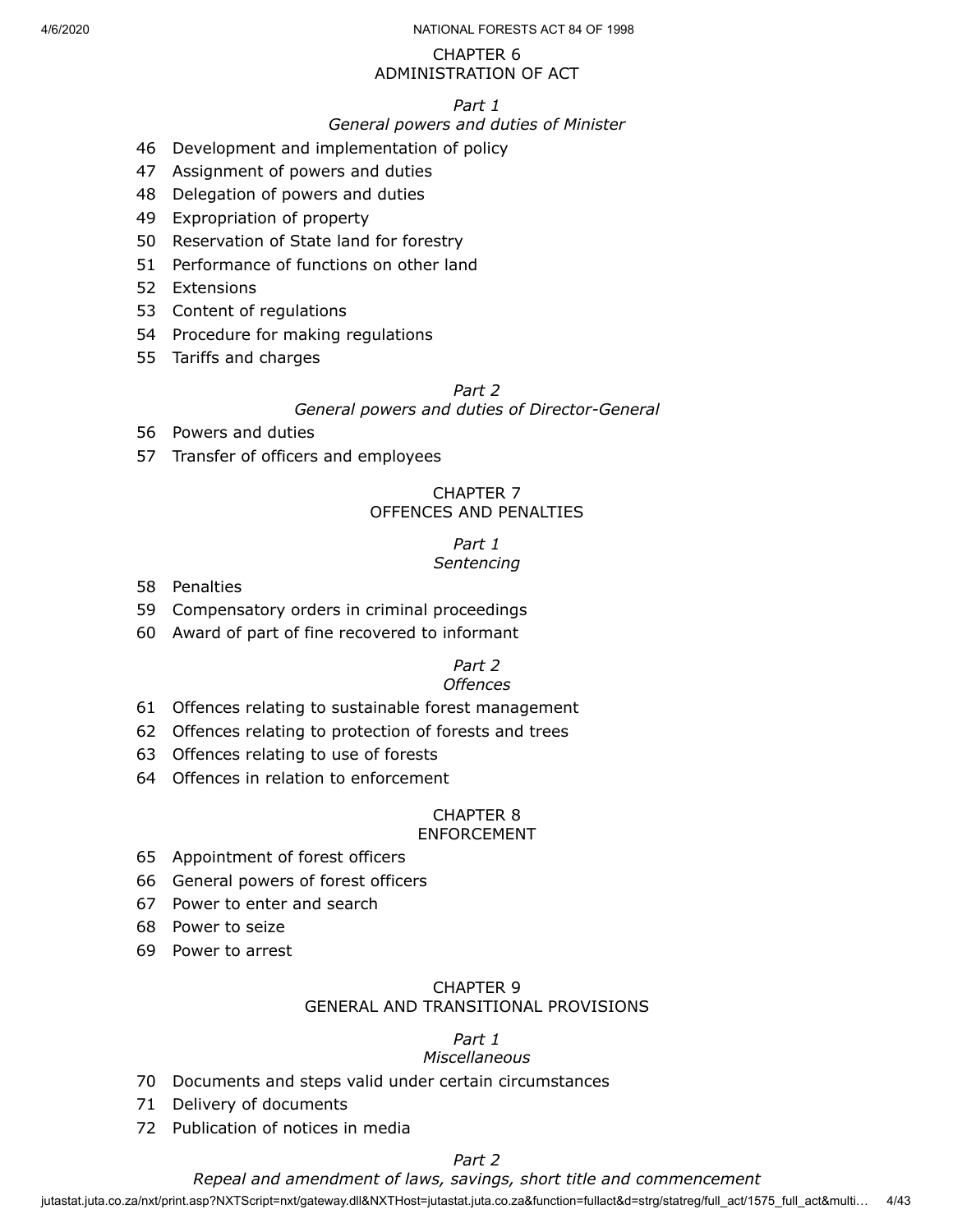- 73 Repeal of laws
- 74 Savings
- 75 Amendment of section 1 of Act 128 of 1992
- 76 Substitution of section 3 of Act 128 of 1992
- 77 Repeal of section 4 of Act 128 of 1992
- 78 Amendment of Act 51 of 1994
- 79 Short title
- 80 Commencement

### Schedule 1

# Schedule 2

### AMENDMENTS OF ACT 51 OF 1994 BY SECTION 78

<span id="page-4-0"></span> $1$  This Act has been updated to include all available historical commencement details

# **CHAPTER 1 INTRODUCTORY PROVISIONS (ss 1-2)**

This Chapter sets out the purposes for which this Act is passed. It defines important words and terms used in the Act and guides its interpretation.

# **1 Purposes**

The purposes of this Act are to-

- *(a)* promote the sustainable management and development of forests for the benefit of all;
- *(b)* create the conditions necessary to restructure forestry in State forests;
- *(c)* provide special measures for the protection of certain forests and trees;
- *(d)* promote the sustainable use of forests for environmental, economic, educational, recreational, cultural, health and spiritual purposes;
- *(e)* promote community forestry;
- *(f)* promote greater participation in all aspects of forestry and the forest products industry by persons disadvantaged by unfair discrimination.

# **2 Interpretation**

(1) In this Act, unless inconsistent with the context-

**'biological diversity'** means genetic diversity, species diversity and ecosystem diversity;

**'Committee for Sustainable Forest Management'** means the committee established in terms of section 36 (3) *(a)*;

**'Committee on Forest Access'** means the committee established in terms of section 36 (3) *(b)*;

**'community'** means a coherent, social group of persons with interests or rights in a particular area of land which the members have or exercise communally in terms of an agreement, custom or law;

**'community forestry'** means forestry by a community in terms of an agreement referred to in sections 30 and 31;

**'Council'** means the National Forests Advisory Council, established by section 33;

**'Department'** means the national Department which has responsibility for forests;

**'Director-General'** means the Director-General of the Department;

**'ecosystem'** means a system made up of a group of living organisms, the relationship between them and their physical environment;

**'forest'** includes-

- *(a)* a natural forest, a woodland and a plantation;
- *(b)* the forest produce in it; and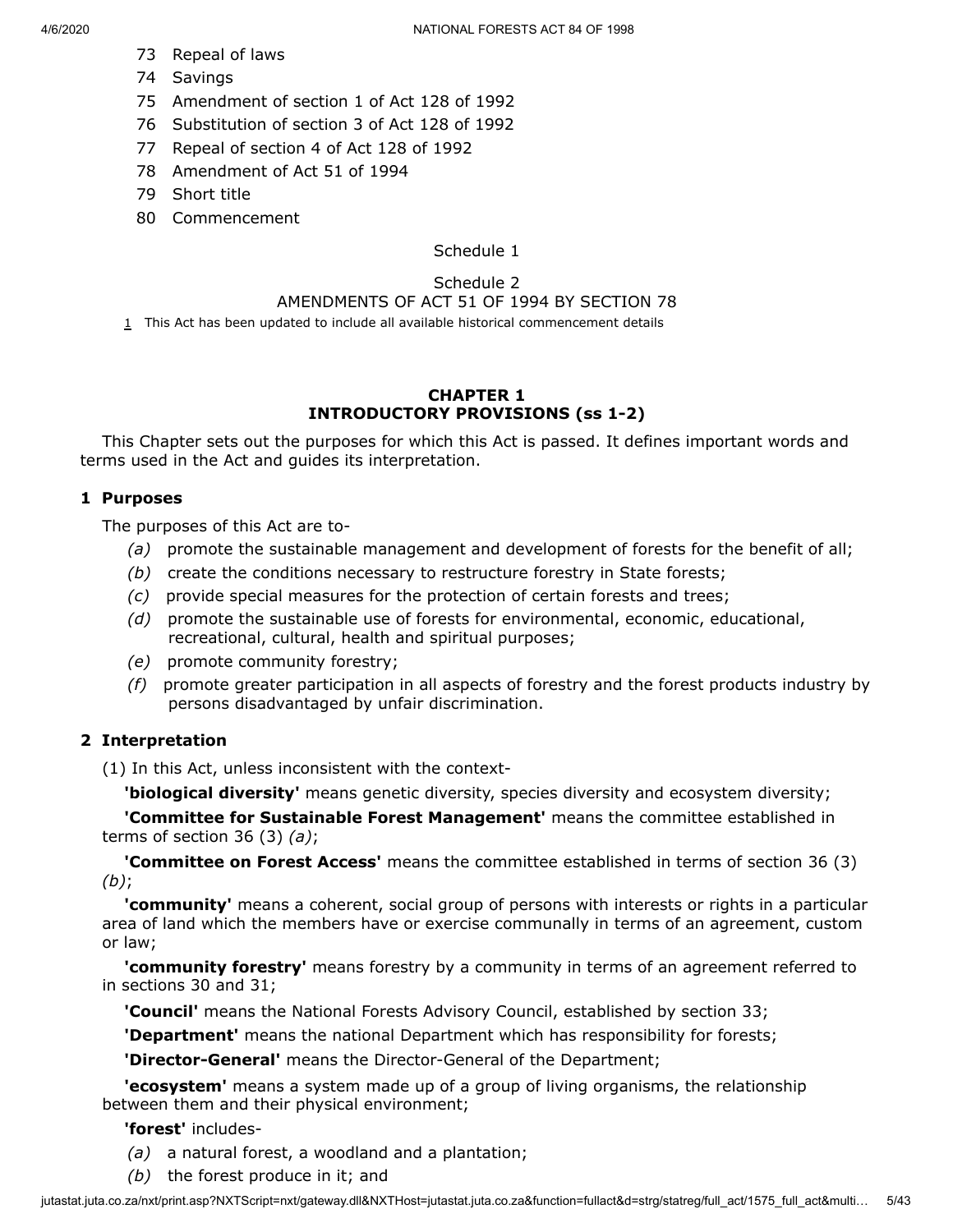*(c)* the ecosystems which it makes up;

**'forest management unit'** means an area of land on all or on part of which there is forest and which is managed as an integrated unit;

**'forest officer'** means a person designated or appointed as a forest officer under section 65;

**'forest produce'** means anything which appears or grows in a forest, including-

- *(a)* any living organism, and any product of it, in a forest;
- *(b)* inanimate objects of mineral, historical, anthropological or cultural value;

**'forest product'** means an object or substance made from forest produce by a mechanical or chemical process;

**'forestry'** means the management of forests, including the management of land which is not treed but which forms part of a forest management unit;

**'habitat'** means the place where a plant or animal naturally grows or lives;

**'indigenous'** means indigenous to South Africa;

**'Minister'**<sup>[2](#page-7-0)</sup> means the Minister to whom the President assigns responsibility for forests in terms of section 91 (2) of the Constitution;

**'municipality'** means a local council, a metropolitan council, a metropolitan local council, a representative council, a rural council or a district council as defined in section 10 of the Local Government Transition Act, 1993 (Act 209 of 1993), and any successor to such a council;

**'natural forest'** means a group of indigenous trees-

- *(a)* whose crowns are largely contiguous; or
- *(b)* which have been declared by the Minister to be a natural forest under section 7 (2);

#### **'organ of State'** means-

- *(a)* any department of State or administration in the national, provincial or local sphere of government; and
- *(b)* any other functionary or institution exercising a public power or performing a public function in terms of any legislation,

but excluding a court or judicial officer;

**'person'** includes a juristic person and a community;

**'plantation'** means a group of trees cultivated for exploitation of the wood, bark, leaves or essential oils in the trees;

**'prescribe'** means prescribe by regulation;

#### **'previous forest legislation'** means-

- *(a)* the laws referred to in the Schedule to the Forest Act, 1913 (Act 16 of 1913);
- *(b)* the Forest Act, 1913 (Act 16 of 1913);
- *(c)* the Forest (Demarcation) Act, 1917 (Act 14 of 1917);
- *(d)* the regulations made in terms of the Development Trust and Land Act, 1936 (Act 18 of 1936), and published in Government Notice 494 of 2 April 1937;
- *(e)* the Forest Act, 1941 (Act 13 of 1941);
- *(f)* the regulations made in terms of the Black Administration Act, 1927 (Act 38 of 1927), and the Development Trust and Land Act, 1936 (Act 18 of 1936), and published in Government Notice R191 of 8 September 1967;
- *(g)* the Government Notices referred to in regulation 27 of the Government Notice referred to in paragraph *(f)*;
- *(h)* the Forest Act, 1968 (Act 72 of 1968);
- *(i)* the laws referred to in column 1 of Schedule 1 to the Forestry Laws Rationalisation and Amendment Act, 1994 (Act 51 of 1994);
- *(j)* the laws referred to in Schedule 1 to this Act;
- *(k)* any other law which allowed for the demarcation of forests or the acquisition or reservation of land for forestry; and
- *(l)* any amendments to the laws referred to in paragraphs *(a)* to *(k)*;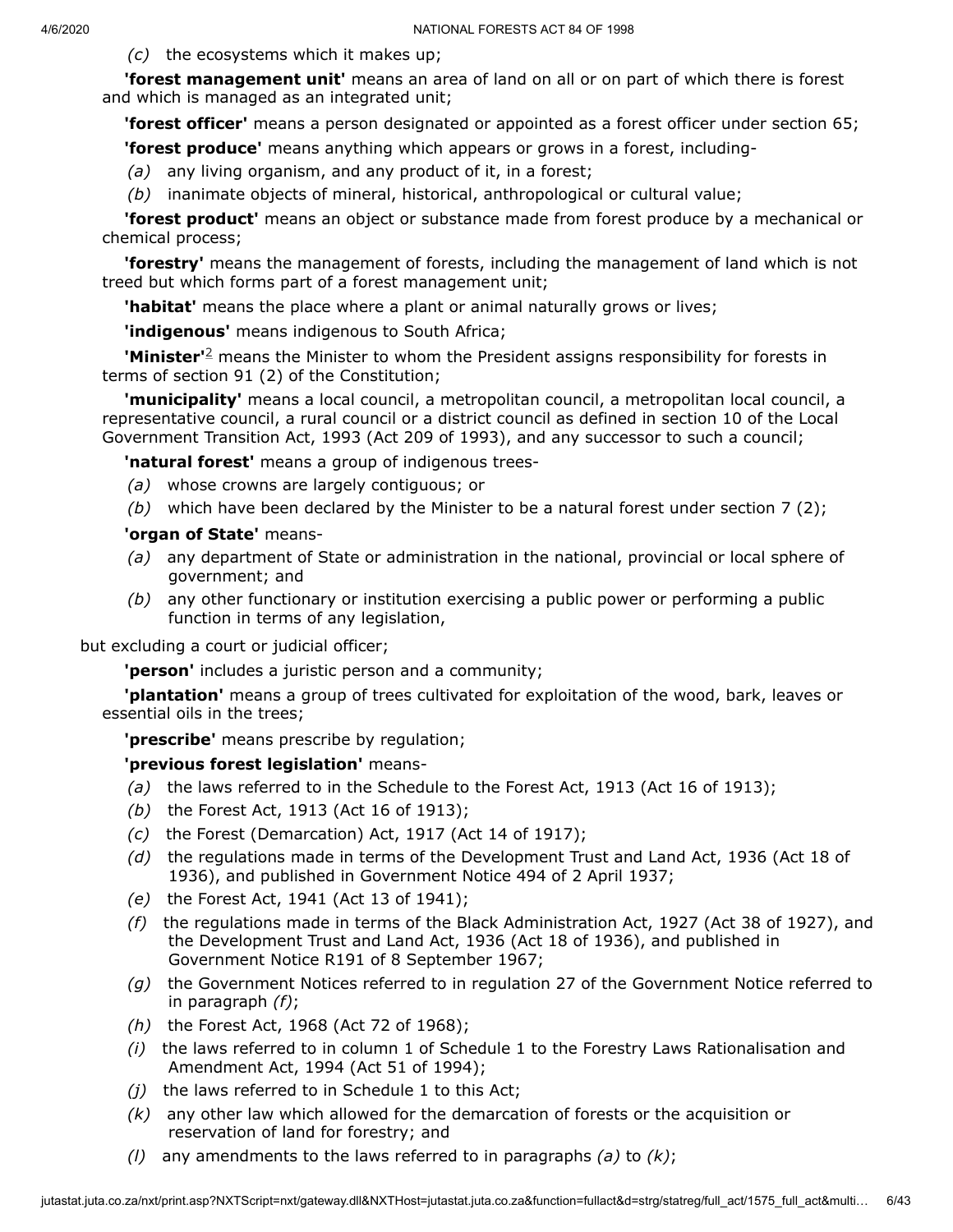**'protected area'** means an area set aside by the Minister as a protected area in one of the categories referred to in section 8 (1);

**'protected tree'** means a tree declared to be protected, or belonging to a group of trees, woodland or species declared to be protected, under section 12 (1) or 14 (2);

**'province'** means the premier of the province exercising his or her executive authority together with the other members of the executive council referred to in section 132 of the Constitution;

**'registered owner'** means an owner as defined in section 102 of the Deeds Registries Act, 1937 (Act 47 of 1937);

# **'State forest'**-

- *(a)* means-
	- (i) State land, other than trust forests, acquired or reserved for forestry in terms of this Act or any previous forest legislation, unless it has been released under section 50 (3);
	- (ii) State land, other than trust forests, designated as demarcated State forest or a similar designation in terms of any previous forest legislation, unless it was withdrawn from demarcation and is no longer used for forestry; and
	- (iii) trust forests; and
- *(b)* includes-
	- (i) State plantations, State sawmills and State timber preservation plants;
	- (ii) land controlled and managed by the Department for research purposes or as a tree nursery;
	- (iii) areas protected in terms of sections 8 (1) *(a)* and *(b)* and 9;
	- (iv) an area of State land which has been set aside in terms of previous forest legislation for the prevention of soil erosion or sand drift;
	- (v) an area referred to in paragraph *(a)* or paragraph *(b)* (i) to (iv), the ownership or control of which is transferred to a person or organ of State contemplated in section 53 (2) *(g)* (i);

**'State land'** means land which vests in the national or a provincial government-

- *(a)* including-
	- (i) land held in trust by the Minister of Land Affairs or the Ingonyama referred to in the KwaZulu Ingonyama Trust Act, 1994 (KwaZulu Act 3 of 1994); and
	- (ii) land which is not owned by the State but is managed by the national or a provincial government exclusively or jointly with the owner in terms of an agreement; but
- *(b)* excluding land belonging to a municipality;
	- [Definition of 'State land' substituted by s. 1 *(a)* of Act 12 of 2001 (wef 18 July 2001).]

**'the Act'** or **'this Act'** means the National Forests Act, 1998, and includes the regulations made in terms of the Act;

**'the Trust'** means the National Forest Recreation and Access Trust, established by section 41;

**'the Trust funds'** means the funds referred to in section 41 (5) together with any money subsequently received by the Trust;

**'timber'** means-

- *(a)* logs; or
- *(b)* wood that has been sawn or otherwise mechanically processed;

**'tree'** includes any tree seedling, sapling, transplant or coppice shoot of any age and any root, branch or other part of it;

**'trust forest'** means State land which-

- *(a)* was reserved for forestry or declared as demarcated State forest or a similar status in terms of any previous forest legislation; and
- *(b)* has at any time vested in-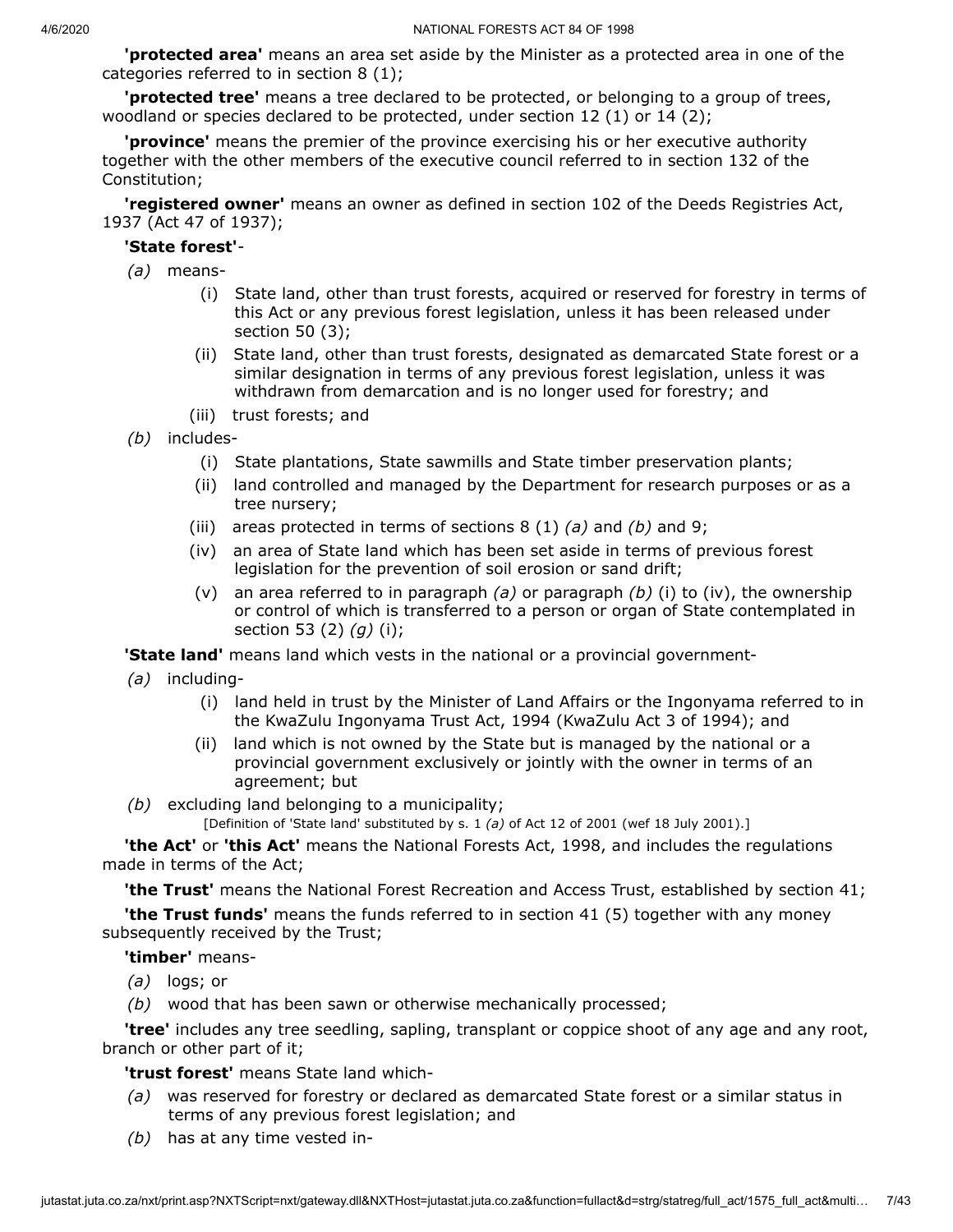- (i) the South African Development Trust established by section 4 of the Development Trust and Land Act, 1936 (Act 18 of 1936);
- (ii) the government of any area for which a legislative assembly was established in terms of the Self-governing Territories Constitution Act, 1971 (Act 21 of 1971); or
- (iii) the governments of the former Republics of Transkei, Bophuthatswana, Venda and Ciskei,

despite any subsequent withdrawal, retraction or amendment of the status of the forest as reserved or demarcated, the boundaries being those which were most recently surveyed or otherwise accurately described in terms of any law;

[Definition of 'trust forest' substituted by s. 1 *(b)* of Act 12 of 2001 (wef 18 July 2001).]

**'vehicle'** includes any vessel or aircraft;

**'woodland'** means a group of indigenous trees which are not a natural forest, but whose crowns cover more than five per cent of the area bounded by the trees forming the perimeter of the group.

(2) Words derived from the words defined have corresponding meanings, unless the context indicates otherwise.

(3) A reasonable interpretation of a provision which is consistent with the purposes of this Act must be preferred over an alternative interpretation which is not.

(4) Neither-

- *(a)* a reference to a duty to consult specific persons or authorities; nor
- *(b)* the absence of any reference to a duty to consult or give a hearing,

in this Act exempts the official or authority exercising a power or performing a duty from the duty to proceed fairly in respect of all persons entitled to be heard.

<span id="page-7-0"></span>(5) Explanatory notes, printed in bold italics, at the beginning of Chapters and Parts must not be used to interpret this Act.

2 Minister of Agriculture, Forestry and Fisheries (Proc 44 in *GG* 32367 of 1 July 2009), and, for certain mountain catchment areas and certain state forests, the Minister of Water and Environmental affairs (Proc 78 in *GG* 33899 of 24 December 2010 and Proc 44 in *GG* 34462 of 22 July 2011 (as corrected by GN 871 in *GG* 34683 of 21 October 2011))

### **CHAPTER 2 SUSTAINABLE FOREST MANAGEMENT (ss 3-6)**

The purpose of this Chapter is to promote the sustainable management of forests.

# *Part 1 Management (ss 3-4)*

Part 1 lists principles of sustainable forest management, which apply to all official decisions affecting forests, whether in terms of this Act or other laws. The Minister is given the power to-

- \* set criteria, indicators and standards for assessing and enforcing sustainable forest management; and
- create incentives to manage forests sustainably,

on the advice of the Committee for Sustainable Forest Management.

#### **3 Principles to guide decisions affecting forests**

(1) The principles set out in subsection (3) must be considered and applied in a balanced way-

- *(a)* in the exercise of any power or the performance of any duty in terms of this Act;
- *(b)* in the development and implementation of government policies affecting forests;
- *(c)* in the exercise of any power or the performance of any duty in terms of any other legislation where the exercise of that power or the performance of that duty will impact on a natural forest or woodland;
- *(d)* in the issuing of a licence or other authorisation relating to the use of water for afforestation or forestry in terms of section 39 (1) or 40 (1) of the National Water Act,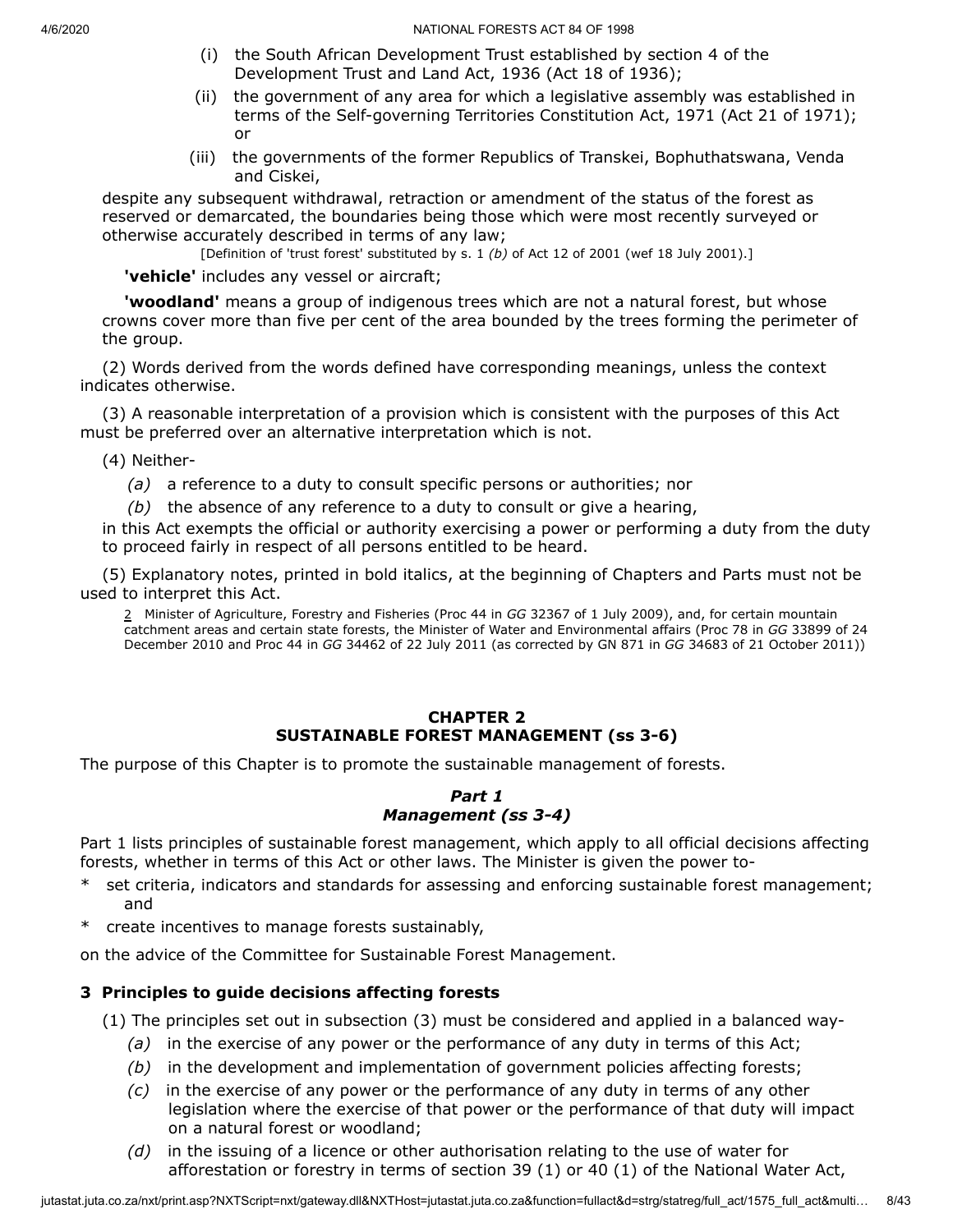1998; and

- *(e)* by any person required in terms of any legislation to carry out an environmental impact assessment in respect of any activity which will or may have an effect on natural forests or woodlands.
- (2) An organ of State applying these principles must-
	- *(a)* take into account the differences between natural forests, woodlands and plantations;
	- *(b)* recognise that conservation of biological diversity within plantations should be promoted in a way which is consistent with the primary economic purpose for which the plantation was established;
	- *(c)* only apply those principles which it considers relevant to the decision or action which is contemplated; and
	- *(d)* give such weight to each principle as it considers appropriate.
- (3) The principles are that-
	- *(a)* natural forests must not be destroyed save in exceptional circumstances where, in the opinion of the Minister, a proposed new land use is preferable in terms of its economic, social or environmental benefits;
	- *(b)* a minimum area of each woodland type should be conserved; and
	- *(c)* forests must be developed and managed so as to-
		- (i) conserve biological diversity, ecosystems and habitats;
		- (ii) sustain the potential yield of their economic, social and environmental benefits;
		- (iii) promote the fair distribution of their economic, social, health and environmental benefits;
		- (iv) promote their health and vitality;
		- (v) conserve natural resources, especially soil and water;
		- (vi) conserve heritage resources and promote aesthetic, cultural and spiritual values; and
		- (vii) advance persons or categories of persons disadvantaged by unfair discrimination.

(4) The Minister must determine the minimum area of each woodland type to be conserved in terms of subsection (3) *(b)* on the basis of scientific advice.

# **4 Promotion and enforcement of sustainable forest management**

- (1) For the purposes of this section, **'owner'** means-
	- *(a)* the registered owner; or
	- *(b)* where the registered owner has transferred control of the forest management unit in question to another person or organ of State, whether by way of assignment, delegation, contract or otherwise, that person or organ of State.
- (2) The Minister may-
	- *(a)* determine-
		- (i) criteria on the basis of which it can be determined whether or not forests are being managed sustainably;
		- (ii) indicators which may be used to measure the state of forest management; and
		- (iii) appropriate standards in relation to the indicators; and
	- *(b)* create or promote certification programmes and other incentives to encourage sustainable forest management,

on the advice of the Committee for Sustainable Forest Management.

- (3) The Minister must-
	- *(a)* publish the criteria, indicators and standards in the form of regulations made under section 53 (2) *(b)*;

*(b)*identify clearly where the breach of a standard may be an offence.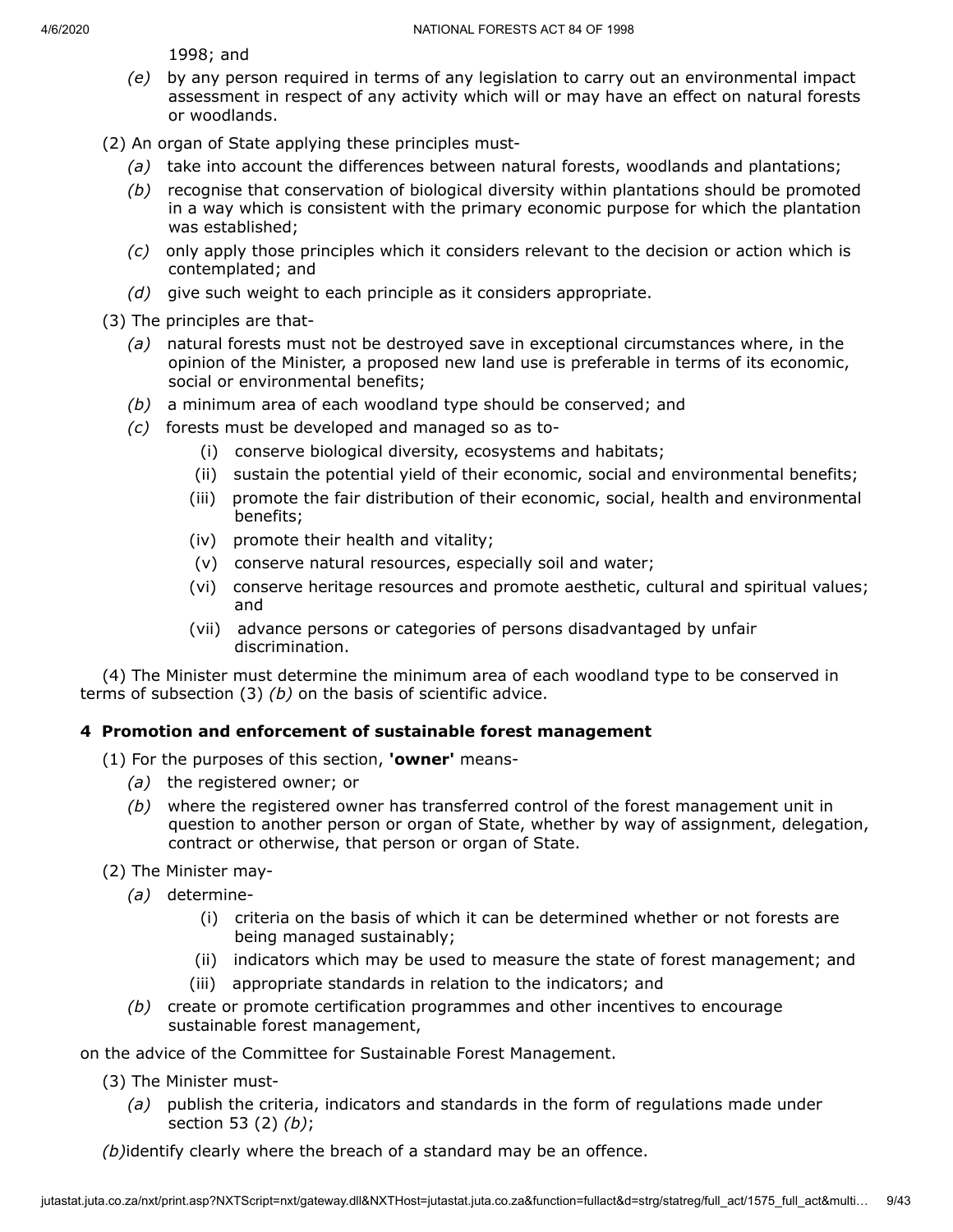(4) The Minister may publish the criteria, indicators and standards in such other media as he or she considers appropriate.

(5) Specific regional, economic, social and environmental conditions must be taken into account in determining criteria, indicators and standards.

(6) Criteria and indicators may include, but are not limited to, those for determining-

- *(a)* the level of maintenance and development of-
	- (i) forest resources;
	- (ii) biological diversity in forests;
	- (iii) the health and vitality of forests;
	- (iv) the productive functions of forests;
	- (v) the protective and environmental functions of forests; and
	- (vi) the social functions of forests;
- *(b)* the level of provision of socio-economic benefits; and
- *(c)* the status and appropriateness of the policy and the legislative and institutional framework for forest management.

(7) The criteria, indicators and standards determined under subsection (2) *(a)*-

- *(a)* may apply nationally, regionally or to specific forest management units;
- *(b)* may identify the boundaries of the forest management unit or units to which they apply;
- *(c)* may apply to all or to specific forest types;
- *(d)* bind all owners of land on which there are forests in the area and of the type to which the standards apply;
- *(e)* bind any other persons to whom they are expressly made applicable.

(8) Where the breach of a particular standard may be an offence, a forest officer may inform an owner who is in breach of that standard by written notice of-

- *(a)* the nature of the breach;
- *(b)* the steps which the owner must take to remedy the breach; and
- *(c)* the period within which he or she must do so.

(9) The period laid down in the notice may be extended by the Minister for good reason.

### *Part 2 Research, monitoring and reporting (ss 5-6)*

Part 2 obliges the Minister to see that relevant research is done and to monitor the management of forests. The Minister must report to Parliament at least every three years on the results of the monitoring.

# **5 Promotion of research**

(1) The Minister must carry out or commission research.

(2) The research must promote the objectives of forest policy and conform with national policies and programmes relating to science and technology.

#### **6 Duty to monitor forests and disseminate information**

(1) The Minister must monitor forests with reference to the matters referred to in section 4 (6).

(2) The Minister must disseminate the information derived from monitoring to the public in a way which in his or her opinion will promote sustainable forest management.

(3) The Minister must report to Parliament at least every three years on-

- *(a)* the facts and trends which emerge from the monitoring;
- *(b)* whether the facts and trends observed are in the national interest;
- *(c)* the measures being implemented to address negative trends; and
- *(d)* any other matter he or she considers appropriate.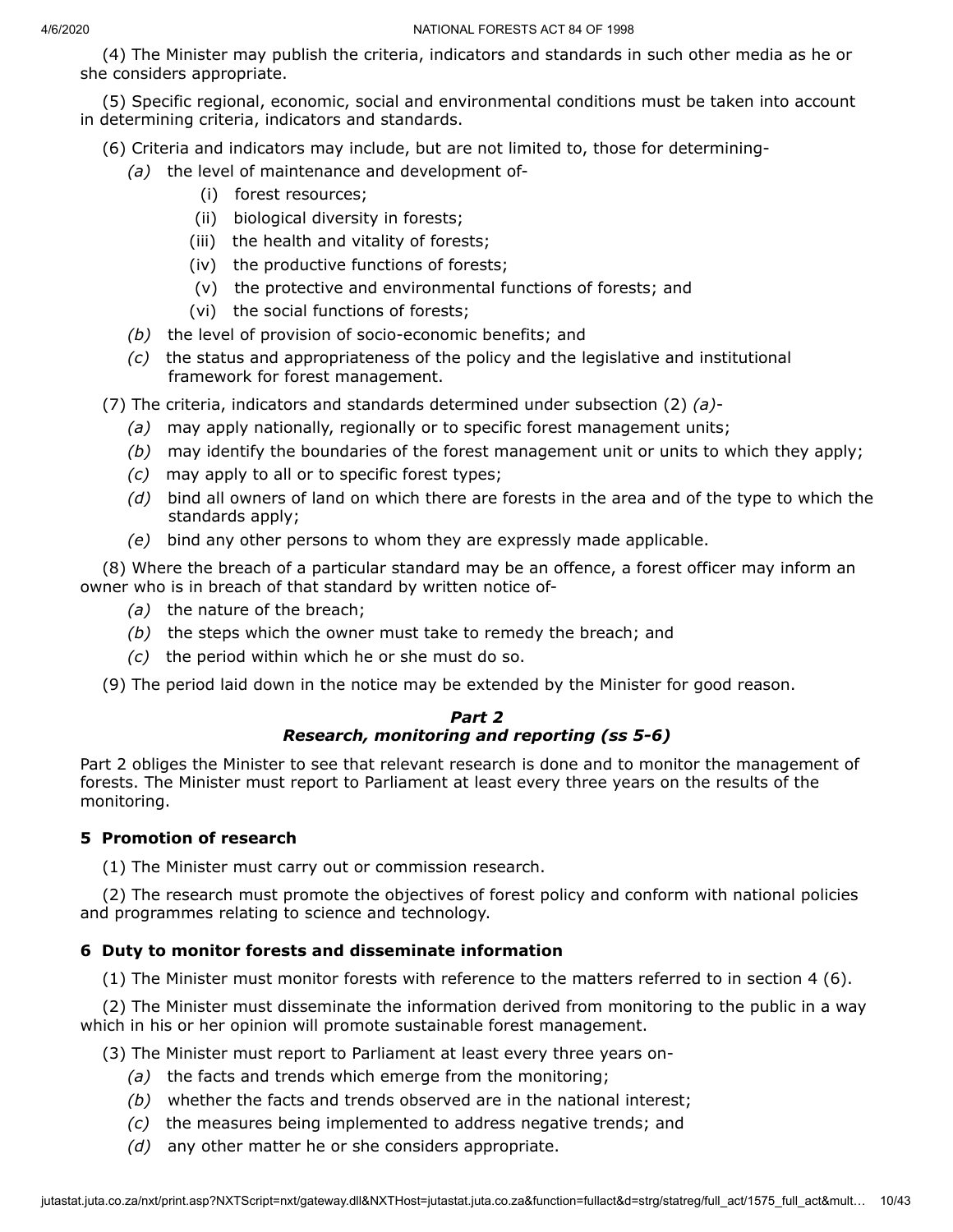#### **CHAPTER 3 SPECIAL MEASURES TO PROTECT FORESTS AND TREES (ss 7-18)**

# *Part 1 Prohibition of destruction of natural forests (s 7)*

Part 1 prohibits the destruction of indigenous trees in any natural forest without a licence.

# **7 Prohibition on destruction of trees in natural forests**

- (1) No person may-
	- *(a)* cut, disturb, damage or destroy any indigenous tree in a natural forest; or [Para. *(a)* substituted by s. 1 of Act 35 of 2005 (wef 9 March 2006).]
	- *(b)* possess, collect, remove, transport, export, purchase, sell, donate or in any other manner acquire or dispose of any tree, or any forest product derived from a tree contemplated in paragraph *(a)*,

except in terms of-

- (i) a licence issued under subsection (4) or section 23; or
- (ii) an exemption<sup>[3](#page-10-0)</sup> from the provisions of this subsection published by the Minister in the *Gazette* on the advice of the Council.

[Sub-s. (1) substituted by s. 2 *(a)* of Act 12 of 2001 (wef 18 July 2001).]

(2) The Minister may declare to be a natural forest a group of indigenous trees-

- *(a)* whose crowns are not largely contiguous; or
- *(b)* where there is doubt as to whether or not their crowns are largely contiguous,

if he or she is of the opinion, based on scientific advice, that the trees make up a forest which needs to be protected in terms of this Part.

(3) The Minister declares a forest to be a natural forest by-

- *(a)* publishing a notice in the *Gazette*;
- *(b)* publishing a notice in two newspapers circulating in the area; and
- *(c)* airing a notice on two radio stations broadcasting to the area.

(4) The Minister may license one or more of the activities referred to in paragraph *(a)* or *(b)* of subsection (1).

[Date of commencement of s. 7: 8 September 2000.]

- <span id="page-10-0"></span>3 Exemption of certain activities regarding-
	- *(a)* trees in natural forests; and
	- *(b)* trees declared as protected species in terms of s. 12 (1),

published - GN 773 in *GG* 30183 of 24 August 2007

# *Part 2 Protected areas (ss 8-11)*

Part 2 allows the Minister to declare certain forests as protected forest areas. It sets out the procedure for and effect of this declaration. It provides for the management of such an area.

# **8 Power to set aside protected areas**

(1) The Minister may-

- *(a)* declare a State forest or a part of it;
- *(b)* purchase or expropriate land under section 49 and declare it; or
- *(c)* at the request or with the consent of the registered owner of land outside a State forest, declare it,

as a protected area in one of the following categories:

- (i) A forest nature reserve;
- (ii) a forest wilderness area; or
- (iii) any other type of protected area which is recognised in international law or practice. [Sub-s. (1) substituted by s. 2 of Act 35 of 2005 (wef 9 March 2006).]

jutastat.juta.co.za/nxt/print.asp?NXTScript=nxt/gateway.dll&NXTHost=jutastat.juta.co.za&function=fullact&d=strg/statreg/full\_act/1575\_full\_act&multi… 11/43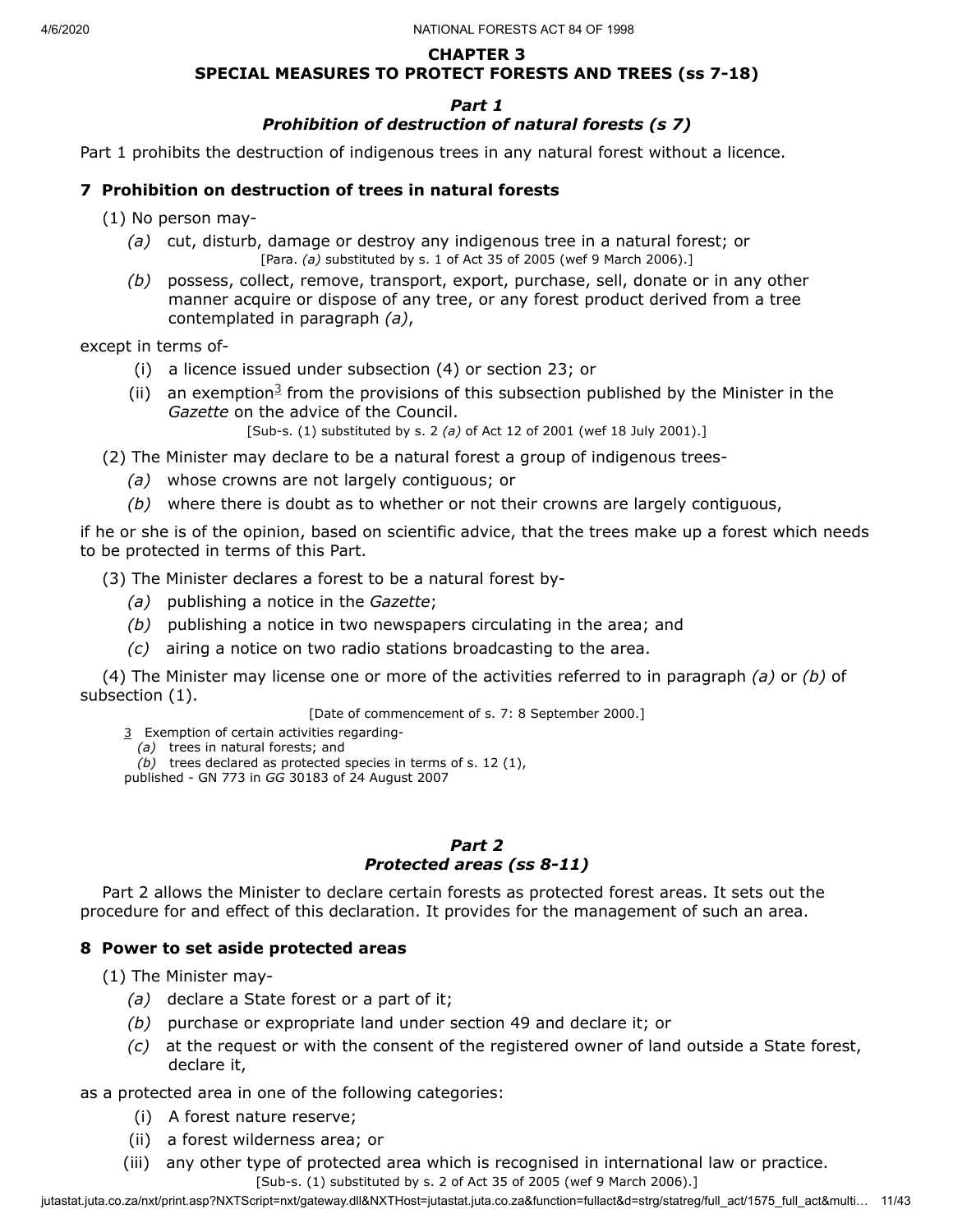(2) The Minister may declare such an area only if he or she is of the opinion that it is not already adequately protected in terms of other legislation.

## **9 Procedure for declaring protected areas**

- (1) Before declaring an area under section 8 (1), the Minister must-
	- *(a)* give notice of the proposal to declare a protected area and invite comments and objections within a specified period;
	- *(b)* consider the comments and objections received in response to the notice; and
	- *(c)* in the case of a trust forest, consult with the communities residing on the land adjoining the proposed protected area.
- (2) The Minister must-
	- *(a)* (i) publish the notice referred to in subsection (1) in the *Gazette* and two newspapers circulating in the area; and
		- (ii) air such notice on two radio stations broadcasting to the area; and
	- *(b)* deliver it to-
		- (i) the Council;
		- (ii) the Committee for Environmental Co-ordination, established by section 12 of the Environment Conservation Act, 1989 (Act 73 of 1989);
		- (iii) the member of the executive council responsible for nature conservation in the province in which the area falls;
		- (iv) the chief executive officer of the local authority for the area; and
		- (v) any person or organ of State to whom control of the area in question has been transferred, whether by way of assignment, delegation, contract or otherwise.

(3) The Minister declares a protected area by publishing a notice in the media referred to in subsection (2) *(a)*-

- *(a)* recording his or her decision;
- *(b)* naming the protected area; and
- *(c)* describing the area set aside.

#### **10 Effect of setting aside protected areas**

(1) No person may cut, disturb, damage or destroy any forest produce in, or remove or receive any forest produce from, a protected area, except-

- *(a)* in terms of the rules made for the proper management of the area in terms of section 11 (2) *(b)*;
- *(b)* in the course of the management of the protected area by the responsible organ of State or person;
- *(c)* in terms of a right of servitude;
- *(d)* in terms of the authority of a licence granted under section 7 (4) or 23;
- *(e)* in terms of an exemption under section 7 (1) *(b)* (ii) or 24 (6); or

[Para. *(e)* substituted by s. 3 of Act 12 of 2001 (wef 18 July 2001).]

*(f)* in the case of a protected area on land outside a State forest, with the consent of the registered owner or by reason of another right which allows the person concerned to do so,

#### subject to the prohibition in section 7 (1).

(2) The decision to declare a protected area may not be revoked, nor may a protected area which is State forest be sold, nor may a servitude over a protected area be granted, without-

- *(a)* the Minister following the same procedure as that required for declaring the protected area; and
- *(b)* the approval by resolution of Parliament.

(3) Changes to the boundaries of an existing protected area require compliance with subsection (2) *(a)* only.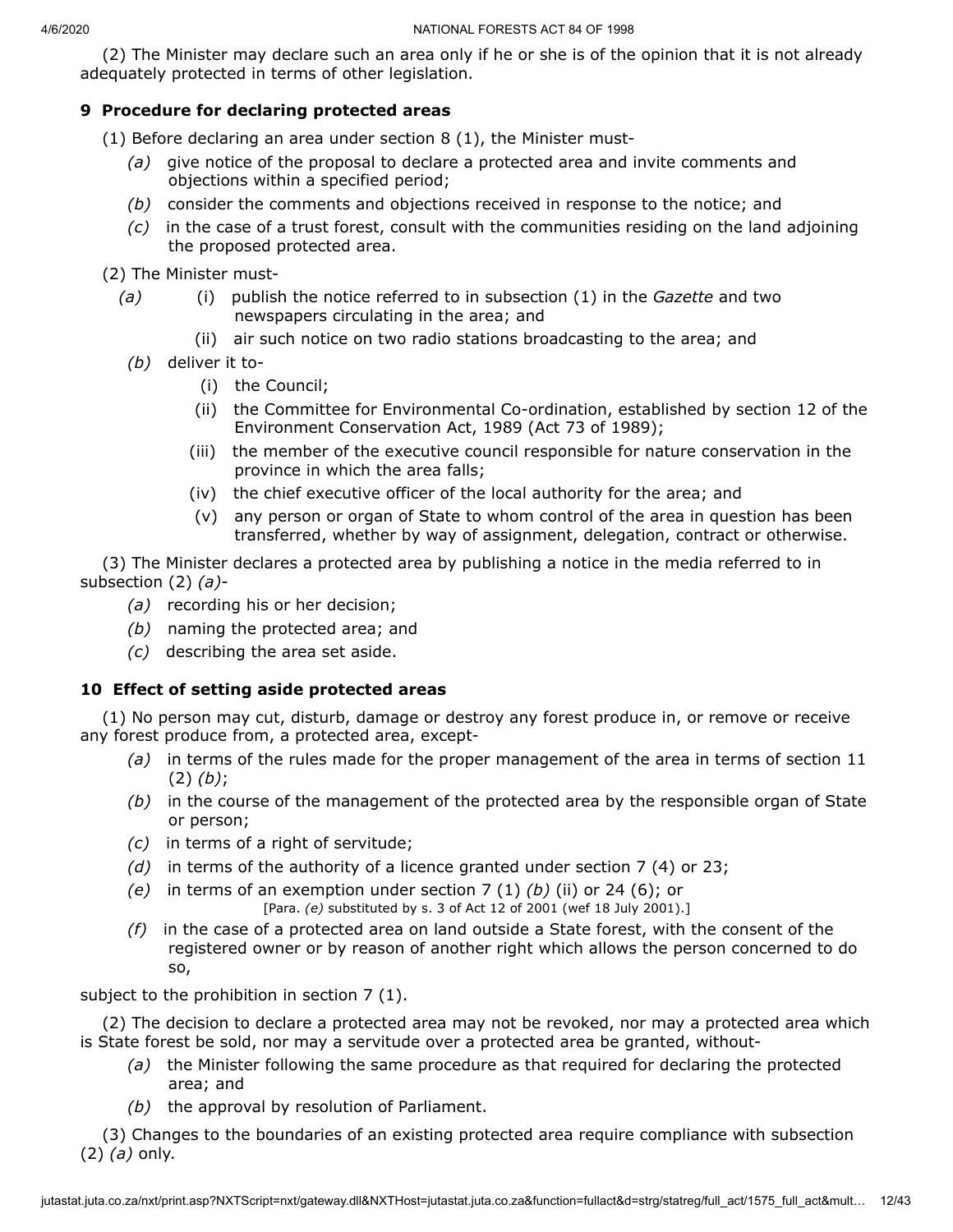### **11 Management of protected areas**

- (1) The Minister is responsible for the management of the protected area.
- (2) The Minister must-
	- *(a)* manage the protected area in a manner which is consistent with the purpose for which it was established; and
	- *(b)* make rules for the management of the protected area so as to achieve the purpose for which the area has been protected, unless suitable rules already exist for the area.

(3) The Minister may grant financial or other assistance to the registered owner of land referred to in section 8 (1) *(c)* for the management of a protected area.

#### *Part 3 Protection of trees (ss 12-16)*

Part 3 allows the Minister to declare a tree, a group of trees, a woodland or a species of trees as protected. The procedure for and the effect of this declaration are set out. An emergency procedure is included to protect trees threatened with immediate harm.

#### **12 Declaration of trees as protected**

(1) The Minister may declare-

- *(a)* a particular tree,
- *(b)* a particular group of trees,
- *(c)* a particular woodland; or
- *(d)* trees belonging to a particular species,

to be a protected tree, group of trees, woodland or species.

(2) The Minister may make such a declaration only if he or she is of the opinion that the tree, group of trees, woodland or species is not already adequately protected in terms of other legislation.

(3) In exercising a discretion in terms of this section, the Minister must consider the principles set out in section 3 (3).

#### **13 Normal procedure for declaring protected trees**

(1) Except in the circumstances referred to in section 14, the Minister must, before making a declaration under section 12-

- *(a)* give notice of the proposal to protect a tree, group of trees, woodland or species and invite comments and objections within a specified period; and
- *(b)* consider the comments and objections received in response to the notice.
- (2) The Minister must-
	- *(a)* publish the notice referred to in subsection (1) in the *Gazette* and in two newspapers circulating in, and air it on two radio stations broadcasting to-
		- (i) the vicinity, in the case of a particular tree or group of trees or woodland; or
		- (ii) the entire country, in the case of a species; and
	- *(b)* deliver the notice to-
		- (i) the persons and bodies referred to in section 9 (2) *(b)*, in the case of a particular tree or group of trees or woodland;
		- (ii) the bodies referred to in subparagraphs (i) and (ii) of section 9 (2) *(b)*, in the case of a species.

(3) After deciding to make a declaration the Minister must publish a notice in the media referred to in subsection (2) *(a)*-

- *(a)* recording his or her decision; and
- *(b)* identifying the particular tree or group of trees or woodland or species to be protected.

#### **14 Emergency procedure for protecting trees**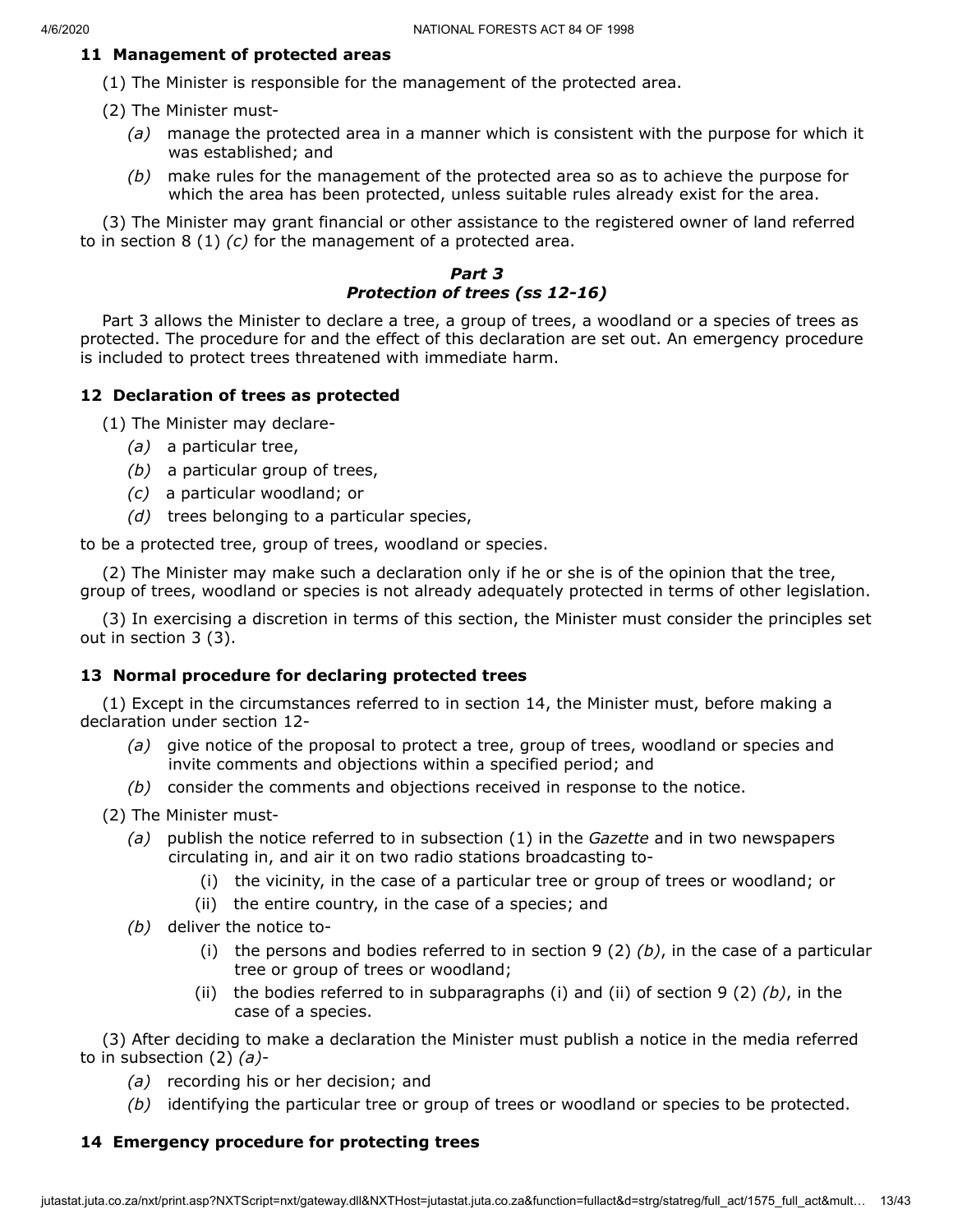(1) If the Minister is of the opinion that any tree sought to be protected in terms of this Part may be damaged or destroyed before a declaration under section 12 could come into effect, he or she may act under this section.

(2) The Minister may declare any tree or group of trees to be temporarily protected by publishing a notice in two newspapers circulating in, and airing it on two radio stations broadcasting to-

- *(a)* the vicinity, in the case of a particular tree or group of trees or woodland; or
- *(b)* the entire country, in the case of a species.

(3) The Minister may act under subsection (1) without consulting or hearing any person if the urgency of the situation justifies this.

(4) The prohibition referred to in section 15 (1) applies to a tree or group of trees temporarily protected in terms of this section.

(5) The temporary protection lapses when-

- *(a)* the Minister publishes a notice in terms of section 13 (3);
- *(b)* the Minister decides not to protect the trees under section 12, in which event he or she must publish a notice confirming this in the media referred to in subsection (2); or
- *(c)* the Minister fails to act in terms of paragraph *(a)* or *(b)* within 12 months of the day the notice referred to in subsection (2) became effective.

# **15 Effect of declaration of protected trees**

(1) No person may-

- *(a)* cut, disturb, damage or destroy any protected tree; or
- *(b)* possess, collect, remove, transport, export, purchase, sell, donate or in any other manner acquire or dispose of any protected tree, or any forest product derived from a protected tree,

#### except-

- (i) under a licence granted by the Minister; or
- (ii) in terms of an exemption $4$  from the provisions of this subsection published by the Minister in the *Gazette* on the advice of the Council.

[Sub-s. (1) substituted by s. 4 of Act 12 of 2001 (wef 18 July 2001) and by s. 3 of Act 35 of 2005 (wef 9 March 2006).]

(2) The decision to declare a tree, group of trees, woodland or species protected may not be revoked, nor may the notice referred to in section 13 (3) be amended, without the Minister following the procedure set out in section 13.

(3) The Minister must publish-

- *(a)* a list of all species protected under section 12; and
- *(b)* an appropriate warning of the prohibition referred to in subsection (1) and the consequences of its infringement,

<span id="page-13-0"></span>annually in the *Gazette* and in two newspapers circulating nationally.

- 4 Exemption of certain activities regarding-
- *(a)* trees in natural forests; and

*(b)* trees declared as protected species in terms of s. 12 (1),

published - GN 773 in *GG* 30183 of 24 August 2007

# **16 Registration against title deeds**

(1) Where the Minister has declared-

- *(a)* a forest to be a natural forest under section 7 (2); or
- *(b)* a particular tree or group of trees or woodland to be protected under section 12 (1),

the Minister may request the registrar of deeds for the area to make an appropriate note.

(2) On receiving such a request, the registrar of deeds must make a note of the particulars of such declaration in his or her registers in terms of section 3 (1) *(w)* of the Deeds Registries Act,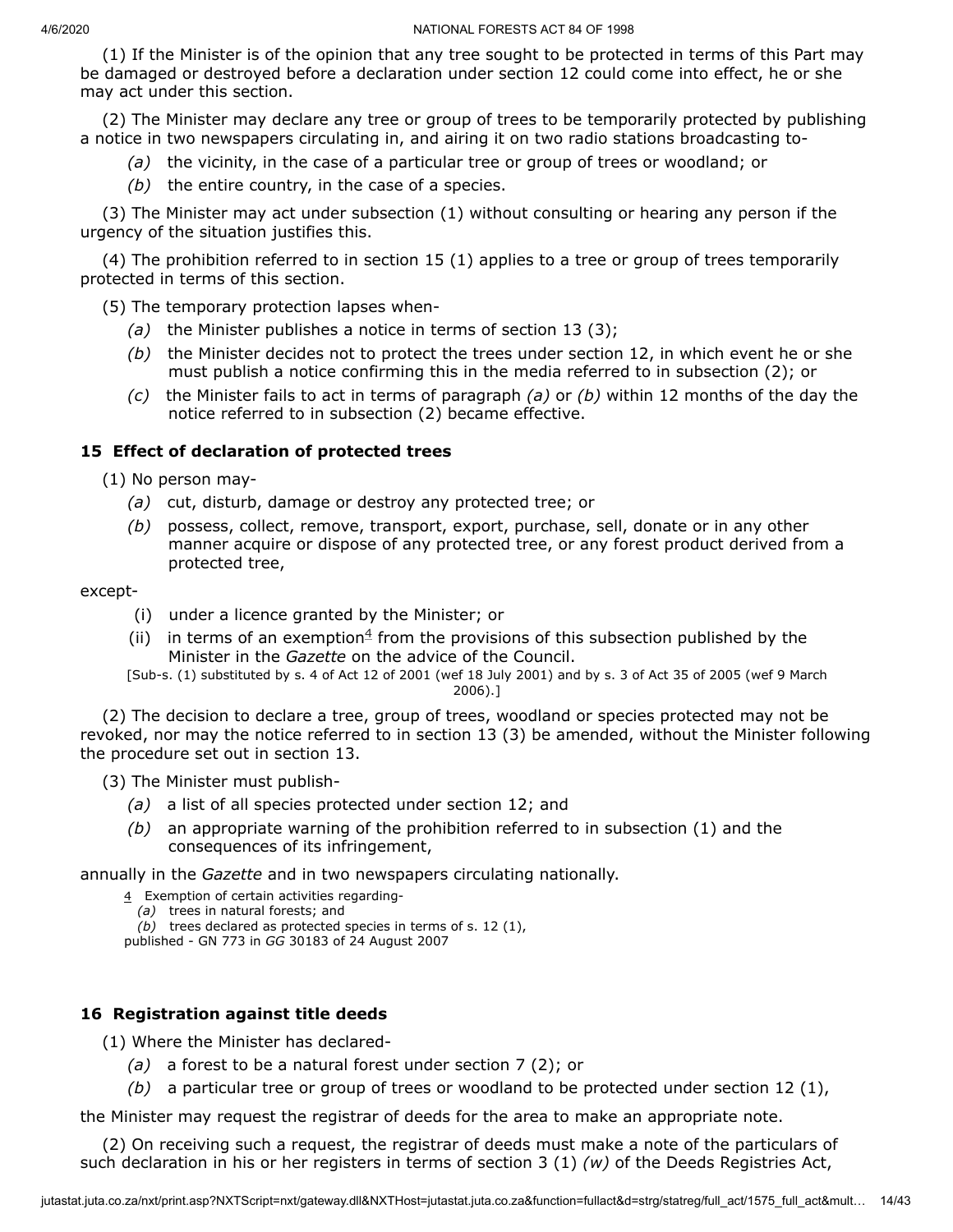1937 (Act 47 of 1937).

- (3) The State does not acquire any rights-
	- *(a)* in the land on which any natural forest or any protected tree is situated; or
	- *(b)* to any tree or forest produce,

as a result of the prohibition in section 7 (1) or a declaration under section 7 (2), 12 (1), 14 (1) or 17 (2) or the making of a note in terms of this section.

# *Part 4*

# *Measures to control and remedy deforestation (ss 17-18)*

Part 4 gives the Minister powers to intervene urgently to prevent deforestation and to rehabilitate deforested areas. The procedure for and the effect of the exercise of these powers are set out. It also provides for the Minister to enter into an agreement with the owner to remedy the situation.

# **17 Power to declare controlled forest areas**

- (1) For the purposes of this section, **'owner'** means-
	- *(a)* the registered owner; and
	- *(b)* where the registered owner has transferred control of the forest management unit in question to another person or organ of State, whether by way of assignment, delegation, contract or otherwise, that person or organ of State.

(2) If the Minister is of the opinion that urgent steps are required to-

- *(a)* prevent the deforestation or further deforestation of; or
- *(b)* rehabilitate,

a natural forest or a woodland which is threatened with deforestation, or is being or has been deforested, he or she may declare it a controlled forest area.

[Sub-s. (2) substituted by s. 4 of Act 35 of 2005 (wef 9 March 2006).]

(3) The Minister declares a controlled forest area by publication of a notice in two newspapers circulating in, and by airing it on two radio stations broadcasting to, the vicinity-

- *(a)* recording his or her decision;
- *(b)* stating a fixed time period for which the declaration is effective;
- *(c)* describing the area;
- *(d)* identifying the activities which are or become prohibited in the area in terms of subsection (4);
- *(e)* identifying the steps to be taken in terms of subsection (4) *(e)* and, if applicable, subsection (4) *(f)* to prevent or remedy deforestation.

(4) The Minister may, in the notice referred to in subsection (3)-

- *(a)* stop any persons wishing to exercise the right of access referred to in section 19 from entering the area;
- *(b)* prohibit any person from removing forest produce from the area;
- *(c)* prohibit any other activity which may cause deforestation or prevent rehabilitation;
- *(d)* suspend licences issued under this Act in respect of the area;
- *(e)* require the owner to take specified steps to prevent deforestation or rehabilitate the natural forest or woodland; and
- *(f)* require the owner to submit and comply with a sustainable forest management plan for the area.

(5) The notice is effective from the date of its publication in the newspapers and airing on the radio stations referred to in subsection (3).

- (6) The Minister may extend the period for which the notice is effective.
- (7) The Minister must cause copies of the notice to be-
	- *(a)* delivered to the owner, the holders of any licences granted under this Act in respect of the area and any other interested persons known to the Minister; and
	- *(b)* published in the *Gazette*.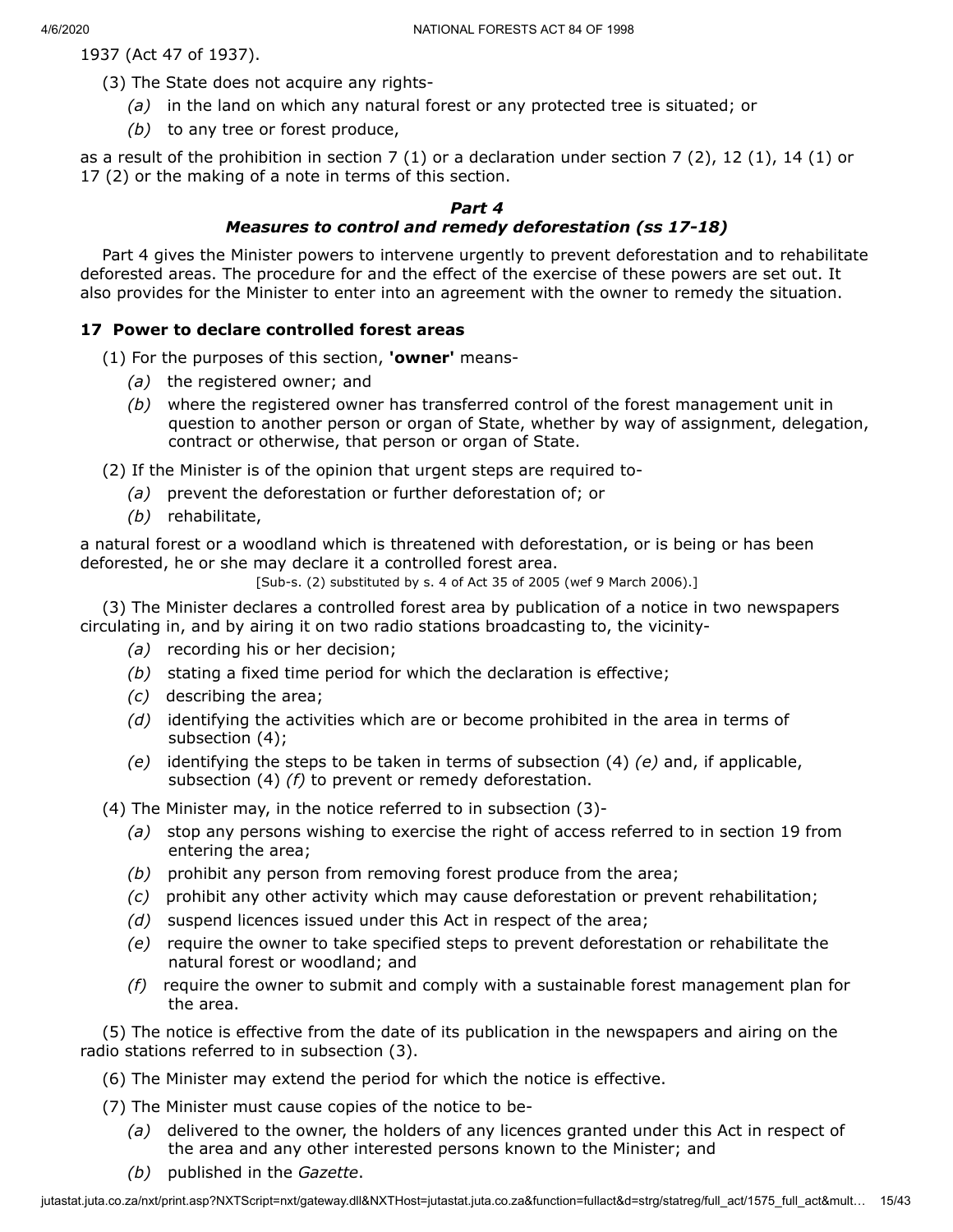(8) The Minister may conduct the hearings required by the duty to proceed fairly in declaring a controlled forest area, in a way which is commensurate with the urgency of the situation.

(9) The Minister may, instead of or in addition to declaring a controlled forest area, enter into an agreement with the owner and any other interested persons which-

- *(a)* describes the steps to be taken to prevent deforestation or to rehabilitate the natural forest or woodland;
- *(b)* allocates responsibility for the management of the area;
- *(c)* adopts a sustainable forest management plan for the area; and
- *(d)* records any assistance the Minister will give to enable the owner to comply with the agreement.

(10) In the absence of an agreement, the Minister may authorise officials of the Department or any other person to take the steps necessary to prevent deforestation or to rehabilitate the forest or woodland in a controlled forest area.

(11) Any official of the Department or other person authorised by the Minister has reasonable access to the area for purposes of giving effect to this section.

(12) The Minister may grant financial or other assistance to the owner to enable him or her to comply with any duty imposed in terms of this section.

# **18 Right to apply for protection**

(1) Any person or organ of State may apply to the Minister to protect a forest, species of tree, tree or group of trees in terms of this Chapter.

[Sub-s. (1) substituted by s. 5 of Act 12 of 2001 (wef 18 July 2001).]

(2) The applicant must apply in the prescribed way.

[Date of commencement of s. 18: 30 April 2009.]

# **CHAPTER 4 USE OF FORESTS (ss 19-32)**

This Chapter regulates a wide range of uses of primarily State forests, ranging from recreational use to commercial and community forestry.

# *Part 1 Access for recreation and related purposes (ss 19-21)*

Part 1 sets out the right of everyone to have access to State forests for the purpose of recreation, education, culture or spiritual fulfilment. This right may be restricted. The procedure for imposing these restrictions is provided for. The Minister, in his or her capacity as trustee of the National Forest Recreation and Access Trust, may also take steps to promote the voluntary grant of access to forests that are outside State control. Limited provision is also made for financial assistance for owners and compensation if they suffer any damage as a result of allowing access.

# **19 Access to State forests for recreation, education, culture or spiritual fulfilment**

Everyone has reasonable access to State forests for purposes of recreation, education, culture or spiritual fulfilment, subject to-

- *(a)* this Act;
- *(b)* any conditions determined by the Minister; and
- *(c)* restrictions on entry into any area protected for environmental purposes in terms of this Act or any other law.

[Date of commencement of s. 19: 25 February 2000.]

# **20 Regulation of access to State forests**

(1) For the purposes of this section, **'owner'** means any person or organ of State to whom control of the forest management unit in question has been transferred, whether by way of assignment, delegation, contract or otherwise.

(2) The owner of each State forest must designate areas in the forest for access under section 19.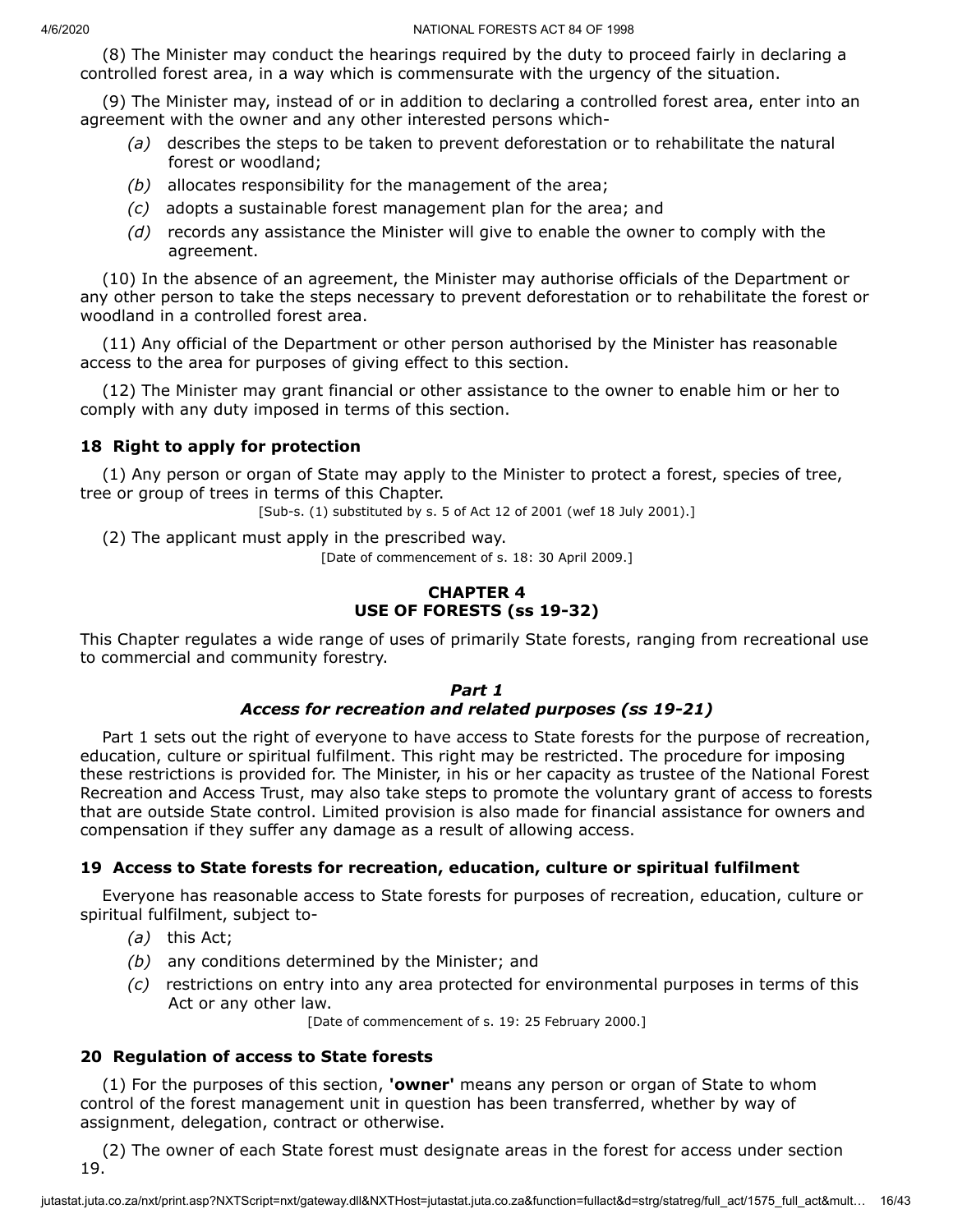(3) The owner must prepare a map showing the areas designated and a set of written rules which regulate access and which may provide for-

- *(a)* payment to the owner of a reasonable fee for the map, the use of facilities and the provision of any services; and
- *(b)* reasonable restrictions on access, including, but not limited to-
	- (i) limitations on the number of people allowed in the forest at any one time;
	- (ii) restrictions on the mode of transport in a forest;
	- (iii) restrictions to prevent fires;
	- (iv) provision for closure of forests for specific periods;
	- (v) restrictions to prevent harm to any person or property;
	- (vi) restrictions in a plantation to ensure that its proper management for commercial purposes is not frustrated;
	- (vii) restrictions in a protected area to ensure that the purposes for which the area was declared as such, are not frustrated; and
	- (viii) different restrictions for different forest types.

(4) In a protected area, the map and rules may be incorporated in the rules referred to in section 11 (2) *(b)*.

([5](#page-17-0)) (a) The owner must submit the rules to the Director-General within six months<sup>5</sup> of the promulgation of this Act.

*(b)* Until the map and rules are made, access to any State forest for recreation, education, culture or spiritual fulfilment is regulated as if this Act has not come into force.

(6) The Director-General-

- *(a)* may change the designated area and the rules;
- *(b)* must, where the owner fails to designate an area or make rules within the six month period<sup>[6](#page-17-1)</sup>, designate such an area, prepare a map and make such rules; and
- *(c)* must designate an area for public access and prepare a map and rules as set out in subsection (3), where control of a forest management unit has not been transferred as referred to in subsection (1).

(7) *(a)* An owner who objects to-

- (i) a change by, or to rules made by the Director-General in terms of subsection (6); or
- (ii) the way in which the public or members of the public exercise their right of access; and
- *(b)* a member of the public who objects to-
- (i) the designation or the rules;
- (ii) the fee charged for the map, facilities or services; or
- (iii) any conduct of the owner in relation to his or her right of access,

may lodge a written objection with the Director-General.

(8) The Director-General may convene a meeting of the interested parties to reach an agreement on the objection, or appoint a mediator acceptable to the interested parties from the panel referred to in section 45 to do so.

(9) If the matter is not resolved in terms of subsection (8), the Director-General must refer the matter to the Minister who must-

- *(a)* rule on the objection; or
- *(b)* appoint an arbitrator from the panel referred to in section 45 to do so.

(10) The ruling of the Minister or the arbitrator-

- *(a)* may require the owner to change the designation or the rules; or
- *(b)* may confirm the designation and rules as made by the owner; or
- *(c)* may require the Director-General to change the designation or the rules made by him or her; and
- *(d)* is final and binding on the interested parties, subject to the right to review of administrative action.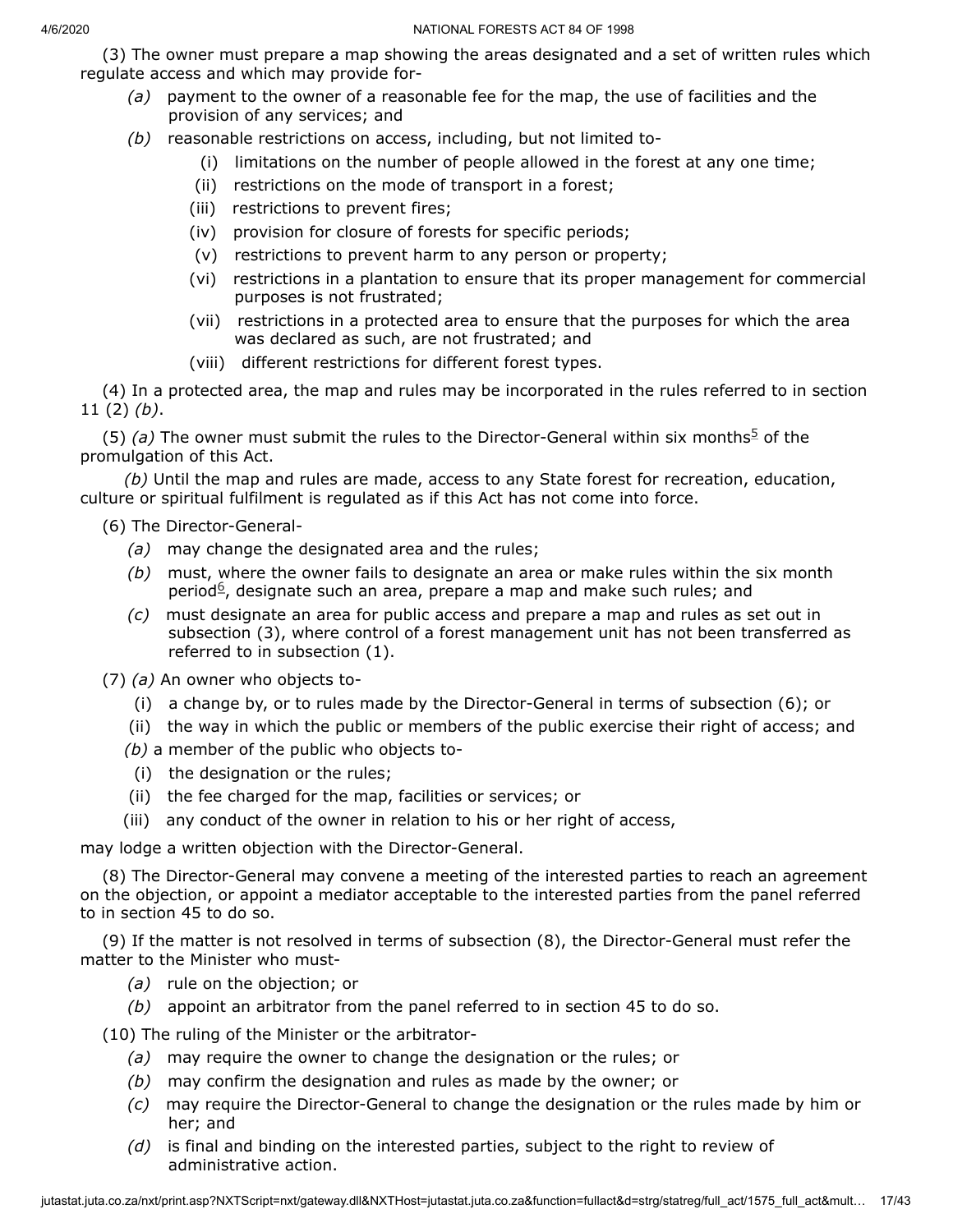(11) The owner must make the map and rules available to any person exercising the right of access to the forest.

(12) If an owner wishes to amend the rules, he or she must lodge the amended rules with the Director-General, after which the procedure in subsections (6) to (10) applies again.

(13) Everyone is entitled to information from the Department regarding the right of access, including maps and rules, on payment of a reasonable fee set by the Director-General.

[Date of commencement of s. 20: 25 February 2000.]

<span id="page-17-0"></span>5 Period of six months extended to a period ending on 31 December 2001 - GN 2419 in *GG* 20584 of 5 November 1999

<span id="page-17-1"></span>6 Period of six months extended to a period ending on 31 December 2001 - GN 2419 in *GG* 20584 of 5 November 1999

# **21 Access to forests other than State forests**

(1) The Minister, in his or her capacity as trustee of the Trust, may take steps to promote the voluntary grant of access to forests other than State forests by the registered owners of such forests.

(2) The registered owner may lodge with the Minister a map displaying clearly the areas designated for public access and a set of written rules recording the conditions on which he or she is prepared to allow access.

(3) At the request of-

- *(a)* a person seeking access to a forest other than a State forest; or
- *(b)* a registered owner of such a forest,

the Minister may negotiate, or appoint a facilitator from the panel referred to in section 45 to facilitate negotiations, with interested parties with a view to determining whether and on what terms a registered owner of such a forest is willing to grant access to the public.

(4) Where the Minister is of the opinion that it is justified and affordable, he or she may-

- *(a)* provide financial or other assistance from the Trust funds for the development of an area of public access in a forest other than a State forest;
- *(b)* compensate a registered owner of such a forest from the Trust funds for losses caused by the grant of access to the public in such a forest.

(5) No person who is granted access to a forest other than a State forest may interfere with the privacy or cause damage to the property of the registered owner.

[Date of commencement of s. 21: 25 February 2000.]

### *Part 2 Vesting and granting of rights to use state forests (ss 22-28)*

Part 2 vests the right to use and manage State forests and the forest produce in them in the State, represented by the Minister. It provides for the transfer of rights in State forests by way of licences, servitudes, lease agreements and agreements to sell forest produce. A provision is included to avoid conflicting rights in State forests.

# **22 Vesting of rights**

(1) The rights to-

- *(a)* the use, management, control and operation of; and
- *(b)* the forest produce in,

State forests, vest in the national executive of the Republic, represented by the Minister, despite any other law but subject to-

- (i) this Act;
- (ii) an order of the Land Claims Court restoring or granting rights in a State forest to a claimant in terms of section 35 (1) of the Restitution of Land Rights Act, 1994 (Act 22 of 1994); and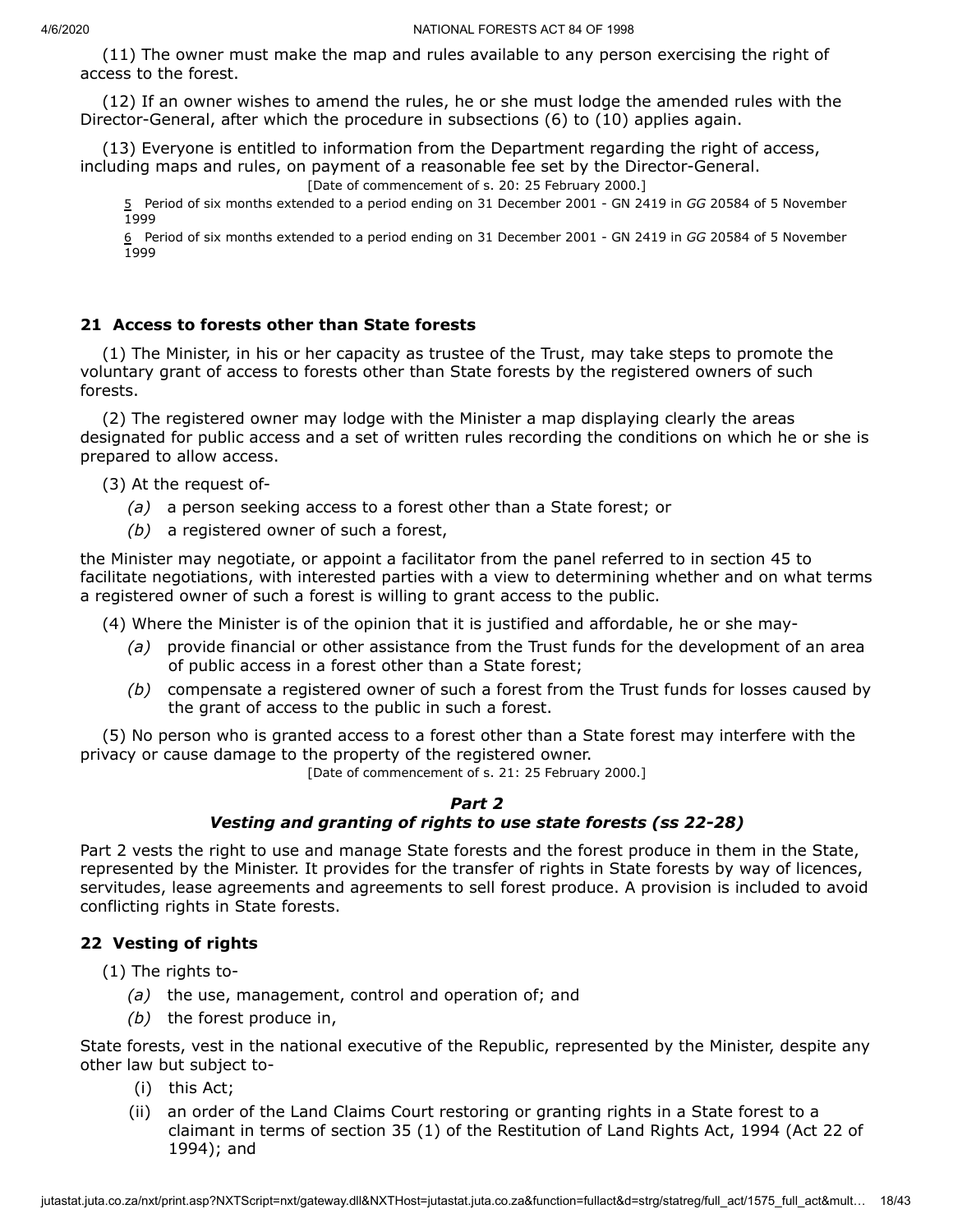(iii) rights protected in terms of the Interim Protection of Informal Land Rights Act, 1996 (Act 31 of 1996).

(2) The Minister, the Director-General or an arbitrator, as the case may be, may not-

- *(a)* make or change a designation or rules under section 11 (2) *(b)* or 20 (6);
- *(b)* make a ruling in terms of section 20 (10);
- *(c)* grant a licence under section 23;
- *(d)* grant a servitude under section 26; or
- *(e)* enter into an agreement under section 27, 28 or 30,

if doing so conflicts with an existing right under a licence, servitude or agreement referred to in this Chapter or section 77 (2) and the persons affected have not consented.

# **23 Activities which may be licensed in State forests**

- (1) The Minister may in a State forest, license-
	- *(a)* the establishment and management of a plantation;
	- *(b)* the felling of trees and removal of timber;
	- *(c)* the cutting, disturbance, damage or destruction of any other forest produce;
	- *(d)* the removal or receipt of any other forest produce;
	- *(e)* the use of land, structures or buildings for agricultural, commercial, communications, domestic, industrial, residential or transportation purposes;
	- *(f)* the use of roads;
	- *(g)* the moving of water, electricity, gas, fuel and any other thing across a State forest;
	- *(h)* the construction of any road, building or structure;
	- *(i)* the grazing or herding of animals;
	- *(j)* the cultivation of land;
	- *(k)* hunting and fishing;
	- *(l)* the use of a State forest for recreational, educational, cultural or spiritual purposes where there is no right to such use under section 19; and
	- *(m)* the use of a State forest for any other purpose, if it is consistent with the sustainable management of the forest.

(2) No person may engage in any activity in a State forest for which a licence is required without such a licence, unless he or she-

- *(a)* is exempted under section 24 (6);
- *(b)* is acting in the scope of his or her employment or mandate as an officer, employee or agent of the Department;
- *(c)* has a right to engage in the activity in terms of the Interim Protection of Informal Land Rights Acts, 1996 (Act 31 of 1996);
- *(d)* performs the activity in terms of a contract contemplated in paragraph *(b)* of section 24 (4).

[Sub-s. (2) substituted by s. 6 of Act 12 of 2001 (wef 18 July 2001).]

(3) An organ of State must obtain a licence to carry on an activity for which a licence is required.

# **24 Requirements for licensing**

- (1) A licence must be issued for a period-
	- *(a)* equal to the period for which the activity is permitted in terms of a servitude, lease, agreement to sell forest produce or community forestry agreement referred to in this Chapter; or
	- *(b)* not exceeding ten years in the case of any other activity.
- (2) The Minister may attach conditions to the granting of a licence.
- (3) A licensee must pay the licence fee, unless-
	- *(a)* he or she has entered into a lease agreement under section 27;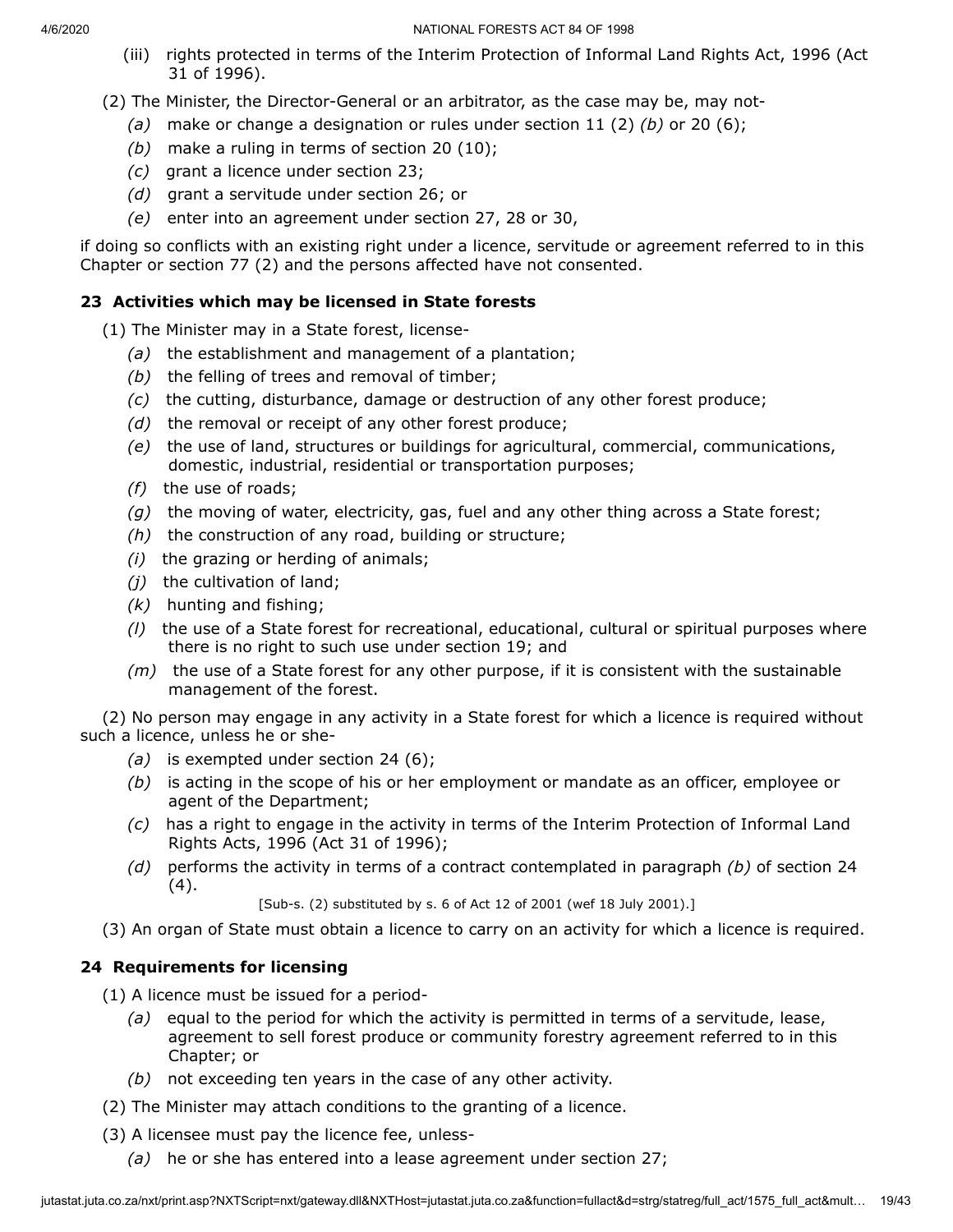4/6/2020 NATIONAL FORESTS ACT 84 OF 1998

- *(b)* he or she is a purchaser in terms of an agreement referred to in section 28 (1);
- *(c)* it is a community which has entered into an agreement under section 30;
- *(d)* the licensee is unable to pay and qualifies for exemption in terms of criteria set by the Minister; or
- *(e)* the tariff referred to in section 55 *(a)* does not prescribe a licence fee for the activity concerned.

[Sub-s. (3) substituted by s. 7 *(a)* of Act 12 of 2001 (wef 18 July 2001).]

(4) A licensee may only-

- *(a)* transfer a licence; or
- *(b)* contract with another party to carry out the activities authorised by the licence,

with the written consent of the Minister.

(5) A licence may only be granted in a protected area if the licensed activity does not frustrate the achievement of the objects for which the protected area was established.

(6) (a) The Minister may exempt<sup>[7](#page-19-0)</sup> persons or classes of persons from the licencing provisions if the intended activity is for domestic, cultural, health or spiritual purposes only.

*(b)* The exemption becomes effective when it is published in the *Gazette*.

(7) The Minister and any other organs of State or persons to whom the power to grant licences is delegated must keep registers of all licences granted in terms of this section which are issued for a year or longer.

(8) The holder of a licence must produce it on demand of a forest officer or a police officer.

(9) Nothing in this Act prohibits the grant in terms of any law of a right to prospect for, mine or dispose of any mineral as defined in the Minerals Act, 1991 (Act 50 of 1991), or any source material as defined in the Nuclear Energy Act, 1993 (Act 131 of 1993), in a State forest but-

- *(a)* the holder of such a right may not do anything which requires a licence in terms of section 23 without such a licence; and
- *(b)* the grant of any such right after the commencement of the National Forest and Fire Laws Amendment Act, 2001, must be made subject to the principles set out in section 3 (3) of this Act.

[Sub-s. (9) substituted by s. 7 *(b)* of Act 12 of 2001 (wef 18 July 2001).]

<span id="page-19-0"></span>7 See GN 399 in *GG* 30947 of 11 April 2008

# **25 Amendments, suspensions and cancellations**

- (1) The licensee is responsible for any damage caused by not complying with the licence.
- (2) The Minister may amend, suspend or cancel a licence or a category of licences if-
	- *(a)* there is, in his or her opinion, a material change in the circumstances which existed at the time of the grant of the licence or licences which requires such amendment, suspension or cancellation; or
	- *(b)* the licensee does not comply with the licence.

(3) Before acting under subsection (2) *(b)*, the Minister must give a licensee a fair opportunity to remedy his or her non-compliance with the licence, unless the Minister is of the opinion that granting such an opportunity will result in serious harm to person or property.

# **26 Servitudes in State forests**

(1) The Minister may grant a servitude in a State forest if-

- *(a)* in the case of State forests other than trust forests, the Minister of Public Works agrees; or
- *(b)* in the case of trust forests on land held in trust by the Ingonyama referred to in the KwaZulu Ingonyama Trust Act, 1994 (KwaZulu Act 3 of 1994), the authority with the necessary power in terms of that Act agrees; or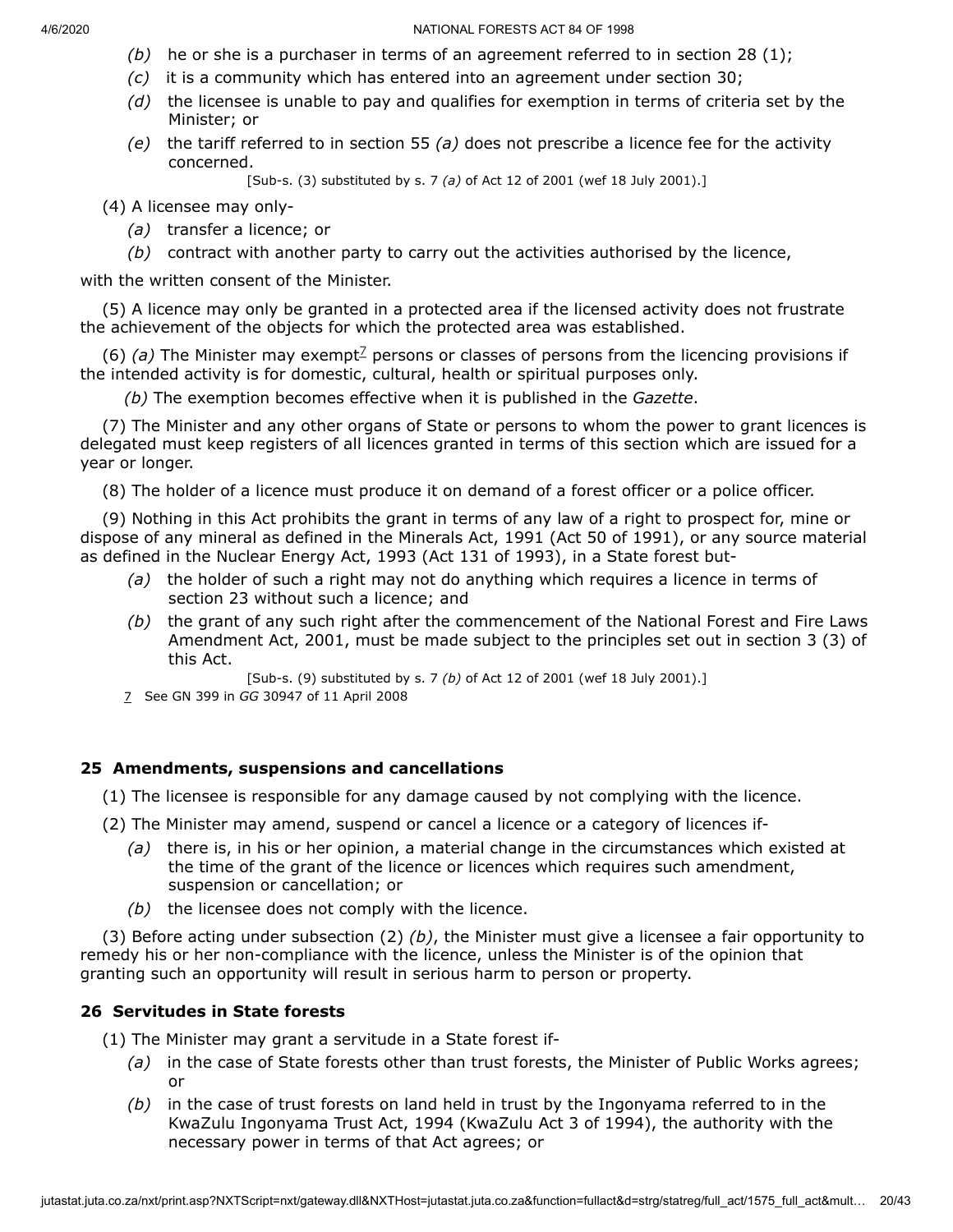- *(c)* in the case of trust forests other than those referred to in paragraph *(b)*, the Minister of Land Affairs agrees; and
- *(d)* it does not conflict with an existing right; and
- *(e)* it does not materially affect the ecology and the useful extent of the State forest; and
- *(f)* there is compliance with section 10 (2) where it is a protected area.

(2) Any agreement entered into with the Minister creating the servitude may include such provisions as he or she considers appropriate, including payment for the rights granted under the servitude.

(3) A community or members of a community who are granted a servitude of right of way in order to walk to or from their homes are exempt from payment for such rights.

- (4) The Minister must keep a register of all servitudes granted under subsection (1).
- (5) The Minister must license any activity which is permitted under a servitude.
- (6) No servitude or other right of any nature in a State forest may be acquired by prescription.

# **27 Leasing of State forests**

(1) The Minister may lease a State forest or part of it to any person if-

- *(a)* in the case of State forests other than trust forests, the Minister of Public Works agrees;
- *(b)* in the case of trust forests on land held in trust by the Ingonyama referred to in the KwaZulu Ingonyama Trust Act, 1994 (KwaZulu Act 3 of 1994), the authority with the necessary power in terms of that Act agrees; and
- *(c)* in the case of trust forests other than those referred to in paragraph *(b)*, the Minister of Land Affairs agrees.

(2) The lease agreement may provide for-

- *(a)* the carrying on by the lessee of any of the activities referred to in section 23 (1);
- *(b)* the management, control and operation of a State forest for commercial purposes;
- *(c)* the management, control and operation of a protected area;
- *(d)* the performance by the lessee of the State's obligations to supply forest produce from that State forest;
- *(e)* the lodging by the lessee of and compliance with a sustainable forest management plan;
- *(f)* the sustainable management of natural forests, woodlands and other habitats falling within the forest let;
- *(g)* the establishment and operation of facilities for tourism and recreation;
- *(h)* the resolution of disputes by members of the panel referred to in section 45; and
- *(i)* such other matters as the parties consider appropriate.

(3) The Minister must license the activities which the lessee may carry on in terms of the lease.

# **27A Trusts**

(1) Notwithstanding the provisions of any other law, the Minister may, by notice in the *Gazette*, establish a trust in respect of a State forest or part of a State forest including a State forest or part of a State forest on land held in trust in terms of the KwaZulu-Natal Ingonyama Trust Act, 1994 (Act 3 KZ of 1994), where-

- *(a)* (i) a claim for restitution has been published in terms of section 11 (1) of the Restitution of Land Rights Act, 1994 (Act 22 of 1994), in respect of a State forest or part of a State forest;
	- (ii) the owner of the land has been notified of the claim in terms of section 11 (6) *(a)* of the Restitution of Land Rights Act, 1994 (Act 22 of 1994);
	- (iii) the right to restitution has not been finally determined; and
	- (iv) that land is leased to a third party by the Minister;
- *(b)* (i) a State forest or part of a State forest is occupied by a community claiming rights in that land;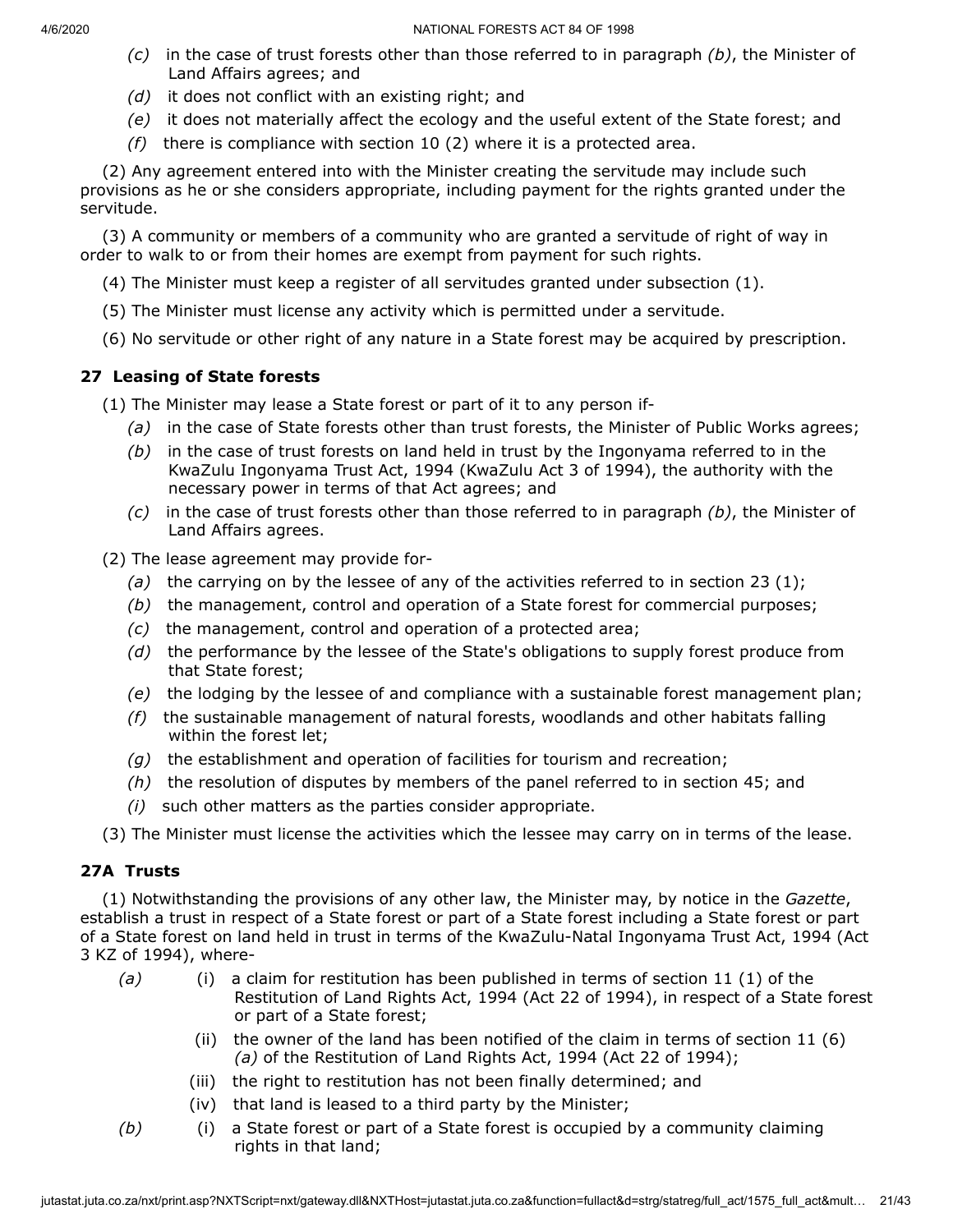- (ii) the Minister is contemplating the granting of rights in that land to that community; and
- (iii) that land is leased to a third party by the Minister; or
- *(c)* (i) a State forest or part of a State forest is leased to a third party by the Minister; and
	- (ii) it is necessary for the Minister to receive money in terms of the lease on behalf of successful claimants of various rights in respect of the land or forest.

(2) The Minister may direct that any money due in terms of a lease contemplated in subsection (1) be paid to the trust established in terms of that subsection.

(3) The objects of the trust are-

- *(a)* to receive payment of the money contemplated in subsection (2);
- *(b)* to invest such money on behalf of the beneficiaries as part of the trust property;
- *(c)* to pay such money or part of that money together with any yield to the beneficiaries when they receive rights in the State forest or part of the State forest involved;
- *(d)* to pay such money or part of that money together with any yield to the State, or the Ingonyama Trust where applicable, when it is clear that the beneficiaries will not acquire rights in the State forest or part of the State forest; and
- *(e)* to pay such money or part of that money periodically to successful claimants contemplated in subsection (1) *(c)* (ii).

(4) The beneficiaries of the trust are any claimants contemplated in subsection (1) *(a)* whose claims succeed, any community contemplated in subsection (1) *(b)* if it is granted rights by the Minister and any successful claimants contemplated in subsection (1) *(c)* (ii).

(5) The Minister may-

- *(a)* effect or terminate the appointment of any or all of the trustees on just cause shown;
- *(b)* create such powers, rights, obligations and exemptions for the trustees as may be necessary to achieve the objects of the trust;
- *(c)* decide on the contents, variation and termination of the trust;
- *(d)* temporarily perform any of the functions of the trustees where the appointment of all the trustees has been terminated; and
- *(e)* prevent payment to the Ingonyama Trust contemplated in section 27A if he or she is not satisfied that the Ingonyama Trust maintains and implements effective, efficient and transparent financial management and internal control systems.

[S. 27A inserted by s. 5 of Act 35 of 2005 (wef 9 March 2006).]

# **28 Agreements to sell forest produce in State forests**

- (1) *(a)* The Minister;
	- *(b)* a person who has entered into a lease agreement under section 27;
	- *(c)* a party to a community forestry agreement entered into under section 30; or
	- *(d)* the South African Forestry Company Limited,

may enter into an agreement to sell timber or any other forest produce in or derived from a State forest to any other person.

[Sub-s. (1) substituted by s. 8 *(a)* of Act 12 of 2001 (wef 18 July 2001).]

- (2) An agreement referred to in subsection (1) must-
	- *(a)* allow for termination of the contract at any time after it comes into effect by either party on a period of notice which is not more than five years, unless-
		- (i) the minister agrees to a longer period of notice;
		- (ii) the contract endures for a total period of five years or less, including any periods for which the contract may be renewed; or
		- (iii) the contract is for a once-off sale of timber or other forest produce which has been harvested at the time of the sale,

[Para. *(a)* substituted by s. 8 *(b)* of Act 12 of 2001 (wef 18 July 2001).]

*(b)* not oblige the seller to provide a quantity of timber or other forest produce which is greater than that which the forest to which the agreement relates, yielded on a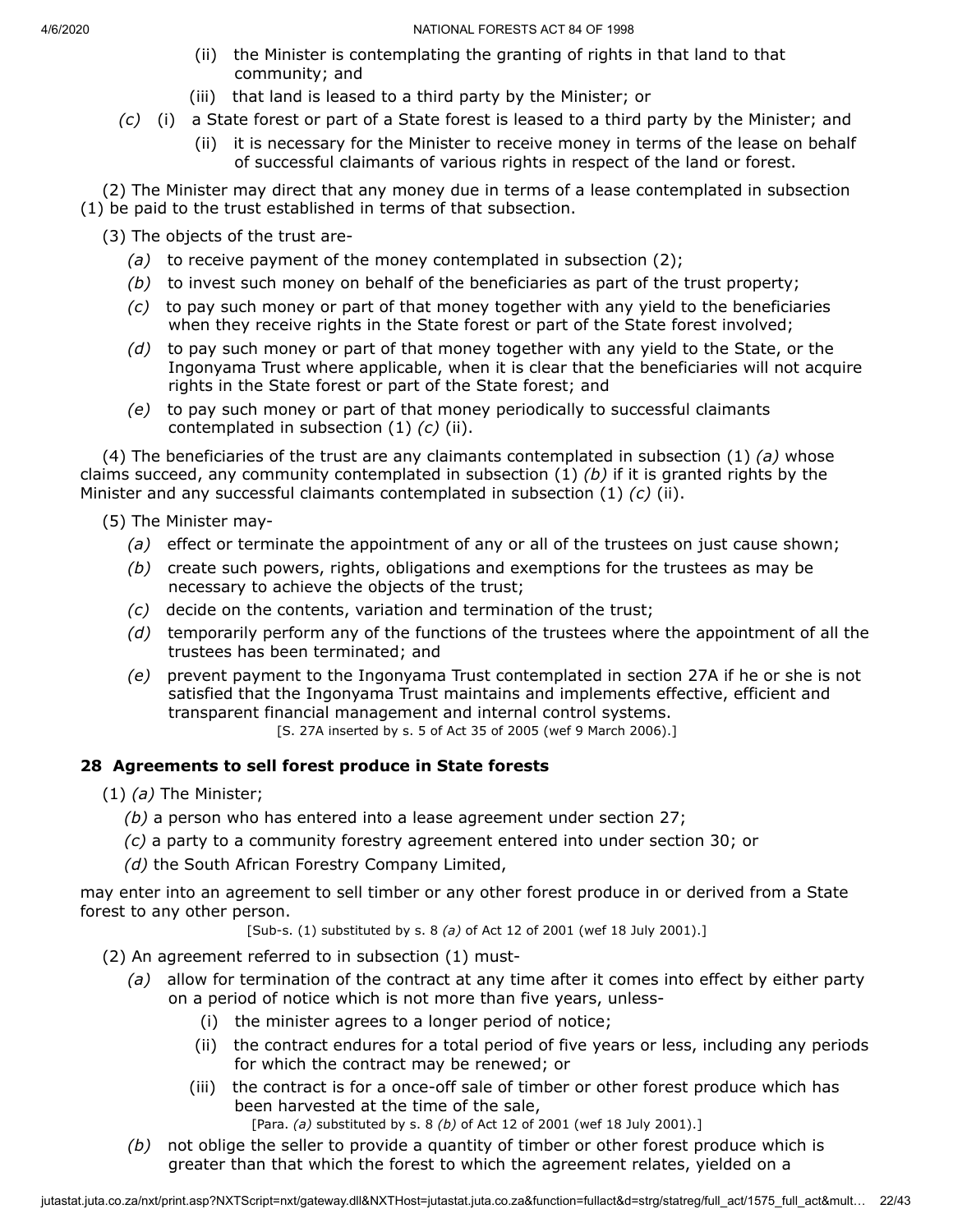sustainable basis during the period of the contract, or a cycle within a contract, unless any shortfall was due to negligence by the seller;

*(c)* not confer rights in conflict with the lease or community forestry agreement referred to in subsection (1) *(b)* or *(c)* or an agreement referred to in section 77 (2) with the South African Forestry Company Limited.

(3) A term of an agreement which is in conflict with subsection (2) is void and the agreement is deemed to have been entered into on the terms set out in subsection (2).

(4) The Minister must license the activities which the purchaser may carry on in terms of an agreement to sell timber or other forest produce, subject to subsection (5).

(5) An agreement to sell timber or other forest produce in any State forest which is already in force on the date this Act commences, is despite the terms of the agreement, subject to the following:

- *(a)* Either party may elect to terminate the agreement on either of the following bases-
	- (i) five years written notice to the other; or
	- (ii) such greater or lesser period of notice as the agreement may provide;
- *(b)* notice in terms of subparagraph (i) of paragraph *(a)* may be given at any time after the commencement of this Act;
- *(c)* before the seller acts in terms of subparagraph (i) of paragraph *(a)*, the Minister must be of the opinion that-
	- (i) it will serve one or more of the purposes referred to in section 1; and
	- (ii) the purchaser will, by the end of the notice period, have had an opportunity of realising a reasonable return on any investments which were made before the commencement of the Act primarily as a result of the agreement;
- *(d)* if either party elects to terminate the agreement in terms of subparagraph (i) of paragraph *(a)*, neither it nor any other person or organ of State has to pay any compensation to, or buy any assets of, any other party, except that the State must compensate the purchaser for any improvements which the purchaser has erected in a State forest in terms of or as a result of the agreement if-
	- (i) the seller terminated the agreement; and
	- (ii) the purchaser must vacate the improvements as a result of the termination;
- *(e)* the seller is not obliged to deliver to the purchaser a quantity of timber or other forest produce which is greater than that which the forest yielded on a sustainable basis during the period of the contract, or a cycle within a contract, unless any shortfall was due to negligence by the seller;
- *(f)* an act or omission by either party in terms of this subsection is not a breach of the agreement.
	- [Para. *(f)* substituted by s. 8 *(c)* of Act 12 of 2001 (wef 18 July 2001).]

(6) The compensation for improvements referred to in paragraph *(d)* of subsection (5) is not payable if the agreement-

- *(a)* is terminated no earlier than a date on which the agreement could lawfully have been terminated had this Act not been promulgated; and
- *(b)* does not provide for-
	- (i) compensation for improvements; or
	- (ii) the purchase by the seller of any assets of the purchaser,
- on termination.

(7) A shortfall referred to in subsection (2) *(b)* or (5) *(e)* may not be made up from the forest to which the agreement relates.

# *Part 3 Community forestry (ss 29-32)*

Part 3 allows communities that wish to engage in community forestry to enter into agreements with the Minister. The procedure for entering into, and the minimum requirements for the content of,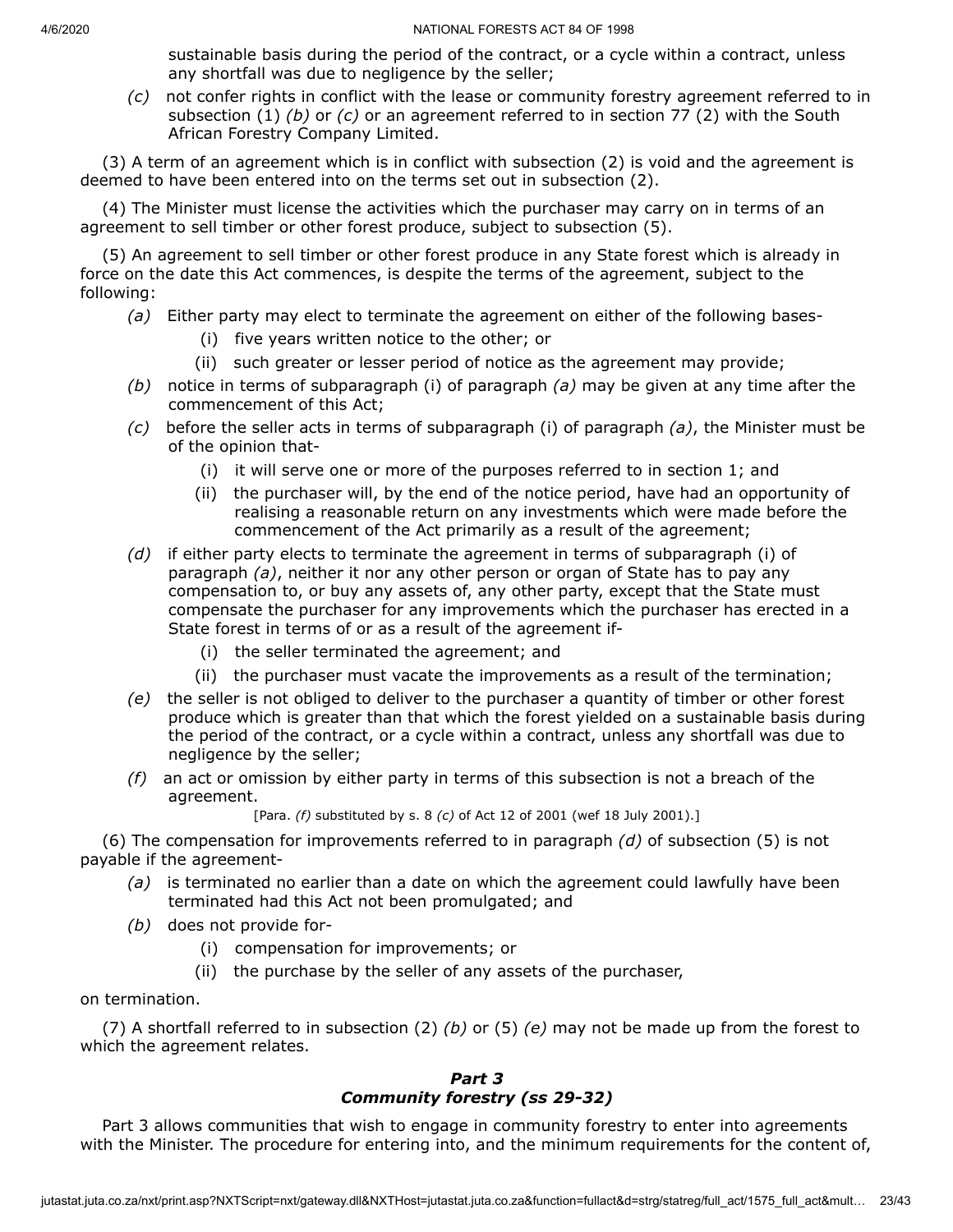such an agreement are set out. The Minister may make financial or other assistance available for community forestry and certain other forms of forestry.

[Date of commencement of Part 3: 25 February 2000.]

### **29 Offers to enter into community forestry agreements**

(1) Any community wishing-

- *(a)* to do anything in a State forest for which a licence is required;
- *(b)* to manage a State forest or part of it, whether alone or jointly with an organ of State; or
- *(c)* to do both,

may make an offer to the Minister to enter into a community forestry agreement with him or her and any other person or organ of State who must by law consent.

(2) The Minister may invite communities to submit offers to enter into community forestry agreements in respect of a particular State forest or forests.

- (3) The offer must include-
	- *(a)* details of the membership of the community;
	- *(b)* a copy or details of the constitution, laws or customs which regulate the community;
	- *(c)* the terms of its offer;
	- *(d)* details of any rights held by the community or any of its members in the State forest concerned in terms of the Interim Protection of Informal Land Rights Act, 1996 (Act 31 of 1996); and
	- *(e)* any other prescribed information.
- (4) The Minister must investigate the offer and may in doing so-
	- *(a)* establish whether or not there are any other communities who may wish to make offers to enter into a community forestry agreement in respect of the forest in question;
	- *(b)* invite such communities to make offers;
	- *(c)* consult with any other persons or organs of State having an interest in the matter;
	- *(d)* evaluate the suitability of the forest for community forestry in comparison to its current or potential uses;
	- *(e)* establish whether or not any offeror is willing to amend the terms of its offer to accommodate any concerns of the Minister and, if so, invite the offeror to amend it;
	- *(f)* in the event of competing offers, evaluate which offers or offerors are the most suitable; and
	- *(g)* appoint a facilitator from the panel referred to in section 45 to attempt to secure agreement between competing offerors.

[Date of commencement of s. 29: 25 February 2000.]

#### **30 Conclusion of community forestry agreements**

- (1) The Minister may-
	- *(a)* reject any offer;
	- *(b)* make a counter-offer to one or more offerors; or
	- *(c)* decide to enter into a community forestry agreement with one or more offerors in respect of the State forest in question.

(2) If the forest is a trust forest, the Minister may only enter into such an agreement if-

- *(a)* in the case of land held in trust by the Ingonyama referred to in the KwaZulu Ingonyama Trust Act, 1994 (KwaZulu Act 3 of 1994), the authority with the necessary power in terms of that Act agrees; and
- *(b)* in the case of other land, the Minister of Land Affairs agrees.

(3) The Minister must license the activities which the community or communities may carry on under the community forestry agreement.

(4) The Minister need not implement a public tender process before entering into a community forestry agreement, despite any other law, unless he or she is of the opinion that such a process is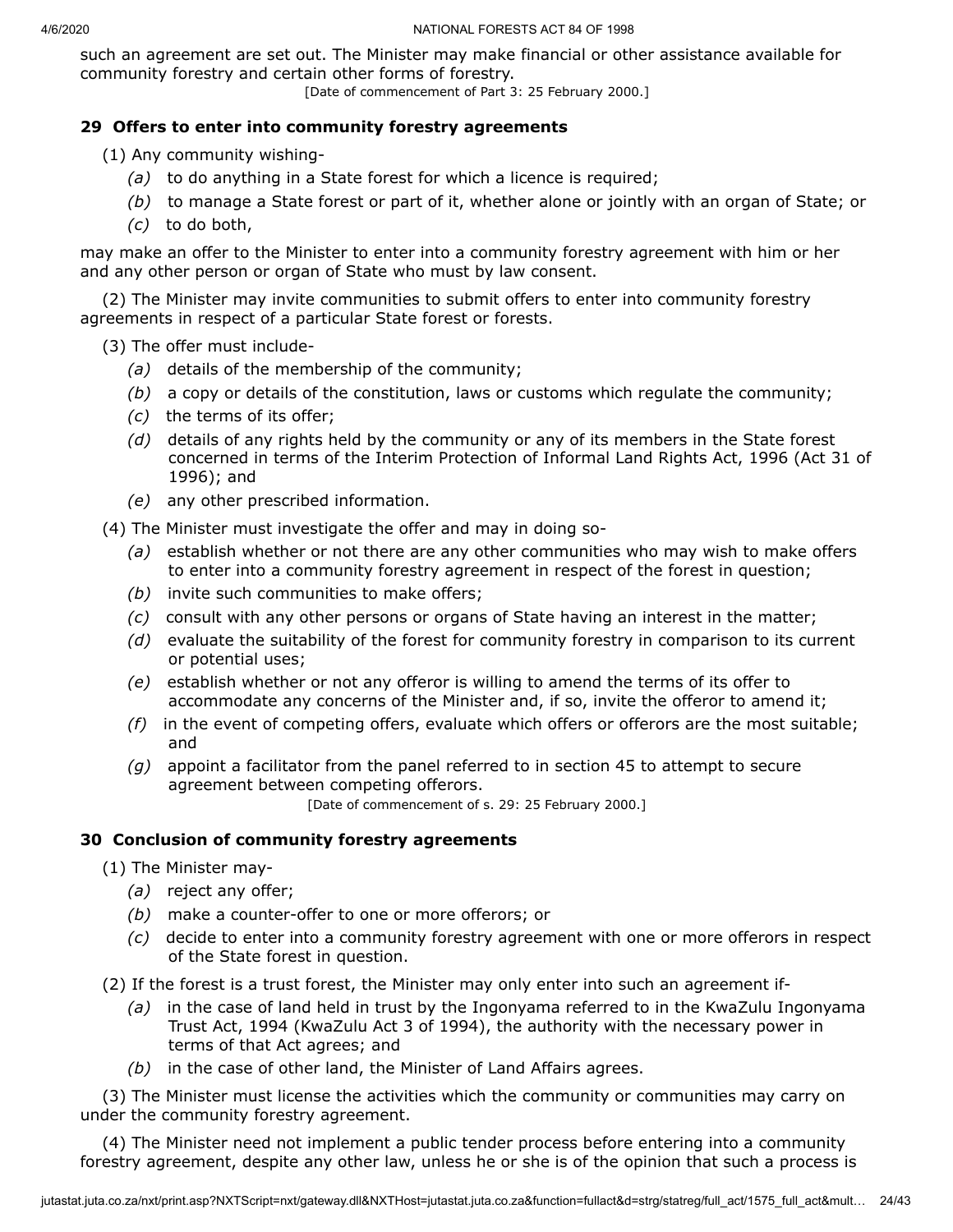needed in any particular case.

[Date of commencement of s. 30: 25 February 2000.]

## **31 Content of community forestry agreements**

- (1) A community forestry agreement must-
	- *(a)* not discriminate unfairly;
	- *(b)* identify the management powers delegated to the community or communities and those retained by the Minister;
	- *(c)* identify accurately the area of forest subject to the agreement;
	- *(d)* identify the licensed activities which the community or communities intend carrying on;
	- *(e)* regulate the use and the management of the forest in a way which is sustainable;
	- *(f)* identify the duties of the various parties in terms of the agreement, including payments to be made by any party;
	- *(g)* prohibit the parties to the agreement from transferring their rights under the agreement in any way without the consent of the Minister;
	- *(h)* provide for dispute resolution through informal mediation or arbitration, whether by a member of the panel referred to in section 45 or otherwise; and
	- *(i)* provide for remedial measures, including the suspension or cancellation of the community forestry agreement, in the event of a breach.

(2) A community forestry agreement may-

- *(a)* rename the forest;
- *(b)* be indefinite or for a fixed period;
- *(c)* oblige a community to reconstitute itself or make a lawful amendment to its constitution;
- *(d)* require the community or communities to lodge and comply with a sustainable forest management plan which is acceptable to the Minister;
- *(e)* include as a party a person who is not a community or a member of the community and who wishes to conduct forestry for commercial, environmental or other purposes;
- *(f)* provide for the management of a protected area;
- *(g)* oblige the community to perform the State's obligations to supply forest produce from that State forest;
- *(h)* provide that a community need not pay rental or similar compensation for the rights granted to it, if this is fair having regard to-
	- (i) the community's historical association with the land on which the forest is situated; or
	- (ii) the economic circumstances of the community;
- *(i)* exchange a right in terms of the Interim Protection of Informal Land Rights Act, 1996 (Act 31 of 1996), for a right in the agreement; and
- *(j)* deal with such other matters as may be prescribed or as the parties consider appropriate. [Date of commencement of s. 31: 25 February 2000.]

# **32 Assistance for community forestry**

(1) In this section, community forestry includes, in addition to the definition of that term-

- *(a)* small scale plantation forestry by persons disadvantaged by unfair discrimination;
- *(b)* the planting of trees by any person or organ of State for aesthetic reasons or to improve the quality of life; and
- *(c)* the sustainable use of a natural forest or woodland by a community other than in terms of an agreement referred to in section 30,

in a rural or an urban area and whether in or outside of a State forest.

- (2) The Minister may-
	- *(a)* provide information, training, advice and management and extension services for community forestry;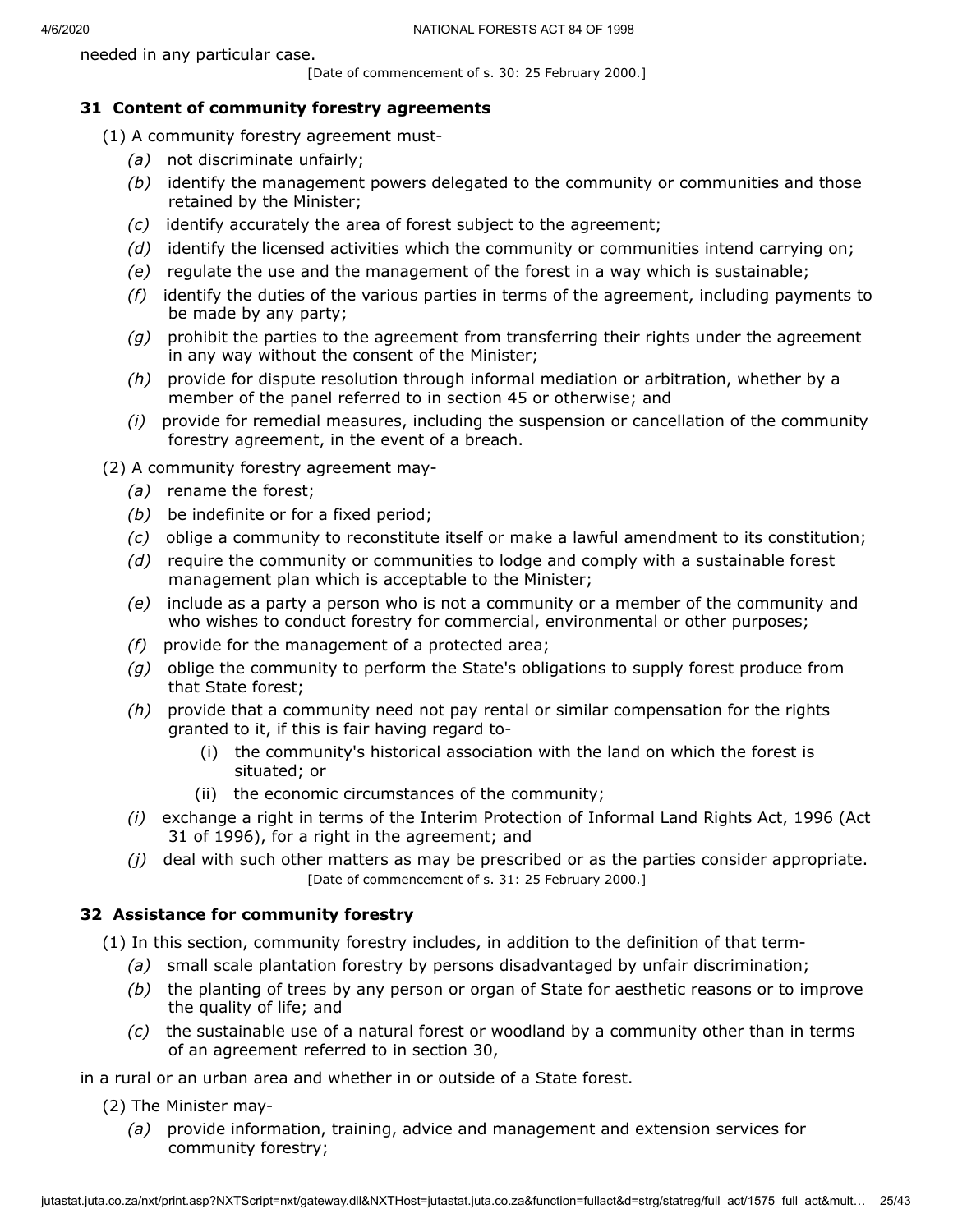- *(b)* establish and maintain nurseries and other facilities to provide seed and plants for community forestry;
- *(c)* provide material or financial assistance for community forestry, including recovery from disaster, if no such grants are available from any other source.

(3) The Minister may enter into an agreement with a person or organ of State regulating the matters referred to in subsection (2).

[Date of commencement of s. 32: 25 February 2000.]

# **CHAPTER 5 INSTITUTIONS (ss 33-45)**

The various institutions that play a role in making the Act functional are dealt with in this Chapter.

#### *Part 1 National Forests Advisory Council (ss 33-40)*

Part 1 deals with the establishment, objects, constitution, meetings, staffing and funding of the Council. It advises the Minister on all aspects of forestry in the Republic. The Council must establish the Committee for Sustainable Forest Management to advise the Council, the Department and the Minister on all aspects of sustainable forest management, and the Committee on Forest Access. Both are permanent committees of the Council.

# **33 Establishment and objects of National Forests Advisory Council**

(1) The National Forests Advisory Council is established.

(2) The object of the Council is to advise the Minister on any matter related to forestry in the Republic.

(3) The Minister must consider and respond to the advice provided to him or her by the Council.

(4) *(a)* The Forestry Council and the Forestry Industry Fund referred to in sections 47 to 56 of the Forest Act, 1984 (Act 122 of 1984), are dissolved.

*(b)* The assets, if any, of the Forestry Industry Fund vest in the State.

(5) The National Forestry Advisory Council referred to in sections 46A to 46H of the Forest Act, 1984, is dissolved.

(6) *(a)* The Transkei Forestry Council referred to in section 3 of the Forestry Laws Rationalisation and Amendment Act, 1994 (Act 51 of 1994), is dissolved.

*(b)* The assets, if any, of the Transkei Forestry Council vest in the State.

# **34 Constitution of Council**

(1) The Council consists of a maximum of 20 members and a minimum of 14 members appointed by the Minister in terms of this section.

(2) In making appointments to the Council the Minister must balance the interests of-

- *(a)* categories of persons disadvantaged by unfair discrimination;
- *(b)* communities involved in community forestry;
- *(c)* environmental interest groups;
- *(d)* persons who carry on small scale plantation forestry;
- *(e)* persons who carry on small scale timber processing;
- *(f)* persons with expertise which can assist the Council in achieving its objects;
- *(g)* the forest industry;
- *(h)* the forest products industries; and
- *(i)* trade unions representing employees in the forest and forest products industry.

(3) Whenever it is necessary to appoint the Council the Minister must-

- *(a)* invite nominations by means of a notice published in at least two nationally distributed newspapers, specifying a period within which nominations must be submitted;
- *(b)* establish an advisory committee which includes the chairpersons of the portfolio committees dealing with forestry matters in the National Assembly and the National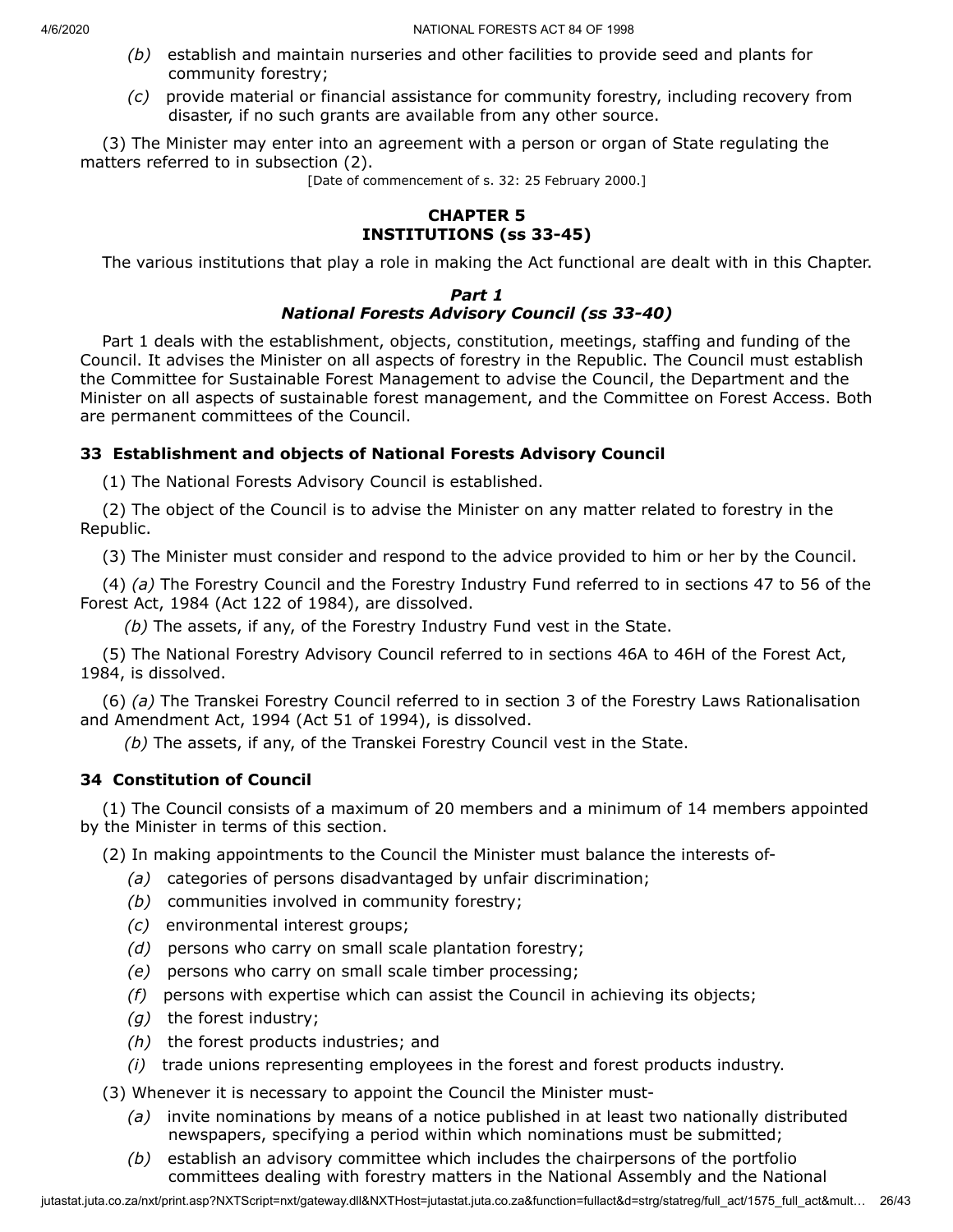Council of Provinces, or their delegates, and appoint a chairperson for the committee; and

*(c)* submit all the nominations received to the advisory committee.

(4) The advisory committee must compile a short list of suitable candidates from the nominations and submit it to the Minister within one month of receiving the nominations.

(5) The Minister must appoint the members of the Council after considering the short list.

- (6) The Minister may appoint-
	- *(a)* an alternate member for any member of the Council; and
	- *(b)* a replacement for any member who vacates his or her office,

on the basis of the criteria referred to in subsection (2).

(7) The replacement serves for the balance of the term of the person he or she replaces.

(8) The Minister must appoint one member of the Council as chairperson and one member as vice-chairperson.

# **35 Conditions of appointment to Council**

(1) A member of the Council holds office for a period of-

- *(a)* four years in the case of the chairperson of the Council; and
- *(b)* three years in the case of other members.

(2) At the expiry of his or her term of office a member may be appointed again.

- (3) A member or alternate member of the Council must vacate his or her office if-
	- *(a)* the Minister at any time terminates his or her term of office for good reason after consulting the chairperson of the Council;
	- *(b)* he or she can no longer perform his or her duties on the Council;
	- *(c)* he or she is convicted of an offence and sentenced to imprisonment without the option of a fine;
	- *(d)* he or she is absent from more than two consecutive meetings of the Council without the leave of the chairperson; or
	- *(e)* he or she resigns by written notice to the Minister.

(4) Members of the Council and members of a committee of the Council who are not in the fulltime employment of the State may be paid for their services, except for attending Council meetings.

(5) The Minister must determine the remuneration and allowances payable to members of the Council and members of a committee of the Council with the consent of the Minister of Finance.

# **36 Committees of Council**

- (1) The Council may elect an executive committee.
- (2) The chairperson of the Council must be the chairperson of the executive committee.
- (3) The Council must establish-
	- *(a)* the Committee for Sustainable Forest Management; and
	- *(b)* the Committee on Forest Access,

as permanent committees of the Council.

(4) The permanent committees must include persons representing the interest groups referred to in section 34 (2) and-

- *(a)* in the case of the Committee for Sustainable Forest Management, a representative of the Department of Environmental Affairs and Tourism appointed by its Director-General;
- *(b)* in the case of the Committee on Forest Access, one or more representatives of voluntary associations interested in recreational activities in forests appointed in terms of subsection (9).
- (5) The functions of the Committee for Sustainable Forest Management are to advise-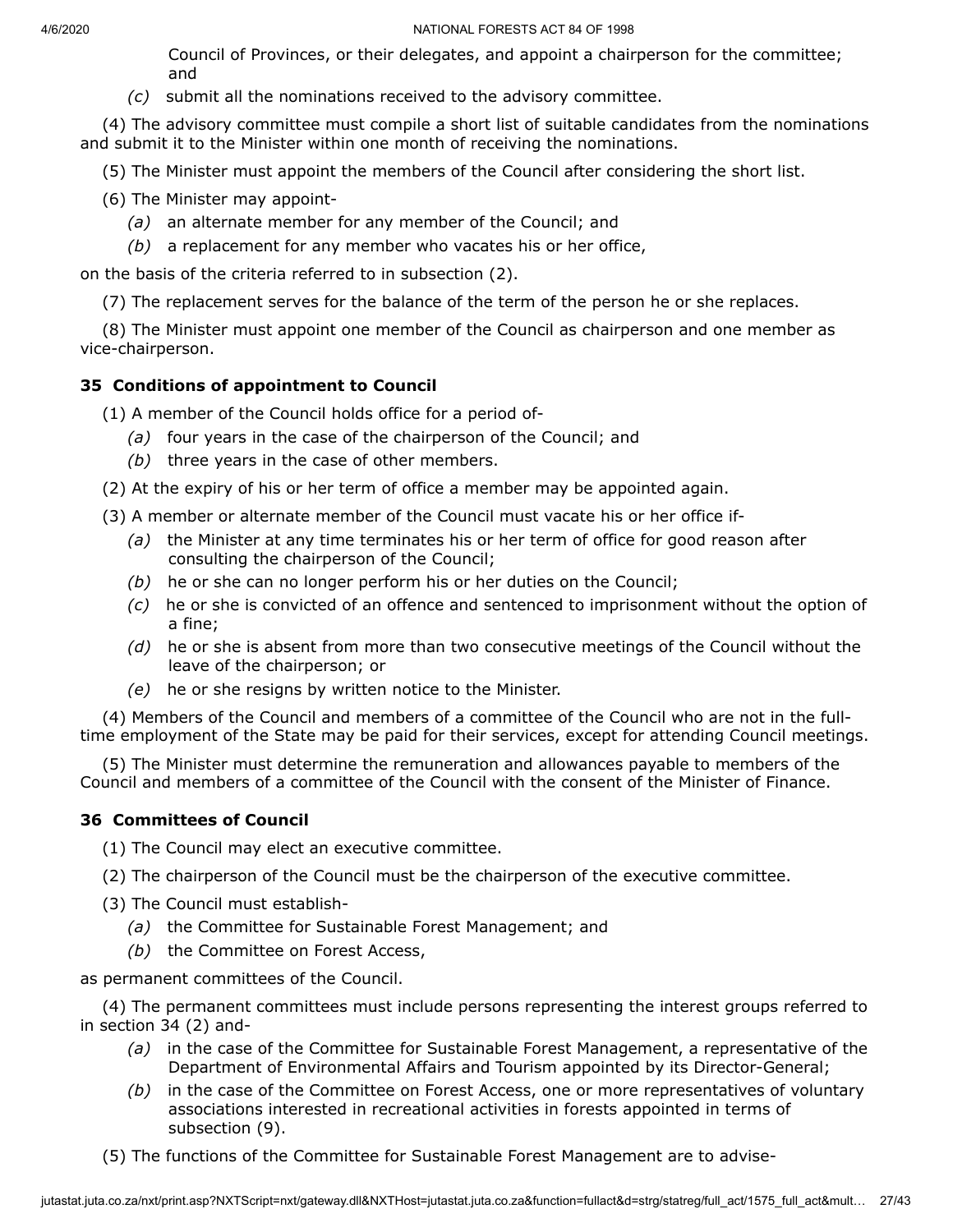- *(a)* the Council, the Department and the Minister on all aspects of sustainable forest management in the Republic;
- *(b)* the Department and the Minister on the determination of criteria, indicators and standards for sustainable forest management;
- *(c)* the Department on convening forums for interested persons to participate in the formulation of criteria, indicators and standards.

(6) The functions of the Committee on Forest Access are to advise the Minister on-

- *(a)* a ruling referred to in section 20 (10);
- *(b)* promoting the grant and exercise of access to forests;
- *(c)* promoting education on the sustainable management and use of forests;
- *(d)* the use of the Trust funds.

(7) *(a)* A decision on advice to be provided to the Minister by a permanent committee must be reached on the basis of unanimity.

*(b)* If unanimity is not reached, the Minister must consider all the views expressed in the committee as conveyed by the chairperson of the committee.

(8) The Council may establish other committees.

(9) The Council may, with the approval of the Minister, appoint to one of the permanent committees or to a committee contemplated in subsection (8), persons who are not members of the Council but who may assist the committee in the performance of its functions.

(10) The Council must designate one member of each committee as the chairperson and one member as the vice-chairperson.

# **37 Meetings of Council**

(1) The Minister must determine-

- *(a)* the manner of the calling of, the quorum for, and the procedure at, meetings of the Council;
- *(b)* what records the Council must keep;
- *(c)* the way in which the Council must submit advice to him or her; and
- *(d)* a code of conduct for Council members.

(2) The Council or a committee may admit as an observer any person including any representative of national, provincial or local government.

(3) The chairperson of the Council must provide the Minister with advice or information emanating from any meeting within two weeks.

# **38 Funding of Council**

(1) The Council is funded by money appropriated by Parliament.

(2) Before 31 October of every year the Council must submit a budget of its expenditure for the next financial year to the Minister for his or her approval.

(3) The Council may during the course of a financial year submit to the Minister for his or her approval additional or revised budgets for that year.

(4) The Minister must include the budget of the Council in his or her annual budget for the Department submitted for approval to Parliament.

(5) The Council must as soon as possible after the end of each financial year present a report on its expenditure for that year to the Minister.

(6) The financial year ends on 31 March.

# **39 Staff of Council**

The Director-General must designate as many officers and employees of the Department as may be necessary to assist the Council and any committee of the Council to perform the administrative and professional work of the Council or of a particular committee.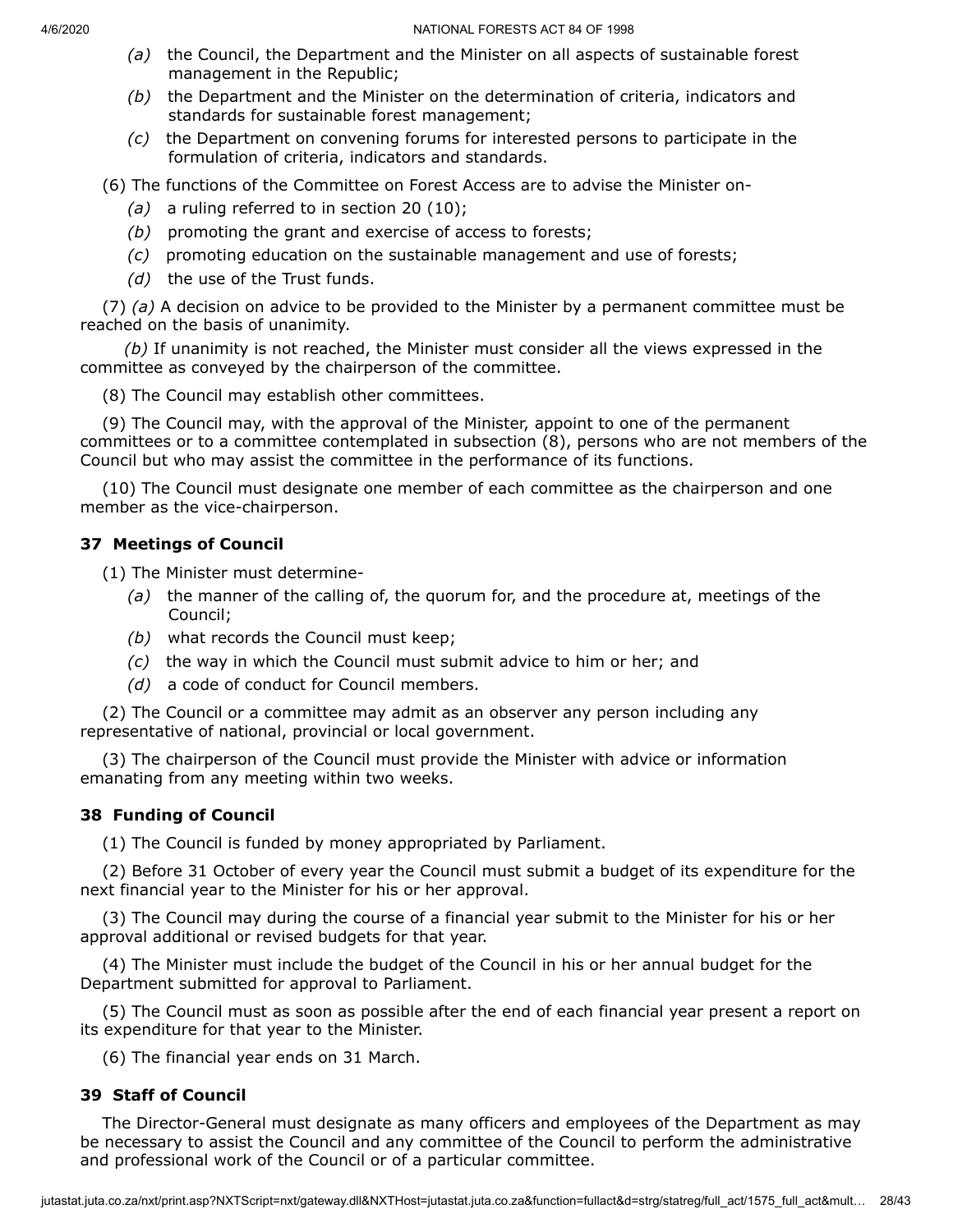# **40 Report by Council**

(1) The Council must present an annual report on its activities to the Minister within three months of the end of the financial year.

(2) The report by the Council must include its expenditure report compiled in terms of section 38 (5).

# *Part 2 National Forest Recreation and Access Trust (ss 41-44)*

Part 2 deals with the establishment of the National Forest Recreation and Access Trust.

# **41 Establishment and objects of National Forest Recreation and Access Trust**

(1) The National Forest Recreation and Access Trust is established.

(2) The Minister is the sole trustee of the Trust.

(3) *(a)* The National Hiking Way Board referred to in section 29;

- *(b)* The committees referred to in sections 40 and 41; and
- *(c)* The National Hiking Way System referred to in section 28,

of the Forest Act, 1984 (Act 122 of 1984), are dissolved.

(4) Administrative action in terms of PART VII of the Forest Act, 1984, is no longer of any effect, except in relation to the National Hiking Way Fund.

(5) The moneys standing to the credit of the National Hiking Way Fund referred to in section 36 of the Forest Act, 1984, vest in the Minister in his or her capacity as trustee.

(6) The object of the Trust is to promote access to and the use of forests for recreation, education, culture or spiritual fulfilment.

(7) The Trust is for the benefit of the general public of the Republic.

#### **42 Powers and duties of Minister as trustee**

(1) The Minister must do whatever is necessary to achieve the object of the Trust.

- (2) The Minister may, as trustee-
	- *(a)* act on the advice of the Committee on Forest Access;
	- *(b)* solicit and receive donations and sponsorships;
	- *(c)* receive funds appropriated by Parliament;
	- *(d)* contract;
	- *(e)* use money in the Fund;
	- *(f)* cooperate with any organ of State or person;
	- *(g)* commission research;
	- *(h)* provide environmental education;
	- *(i)* provide information and other public services;
	- *(j)* charge fees for goods the Trust supplies and services it renders; and
	- *(k)* delegate any of his or her powers and duties as trustee to a named official in the Department.

# **43 Administration of Trust funds**

(1) The Minister must appoint-

- *(a)* an official of the Department; or
- *(b)* any other person, if the Minister of Finance agrees,

as the accounting officer for the Trust.

(2) The accounting officer must account for money received by and paid from the Trust and generally perform the work of the Trust connected with its records, accounts and balance sheets.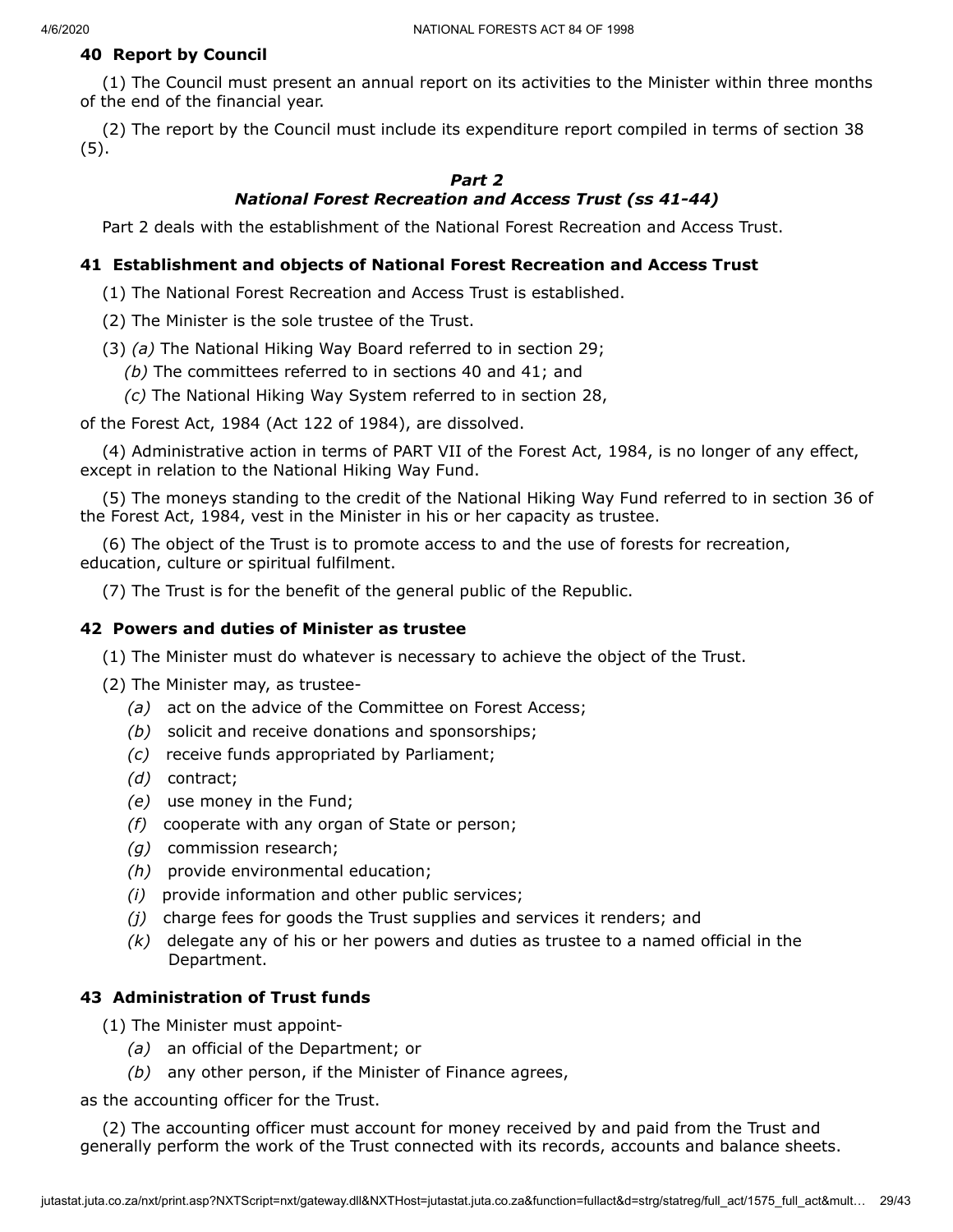(3) The accounting officer must before 31 October of every year submit a budget of the Trust's income and expenditure for the next financial year to the Minister for his or her approval.

(4) The accounting officer may revise the budget during the course of a financial year.

(5) The accounting officer may, with the consent of the Minister, invest Trust funds which are not needed for immediate use.

(6) Any credit balance in the Trust funds at the end of a financial year must be carried forward to the next financial year in the budget of the Trust.

(7) The financial year ends on 31 March.

- (8) The accounting officer must keep a record of-
	- *(a)* the assets and liabilities of the Trust; and
	- *(b)* the financial transactions of the Trust.

(9) The accounting officer must, as soon as possible after the end of each financial year, draw up financial statements which must reflect the Trust's assets and liabilities at the beginning and end of the year and its income and expenditure for the year.

(10) The records, accounts and balance sheets of the Trust must be audited every year by the Auditor-General at an agreed fee, or, in the absence of an agreement, at a fee determined by the Minister of Finance.

### **44 Reports by Minister as trustee**

The Minister must, within three months of the end of each financial year, submit to Parliament-

- *(a)* a report on the Trust's activities; and
- *(b)* audited financial statements of the Trust.

# *Part 3 Panel of facilitators, mediators and arbitrators (s 45)*

Part 3 gives the Minister the power to establish a panel from which facilitators, mediators and arbitrators may be selected for purposes of dispute resolution. Some of the factors they must take into account are listed.

#### **45 Establishment of panel**

(1) The Minister must establish a panel of persons from whom appointments of facilitators, mediators and arbitrators may be made for the purposes referred to in sections 20 (8), 20 (9), 21 (3), 27 (2) *(h)*, 29 (4) *(g)* and 31 (1) *(h)*.

(2) The Minister may, instead of establishing a panel in terms of subsection (1), adopt-

- *(a)* the panel of arbitrators established in terms of section 31 (1) of the Land Reform (Labour Tenants) Act, 1996 (Act 3 of 1996), as the panel from which such appointments must be made;
- *(b)* the remuneration and allowances determined in terms of section 31 (3) of that Act as those which will be payable for services rendered by panel members in terms of this Act.

(3) If the Minister establishes a panel in terms of subsection (1), he or she must determine the remuneration and allowances to be paid to panel members in consultation with the Minister of Finance.

(4) Facilitators, mediators and arbitrators are only remunerated when they are appointed or selected from the panel to act in a particular matter.

(5) A facilitator, mediator or arbitrator appointed in terms of this Act must, where appropriate, have regard to the following factors along with all other issues he or she must consider in any matter:

- *(a)* Where one or more communities is or are party to the dispute, the historical and cultural association of the community or communities with the forest;
- *(b)* the need to find equitable solutions to problems in the forests sector; and
- *(c)* the principles of sustainable forest management set out in section 3 (3).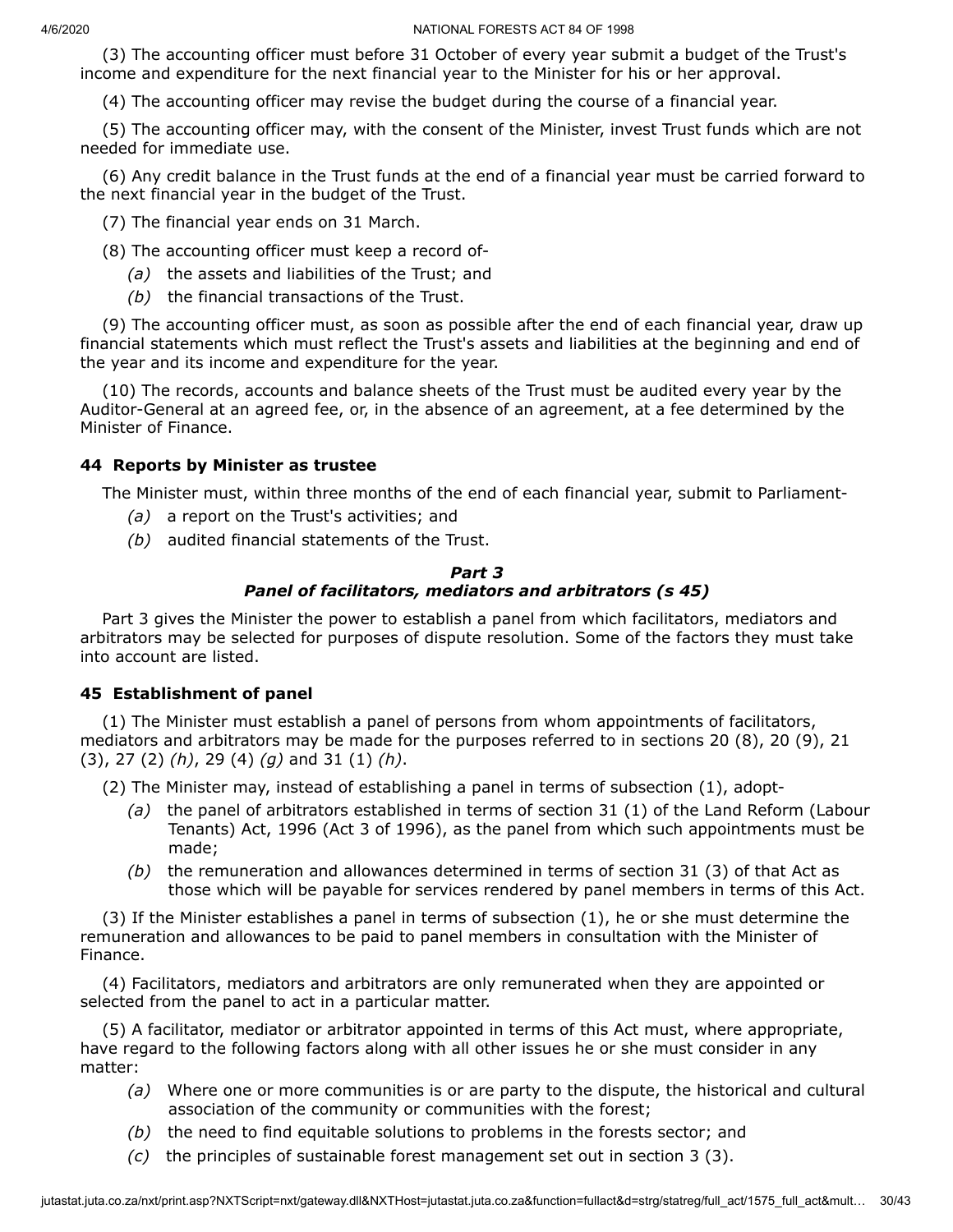4/6/2020 NATIONAL FORESTS ACT 84 OF 1998

# **CHAPTER 6 ADMINISTRATION OF ACT (ss 46-57)**

# *Part 1*

# *General powers and duties of Minister (ss 46-55)*

Part 1 deals with the general powers and duties of the Minister. The Minister must develop and implement a policy for forests and their management and may, amongst other things-

- assign, and withdraw the assignment of, certain powers and duties;
- \* delegate certain powers and duties;
- \* expropriate property for forestry;
- \* reserve State land for forestry;
- \* make regulations.

# **46 Development and implementation of policy**

The Minister must develop and implement policy for forests and their management.

# **47 Assignment of powers and duties**

- (1) The Minister may-
	- *(a)* assign any power or duty in this Act to-
		- (i) a province or other organ of State; or
		- (ii) a person who or which is not an organ of State,

indefinitely or for a fixed period;

- *(b)* withdraw an assignment, including any assignment of powers and duties in the Forest Act, 1984 (Act 122 of 1984), whether that assignment was effected in terms of that Act or any other legislation;
- *(c)* make an assignment subject to conditions,

by notice in the *Gazette*.

- (2) The Minister must-
	- *(a)* consult with the province, organ of State or person concerned; and
	- *(b)* consider the administrative capacity of the province, organ of State or person concerned to assume, or continue to provide, effective responsibility,

before making or withdrawing an assignment.

(3) A province may implement those provisions of the Act relating to the powers and duties assigned to it-

- *(a)* from the date of the assignment;
- *(b)* in the area to which the assignment relates;
- *(c)* until the assignment ends.

# **48 Delegation of powers and duties**

(1) The Minister may delegate the exercise of any of his or her powers, other than a power referred to in subsection (4), and the performance of any of his or her duties, to-

- *(a)* a named official in the Department;
- *(b)* the holder of an office in the Department;
- *(c)* an organ of State;
- *(d)* a person who or which is not an organ of State.

(2) The Minister may permit a person or organ of State to whom a power or duty has been assigned or delegated to delegate that power or duty further.

(3) A delegation referred to in subsection (1) and the permission referred to in subsection (2)-

- *(a)* must be in writing;
- *(b)* may be subject to conditions;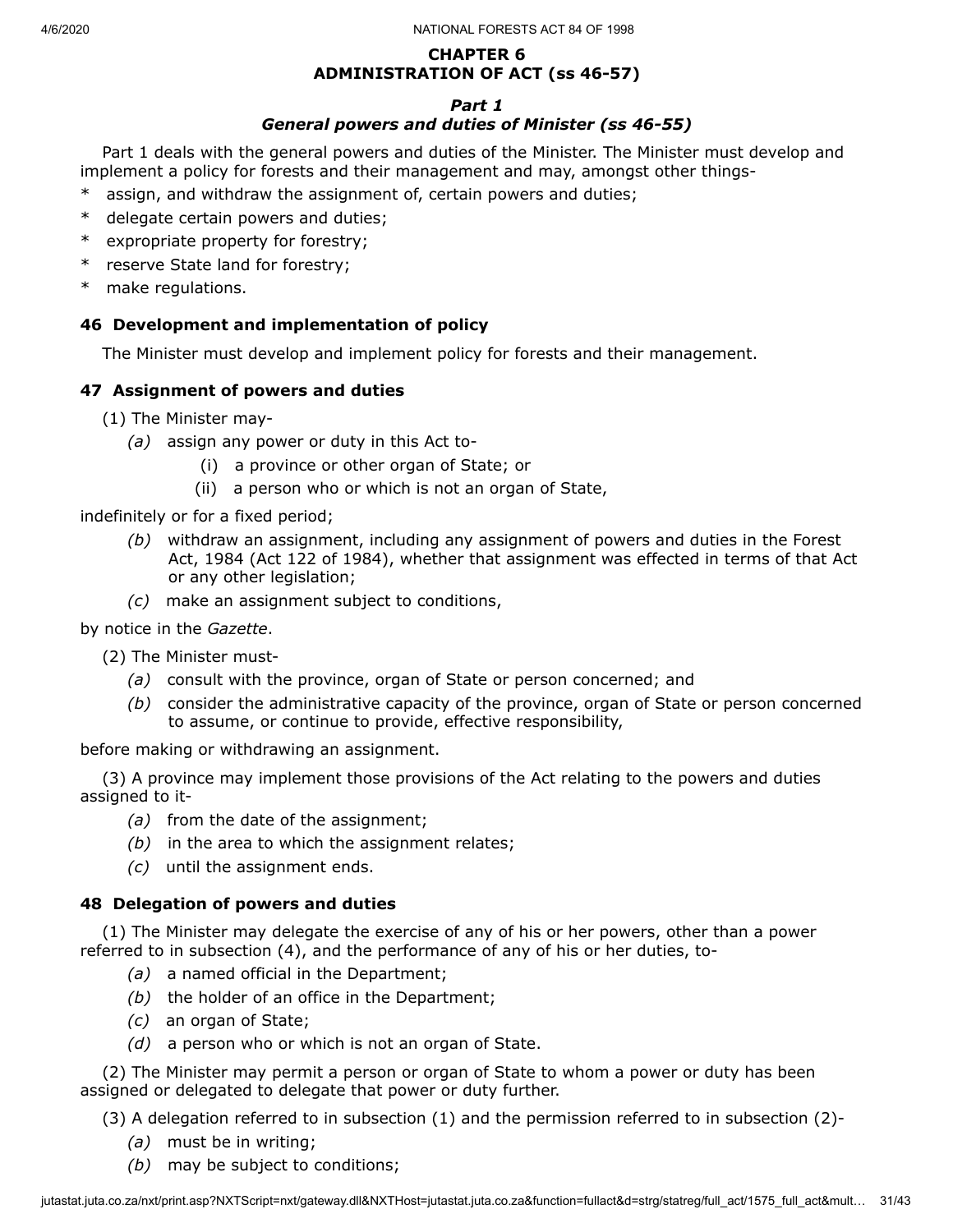- *(c)* must specify the period for which it lasts;
- *(d)* do not prevent the exercise of the power or the performance of the duty by the Minister himself or herself.
- (4) The Minister may not delegate the power or duty-
	- *(a)* to assign;
	- *(b)* to make regulations;
	- *(c)* to develop policy; or
	- *(d)* to appoint a member of the Council.

(5) The Minister may withdraw any delegation.

# **49 Expropriation of property**

(1) The Minister may purchase or expropriate any property and reserve it for forestry or any other purpose in terms of this Act, if-

- *(a)* that purpose is a public purpose or is in the public interest; and
- *(b)* the Minister of Public Works agrees.

(2) Land purchased or expropriated for forestry under subsection (1) may include land which is not treed or which will not be afforested if that land will be managed as part of the forest management unit or units in question.

(3) The Expropriation Act, 1975 (Act 63 of 1975), applies to all expropriations under this Act and any reference to the Minister of Public Works in that Act must be read as a reference to the Minister for purposes of such expropriations.

# **50 Reservation of State land for forestry**

- (1) The Minister may reserve State land for forestry if-
	- *(a)* in the case of State land held in trust by the Ingonyama referred to in the KwaZulu Ingonyama Trust Act, 1994 (KwaZulu Act 3 of 1994), the authority with the necessary power in terms of that Act agrees;
	- *(b)* in the case of State land, other than land referred to in paragraph *(a)*, which has at any time vested in-
		- (i) the South African Development Trust established by section 4 of the Development Trust and Land Act, 1936 (Act 18 of 1936); or
		- (ii) the government of any area for which a legislative assembly was established in terms of the Self-governing Territories Constitution Act, 1971 (Act 21 of 1971); or
		- (iii) the governments of the former Republics of Transkei, Bophuthatswana, Venda and Ciskei,

the Minister of Land Affairs agrees;

- *(c)* in the case of State land which is not owned by the State but is managed by the national or a provincial government exclusively or jointly with the owner in terms of an agreement, the owner agrees;
- *(d)* in the case of State land, other than land referred to in paragraphs *(a)*, *(b)* and *(c)*, the Minister of Public Works agrees.

[Sub-s. (1) substituted by s. 9 of Act 12 of 2001 (wef 18 July 2001).]

(2) State land reserved for forestry under subsection (1) may include land which is not treed or which will not be afforested if that land will be managed as part of the forest management unit or units in question.

(3) The Minister may release a State forest or part of a State forest which is no longer required for forestry.

(4) The Minister reserves State land for forestry or releases it by notice in the *Gazette*.

# **51 Performance of functions on other land**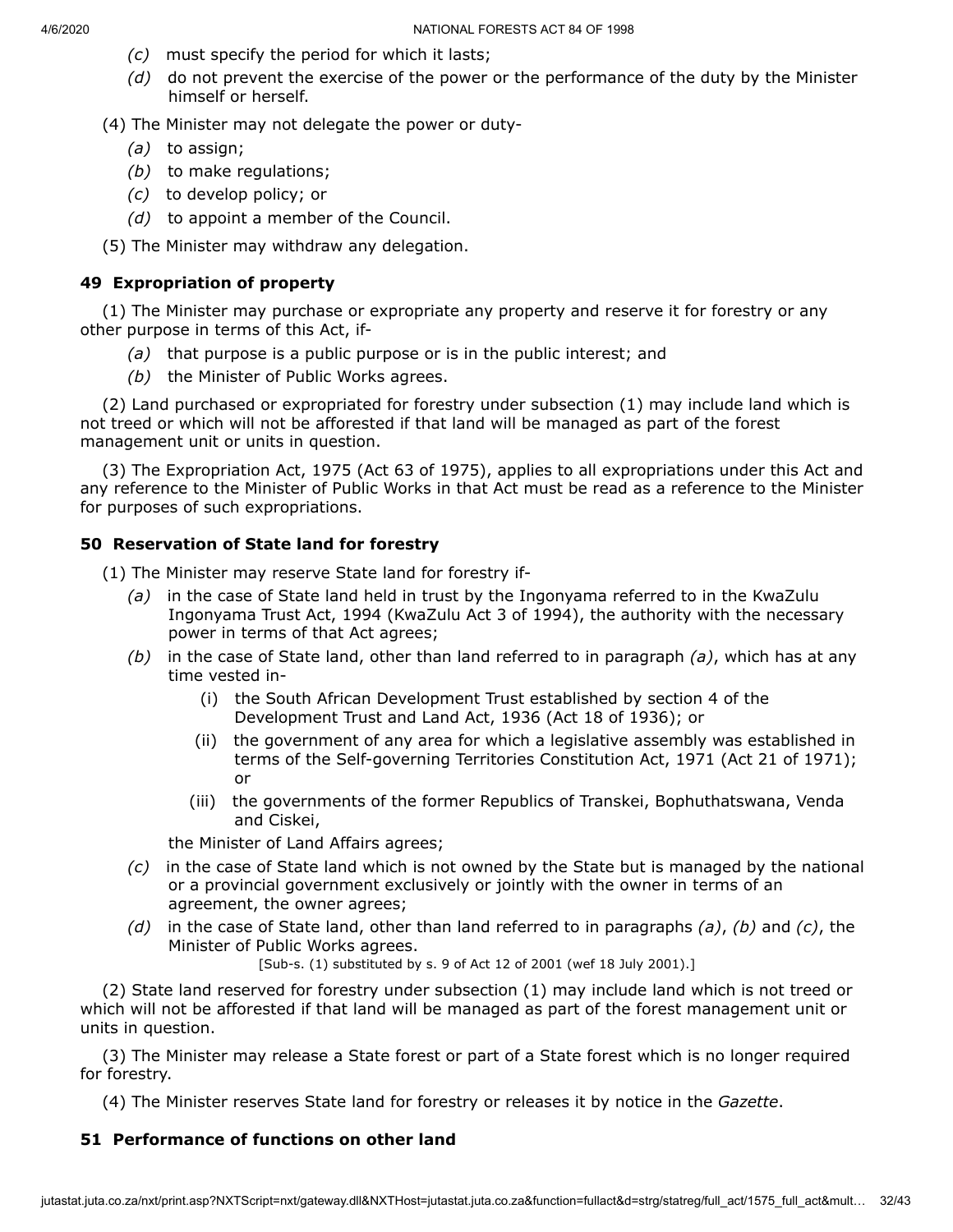The Minister may authorise officials in the Department to perform services in connection with trees on land which is not a State forest-

- *(a)* at the request, or with the consent, of the registered owner;
- *(b)* on appropriate conditions.

# **52 Extensions**

The Minister may extend, or condone a failure by a person to comply with, a time period in terms of this Act, except a time period which binds the Minister.

# **53 Content of regulations**

(1) For the purposes of this section, **'owner'** means-

- *(a)* the registered owner; and
- *(b)* where the registered owner has transferred control of the forest management unit in question to another person or organ of State, whether by way of assignment, delegation, contract or otherwise, that person or organ of State.
- (2) The Minister may make regulations to deal with-
	- *(a)* any matter which must be dealt with by regulation in terms of this Act;
	- *(b)* the criteria, indicators and standards referred to in section 4 (2) *(a)*, including-
		- (i) their determination and enforcement;
		- (ii) the creation and promotion of the incentives referred to in section 4 (2) *(b)*;
	- *(c)* research;
	- *(d)* monitoring of the forest resource, including regulations relating to-
		- (i) the registration of, and collection of data from, owners of forests;
		- (ii) the registration of, and collection of data from, persons who harvest, saw, process or sell forest produce;
		- (iii) collection of data from institutions which certify sustainable forest management;
	- *(e)* protected trees, including-
		- (i) the cultivation and grazing of land around any protected tree;
		- (ii) financial assistance for erecting stock-proof fences;
		- (iii) the preparing and maintenance of firebreaks for the protection of such a tree;
		- (iv) the control of the collection, removal, transport, export, purchase, sale or donation of parts or produce of protected trees;
		- (v) management plans for protected trees;
	- *(f)* the management of State forests in general or a particular State forest or part of it, including-
		- (i) mensuration of forest produce or forest products for the purpose of sale or otherwise; and
		- (ii) access to State forests for recreation;
			- [Para. *(f)* substituted by s. 6 *(a)* of Act 35 of 2005 (wef 9 March 2006).]
	- *(g)* licences under section 23, leases under section 27, agreements under section 28 and community forestry agreements under section 30, including-
		- (i) the appointment and functioning of a person or organ of State outside of the Department to exercise powers and perform duties of the Minister and the Director-General in terms of Chapter 4 and such other sections as relate to that task; and
		- (ii) procedures for the selection of suitable licensees, lessees, purchasers or offerors;
	- *(h)* facilitation, mediation and arbitration before a panel member referred to in section 45;
	- *(i)* forest hygiene, including-
		- (i) the combating of any harmful organism which affects any kind of forest, tree or timber on any land or in any vehicle, building or other place where timber is stored, stacked, seasoned or processed;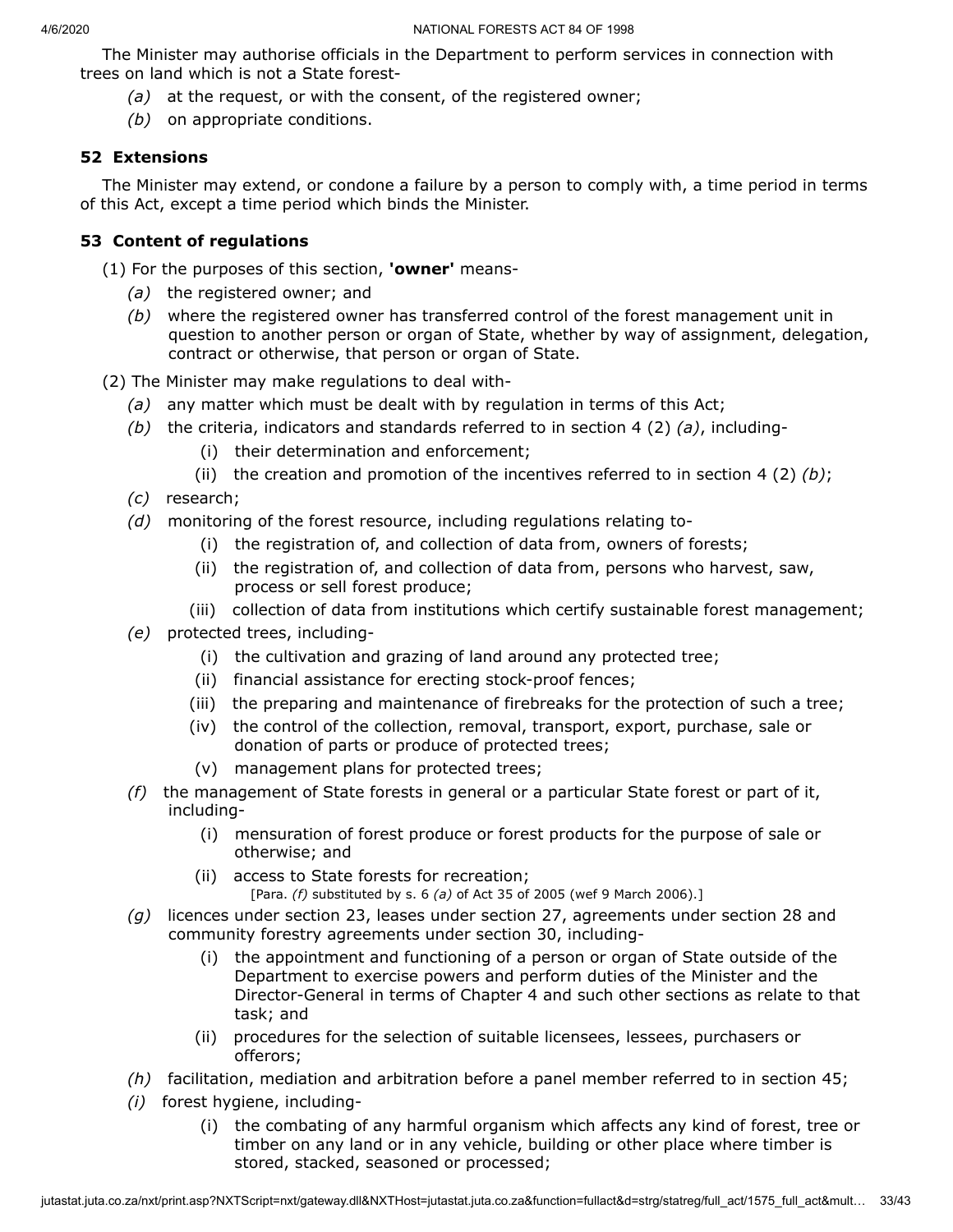- (ii) the prevention of the introduction into or the spreading within the Republic of any such harmful organism; and
- *(j)* generally, any other ancillary or incidental administrative or procedural matter which it is necessary or expedient to prescribe for the proper implementation or administration of this Act.

[Para. *(j)* substituted by s. 6 *(b)* of Act 35 of 2005 (wef 9 March 2006).]

(3) The Minister may make different regulations under subsection (2) for different regions of the Republic, different forests or parts or classes of forests and different owners or classes of owners of forests.

(4) The Minister may make regulations-

- *(a)* for the inspection of any forest, trees, timber, vehicle, pack-animal or premises by any person or the incumbent of a post designated by the Minister for purposes of enforcing regulations made under this section;
- *(b)* prescribing how samples of any timber for examination or testing must be taken and how and where such timber may or must be graded or marked.

(5) The generality of the powers conferred by subsection (2) *(j)* is not limited by the provisions of the preceding paragraphs.

[Sub-s. (5) substituted by s. 6 *(c)* of Act 35 of 2005 (wef 9 March 2006).]

(6) *(a)* The Minister may by regulation provide that infringements of certain regulations constitute criminal offences and prescribe maximum penalties for such offences.

*(b)* The penalties may not exceed those for a second category offence in terms of section 58 (2).

# **54 Procedure for making regulations**

(1) Before making or amending any regulations in terms of this Act, the Minister must-

- *(a)* publish a notice in the *Gazette*
	- (i) setting out the draft regulations; and
	- (ii) inviting written comments to be submitted on the proposed regulations within a specified period;
- *(b)* consider all comments received; and
- *(c)* take advice from the Council.

(2) *(a)* After complying with subsection (1), the Minister may-

- (i) amend the draft regulations; and
- (ii) subject to subsection (3) to (8), publish the regulations in final form in the *Gazette*.

*(b)* The regulations are effective from the date the Minister publishes them in the *Gazette* in terms of paragraph *(a)*.

```
[Sub-s. (2) substituted by s. 10 (a) of Act 12 of 2001 (wef 18 July 2001).]
```
(3) The Minister must table the regulations in Parliament, together with any written comments and advice received on them pursuant to subsection (1)-

- *(a)* within 30 days after publishing them in terms of subsection (2); or
- *(b)* if Parliament is not then in session, within 30 days after the next session starts. [Sub-s. (3) substituted by s. 10 *(b)* of Act 12 of 2001 (wef 18 July 2001).]
- (4) Parliament may reject the regulations within 60 days after they have been tabled.
- (5) If Parliament rejects any regulations, the Minister must-
	- *(a)* repeal them; or
	- *(b)* table amended regulations in draft form in Parliament,

within 60 days of the rejection, or, if Parliament is not then in session, within 60 days after the next session starts, failing which the regulations become invalid.

(6) If the Minister elects to table amended regulations in terms of subsection (5) *(b)*, he or she-

- *(a)* must consult the chairperson of the Council;
- *(b)* need not follow the procedure in subsection (1),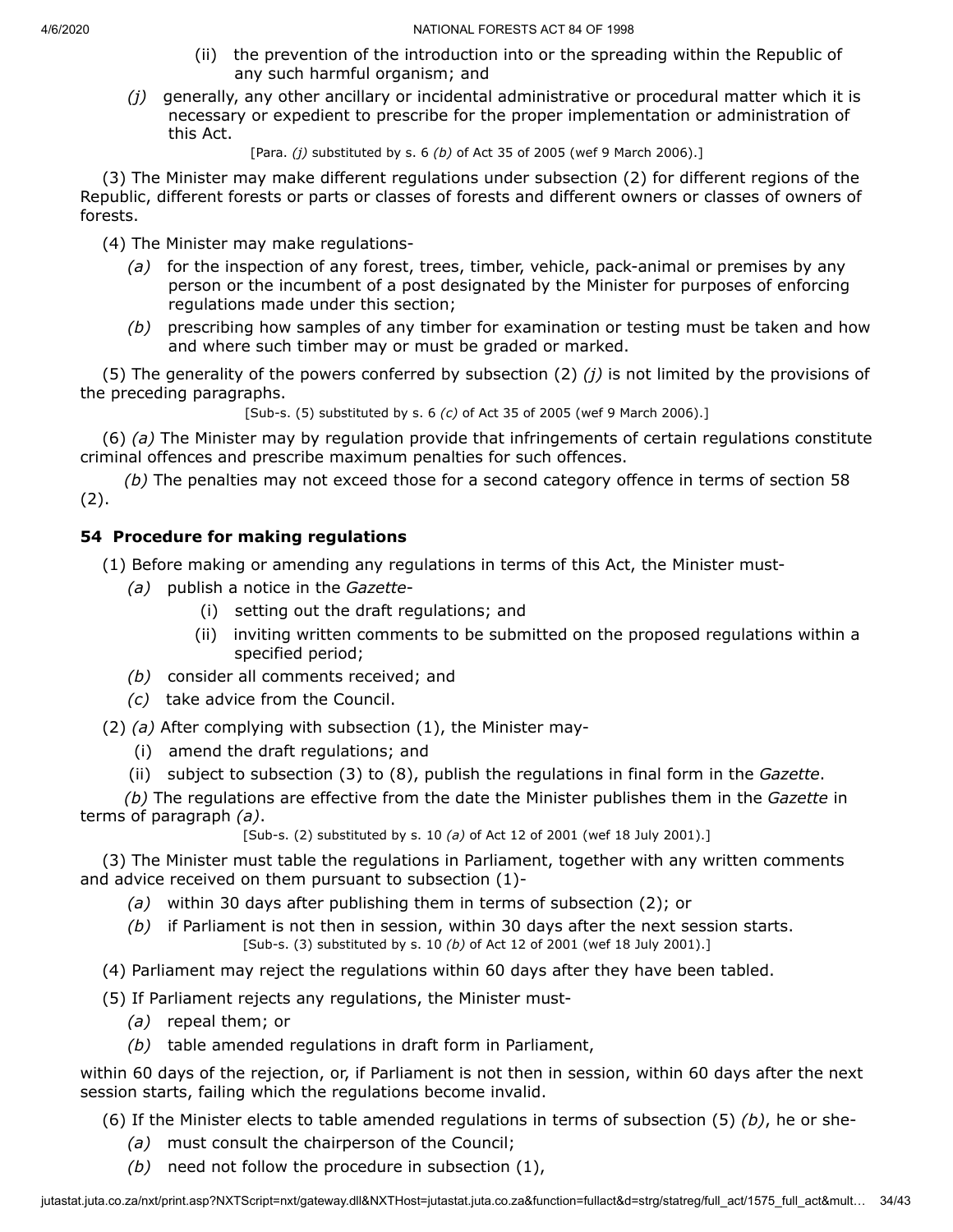before the amended regulations are tabled.

- (7) If Parliament-
	- *(a)* accepts the amended regulations, the Minister must publish them within 30 days of Parliament's acceptance;
	- *(b)* rejects the amended regulations, subsections (5) and (6) and this subsection apply.

(8) If the Minister complies with subsection (5) *(b)*, the regulations as originally published continue to apply until amended regulations are accepted by Parliament and published by the Minister in terms of subsection (2).

### **55 Tariffs and charges**

The Minister may, with the consent of the Minister of Finance-

- *(a)* in respect of State forests, issue tariffs of fees for licences issued in terms of this Act;
- *(b)* issue tariffs of charges for-
	- (i) forest produce or forest products derived from State forests and sold by an organ of State; or
	- (ii) services rendered by officers or employees of the Department or by members of the panel referred to in section 45.

[S. 55 substituted by s. 11 of Act 12 of 2001 (wef 18 July 2001).]

# *Part 2*

# *General powers and duties of Director-General (ss 56-57)*

Part 2 deals with the general powers and duties of the Director-General. He or she may delegate certain powers and duties.

# **56 Powers and duties**

(1) The Director-General has those powers and duties-

- *(a)* referred to in this Act; or
- *(b)* delegated to him or her.

(2) The Director-General may delegate the exercise of any of his or her powers and the performance of any of his or her duties, to-

- *(a)* a named official of the Department;
- *(b)* the holder of an office in the Department;
- *(c)* an organ of State;
- *(d)* a person who or which is not an organ of State.

(3) The Director-General may permit a person or organ of State to whom a power or duty has been delegated to delegate that power or duty further.

(4) A delegation referred to in subsection (1) and the permission referred to in subsection (2)-

- *(a)* must be in writing;
- *(b)* may be subject to conditions;
- *(c)* must specify the period for which it lasts;
- *(d)* do not prevent the exercise of the power or the performance of the duty by the Director-General himself or herself.
- (5) The Director-General may withdraw any delegation.

# **57 Transfer of officers and employees**

(1) The Director-General may enter into an agreement with an officer or employee of the Department to transfer his or her employment to-

- *(a)* a person who leases or carries on a licensed activity in a State forest;
- *(b)* a community which has entered into a community forestry agreement; or
- *(c)* a party to a community forestry agreement referred to in section 31 (2) *(e)*.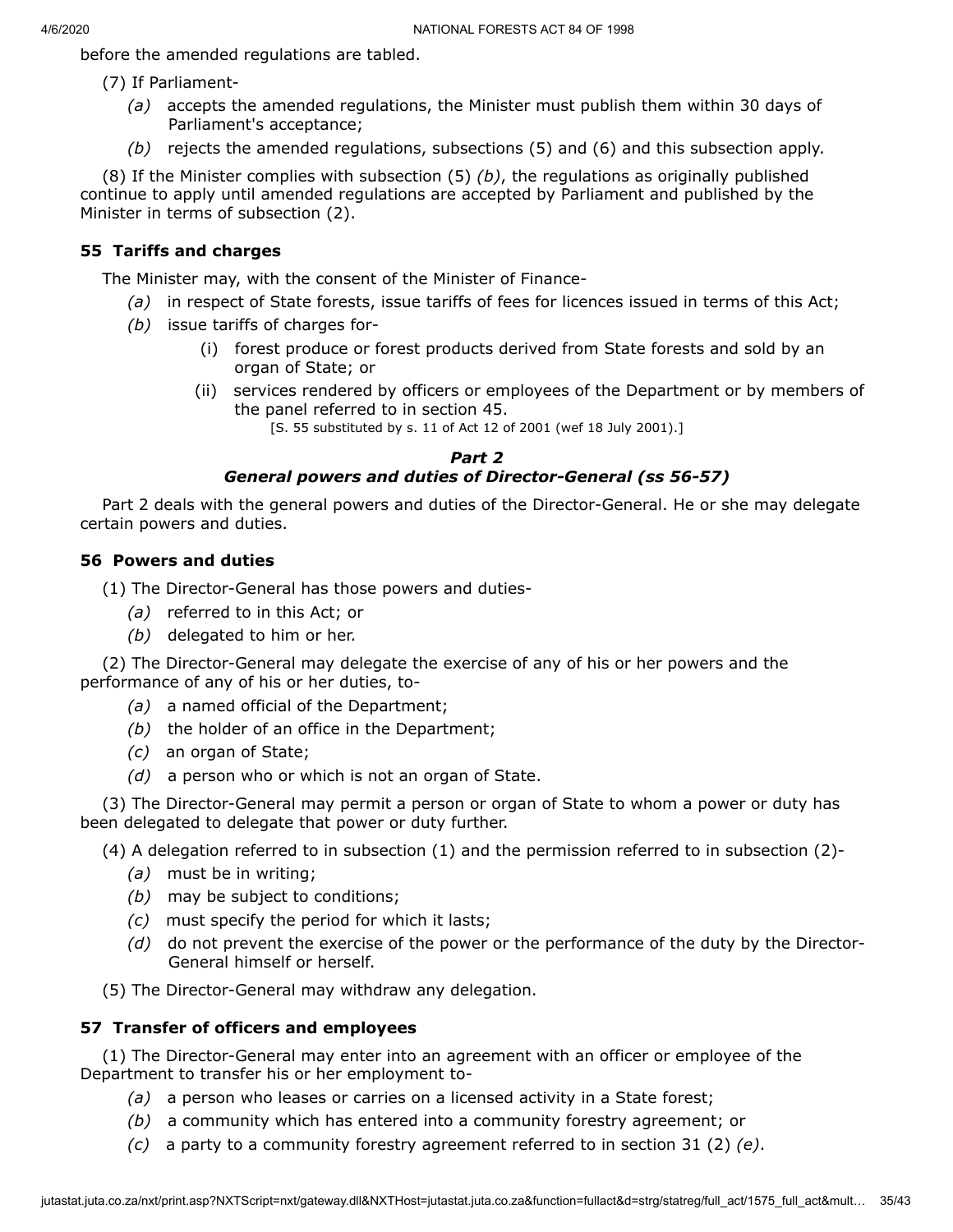(2) The Minister of Finance and the Minister for the Public Service and Administration must approve the terms of such an agreement before it is concluded.

(3) The agreement may provide for the terms on which the employee will terminate membership of the State pension fund or become a member of a new pension fund.

#### **CHAPTER 7 OFFENCES AND PENALTIES (ss 58-64)**

This Chapter sets out the relevant offences in terms of the Act and the penalties applicable.

### *Part 1 Sentencing (ss 58-60)*

Part 1 deals with matters relating to sentencing.

#### **58 Penalties**

(1) A person who is guilty of a first category offence referred to in sections 62 and 63 may be sentenced to a fine or imprisonment for a period of up to three years, or to both a fine and such imprisonment.

(2) A person who is guilty of a second category offence referred to in sections 62, 63 and 64 may be sentenced on a first conviction for that offence to a fine or imprisonment for a period of up to two years, or to both a fine and such imprisonment.

(3) A person who is guilty of a third category offence referred to in sections 62 and 63 may be sentenced on a first conviction for that offence to a fine or imprisonment for a period of up to one year, or to both a fine and such imprisonment.

(4) A person who is guilty of a fourth category offence referred to in sections 63 and 64 may be sentenced on a first conviction for that offence to a fine or community service for a period of up to six months or to both a fine and such service.

(5) A person who is guilty of a second, third or fourth category offence may be sentenced on a second conviction for that offence as if he or she has committed a first, second or third category offence, respectively.

(6) A person who is guilty of a fifth category offence referred to in section 61 may not be sentenced to imprisonment, but may be sentenced to a fine up to R50 000.

(7) The maximum amount of the fine referred to in subsection (6) may be amended by the Minister by a notice in the *Gazette* in order to counteract inflation.

(8) A court which sentences any person-

- *(a)* to community service for an offence in terms of this Act must impose a form of community service which benefits the environment if it is possible for the offender to serve such a sentence in the circumstances;
- *(b)* for any offence in terms of this Act, may suspend or revoke a licence granted to the offender under section 7 or 23.

# **59 Compensatory orders in criminal proceedings**

(1) A court which convicts a person of an offence in terms of this Act, may order-

- *(a)* the return of any forest produce or protected tree which has unlawfully been removed, cut or damaged, to the person entitled to it if it is feasible to do so; and, in addition to or instead of such return,
- *(b)* the person convicted to pay damages to any person who suffered a loss as a result of the offence.

(2) The power in subsection (1) is in addition to any other powers the court has in the proceedings in question.

(3) An order under subsection (1) is executed in the same manner as a judgment of that court in a civil case.

#### **60 Award of part of fine recovered to informant**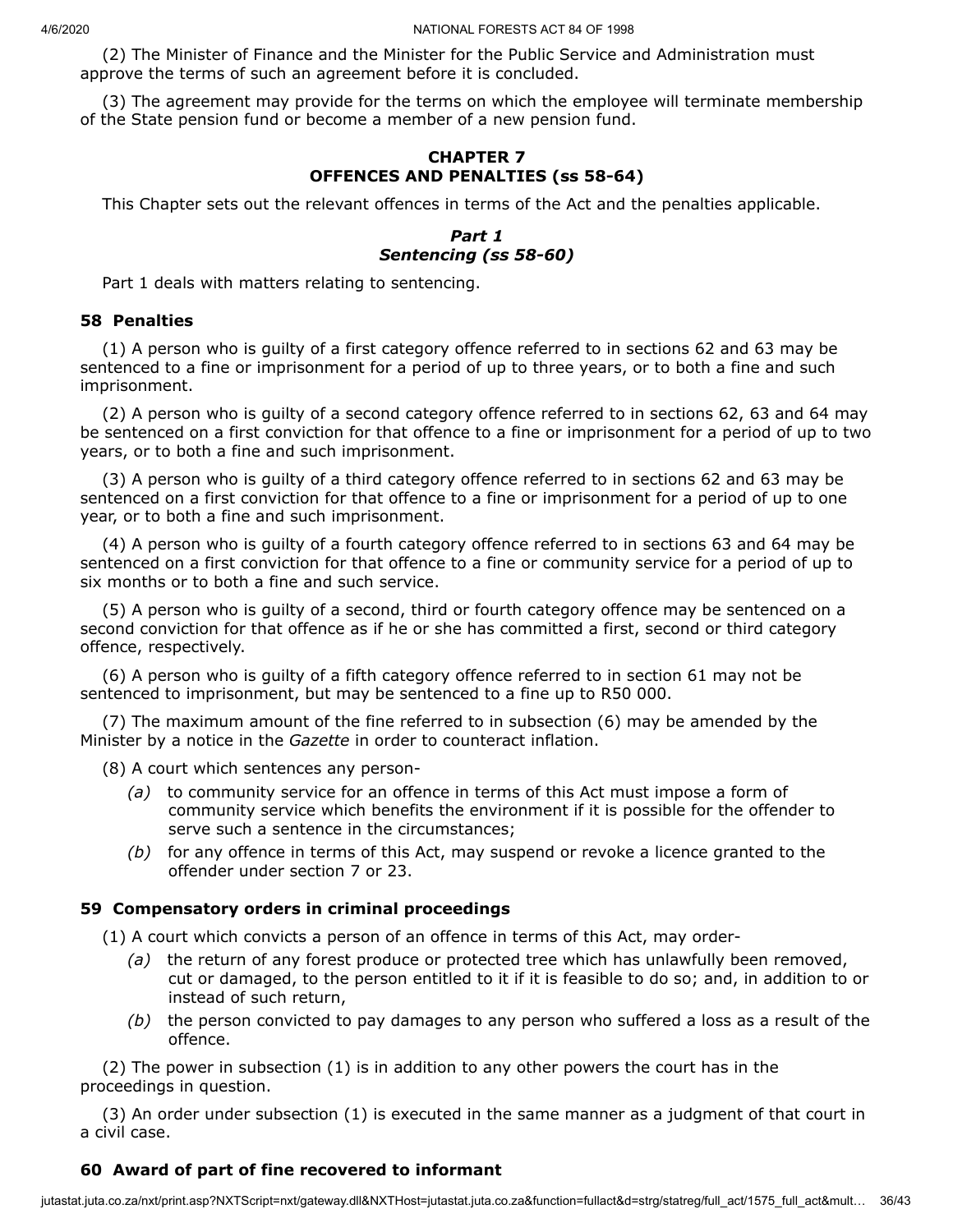(1) A court which imposes a fine for an offence in terms of this Act, may order that a sum of not more than one-fourth of the fine, be paid to any person whose evidence led to the conviction or who helped bring the offender to justice.

(2) An officer in the service of the State may not receive such an award.

### *Part 2 Offences (ss 61-64)*

Part 2 lists all the offences in terms of the Act in relation to the corresponding Chapters in the Act.

# **61 Offences relating to sustainable forest management**

Any person who fails to take the steps which he or she has been instructed to take in terms of section 4 (8) within the period or the extended period laid down, is guilty of a fifth category offence.

### **62 Offences relating to protection of forests and trees**

(1) Any person who contravenes the prohibition of certain acts in relation to trees in natural forests referred to in section 7 (1) is guilty of a second category offence.

(2) Any person who contravenes-

- *(a)* the prohibition on the cutting, disturbance, damage or destruction of forest produce in or the removal or receipt of forest produce from a protected area referred to in section 10 (1) is guilty of a second category offence;
- *(b)* the rules referred to in section 11 (2) *(b)*, is guilty of a third category offence;
- *(c)* the prohibition on-
	- (i) the cutting, disturbance, damage or destruction of temporarily protected trees or groups of trees referred to in section 14 (2) or protected trees referred to in section 15 (1) *(a)*; or
	- (ii) the possession, collection, removal, transport, export, purchase or sale of temporarily protected trees or groups of trees referred to in section 14 (2) or protected trees referred to in section 15 (1) *(b)*, or any forest product derived from a temporarily protected tree, group of trees or protected tree,

is guilty of a first category offence.

[Para. *(c)* substituted by s. 12 of Act 12 of 2001 (wef 18 July 2001) and by s. 7 of Act 35 of 2005 (wef 9 March 2006).]

(3) Any person who contravenes a prohibition or any other provision in a notice declaring a controlled forest area under section 17 (3) and (4) is guilty of a second category offence.

#### **63 Offences relating to use of forests**

(1) Any person who-

- *(a)* without authority, enters or is in an area of a forest which is not designated for access for recreation, education, culture or spiritual fulfilment, is guilty of a fourth category offence;
- *(b)* contravenes a rule made by an owner in terms of section 20 (3) or a registered owner in terms of section 21 (2), is guilty of a fourth category offence;
- *(c)* invades the privacy of, or causes damage to the property of, a registered owner in contravention of the prohibition referred to in section 21 (5), is guilty of a third category offence;
- *(d)* damages, removes or interferes with any beacon, boundary, fence, notice board or other structure in a forest without authority, is guilty of a fourth category offence;
- *(e)* without authority makes a mark or sign on a rock, building, tree or other vegetation in a forest, is guilty of a third category offence;
- *(f)* dumps or scatters litter in a forest, is guilty of a fourth category offence.

(2) Any person who, without a licence or other authority-

*(a)* cuts, disturbs, damages, destroys, removes or receives seven-week ferns *(Rumohra adiantiforme)* from any forest, is guilty of a first category offence;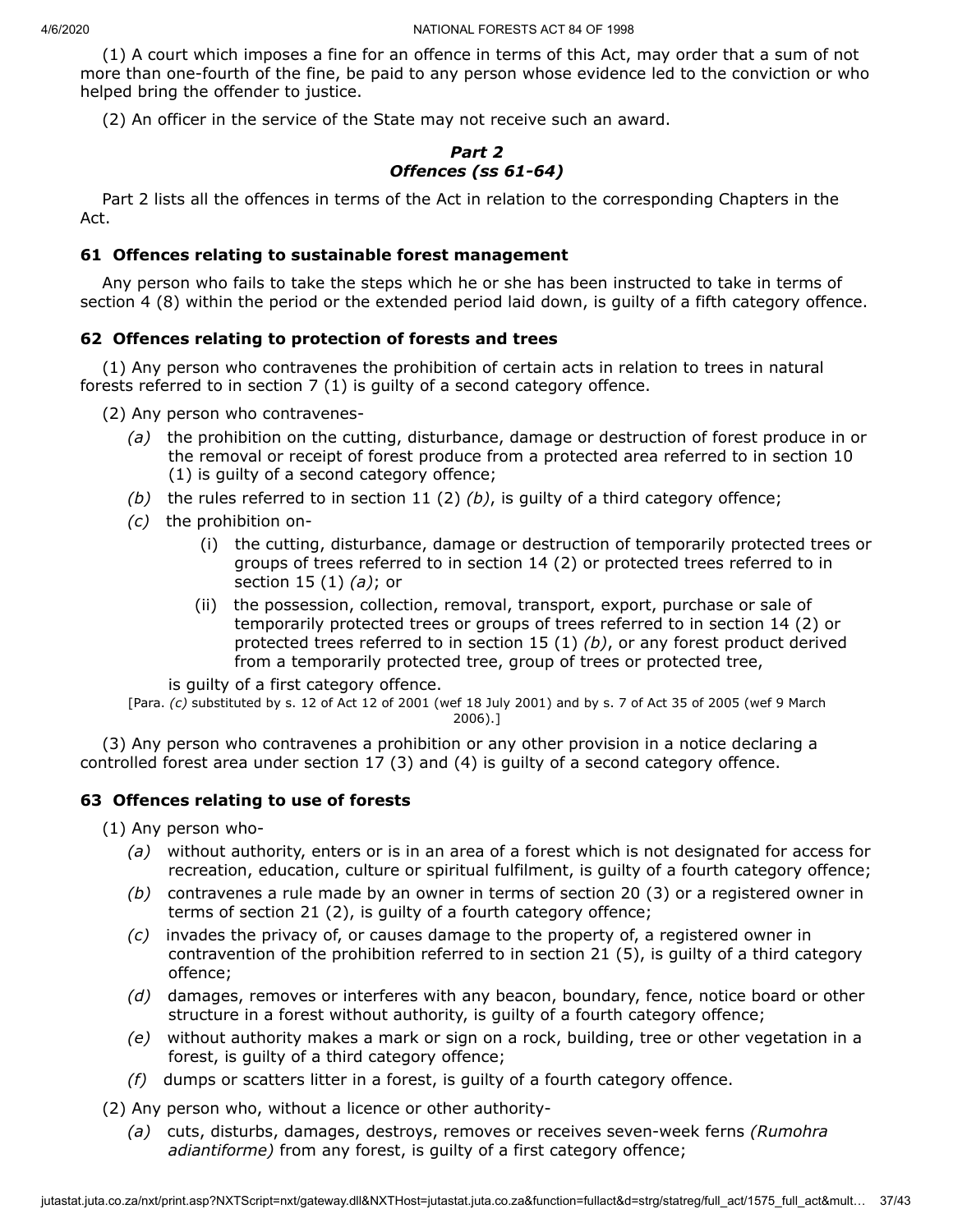*(a*A*)* cuts, disturbs, damages, destroys, removes or receives forest produce other than seven-week ferns (*Rumohra adiantiforme*) from any forest is guilty of a third category offence;

[Para. *(a*A*)* inserted by s. 8 of Act 35 of 2005 (wef 9 March 2006).]

*(b)* kills any animal, bird, insect or fish, is guilty of a second category offence if it is in a protected area and a third category offence if it is in any other area.

(3) Any person who, without the permission of the registered owner, removes any forest produce other than trees referred to in section 62 (1), from a forest other than a State forest, is guilty of a third category offence.

(4) Any person who carries on an activity in a State forest for which a licence is required without such a licence is guilty of-

- *(a)* a third category offence, if the State forest is a protected area;
- *(b)* a fourth category offence, if the State forest is not a protected area.

(5) Any person who contravenes a condition in a licence, exemption or other authorisation in terms of this Act-

- *(a)* in any protected area is guilty of a second category offence;
- *(b)* in any other forest is guilty of a third category offence.

# **64 Offences in relation to enforcement**

(1) Any person who-

- *(a)* refuses or fails to produce a licence in terms of section 24 (8) to a forest officer or a police officer; or
- *(b)* prevents a forest officer or police officer from, or hinders a forest officer or police officer, acting under section 67, 68 or 69,

is guilty of a fourth category offence.

- (2) A forest officer or employee of the Department who-
	- *(a)* solicits or receives, or agrees to receive, any payment, advantage or reward for doing anything in conflict with his or her duty;
	- *(b)* solicits or receives, or agrees to receive, any payment, advantage or reward, other than his or her normal remuneration, for performing his or her duty; or
	- *(c)* trades in forest produce, other than forest produce grown or produced on his or her own land, or acts as an agent for any person trading in forest produce,

is guilty of a second category offence.

### **CHAPTER 8 ENFORCEMENT (ss 65-69)**

This Chapter provides for the appointment of forest officers and sets out their powers to police the provisions of this Act effectively.

[Date of commencement of Chapter 8: 25 February 2000.]

# **65 Appointment of forest officers**

The Director-General may-

- *(a)* designate posts in the Department or in any provincial administration or local authority, whose incumbents are forest officers; and
- *(b)* appoint any other suitably qualified persons as forest officers.

[Date of commencement of s. 65: 25 February 2000.]

# **66 General powers of forest officers**

(1) A reference to an offence in this Chapter is a reference to an offence in terms of this Act.

- (2) A forest officer has in respect of any offence all the powers vested by law in a police official.
- (3) A forest officer exercising powers under this Act-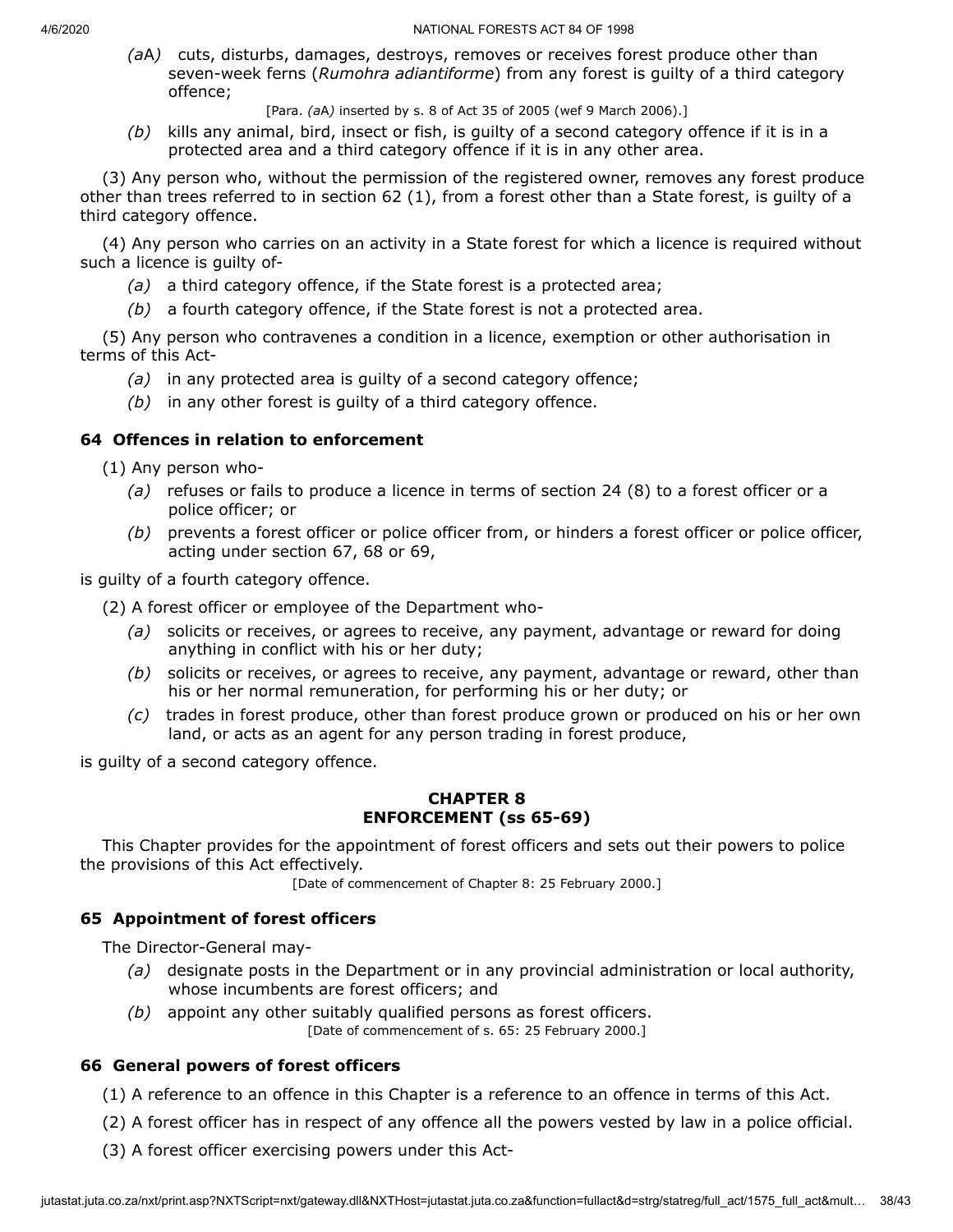- *(a)* is deemed to be a peace officer as defined in section 1 of the Criminal Procedure Act, 1977 (Act 51 of 1977);
- *(b)* must carry with him or her, and produce on request, the prescribed proof of his or her identity and appointment as a forest officer. [Date of commencement of s. 66: 25 February 2000.]

### **67 Power to enter and search**

(1) A forest officer may enter and search any land or premises without a warrant if he or she has reason to believe that an offence has been or is being committed there if-

- *(a)* the person in control of the land or premises consents; or
- *(b)* the forest officer has reason to believe that a warrant would be issued if he or she were to apply for such warrant, but the delay caused by applying would defeat the object of the entry or search.

(2) A forest officer may, without a warrant, stop, enter and search any vehicle or search any pack-animal which he or she reasonably suspects is being or has been used in the commission of an offence.

[Date of commencement of s. 67: 25 February 2000.]

# **68 Power to seize**

(1) A forest officer may seize without a warrant-

- *(a)* any forest produce in respect of which he or she has reason to suspect an offence has been or is being committed;
- *(b)* any vehicle, tool, weapon, animal or other thing which he or she has reason to believe has been or is being used in the commission of an offence;
- *(c)* any thing which he or she has reason to believe might be used as evidence in the prosecution of any person for an offence.

(2) Where any vehicle or animal is seized under subsection (1) *(b)*, the person in control of the vehicle or animal must take it to the place pointed out by the forest officer.

(3) The place pointed out must be that which in the opinion of the forest officer is the nearest or most convenient for keeping the vehicle or animal.

(4) The vehicle may be kept there pending the outcome of any proceedings in terms of this Act.

(5) If the person in control of the vehicle or animal refuses to take it to the place, the forest officer may do so.

(6) In order to safeguard a vehicle which has been seized, the forest officer may immobilise it by removing a part.

(7) The part must be kept safely and returned to the vehicle in good order when it is released.

(8) An item seized under this section must be kept securely and in good order. [Date of commencement of s. 68: 25 February 2000.]

#### **69 Power to arrest**

(1) A forest officer may arrest any person whom he or she reasonably suspects to have committed-

- *(a)* a first, second or third category offence; or
- *(b)* a fourth category offence and who in his or her opinion will fail to appear in answer to a summons.
- (2) In making an arrest, a forest officer must-
	- *(a)* not use more force than is reasonably necessary if the arrest is resisted;
	- *(b)* respect the constitutional rights of the person arrested.

[Date of commencement of s. 69: 25 February 2000.]

# **CHAPTER 9 GENERAL AND TRANSITIONAL PROVISIONS (ss 70-80)**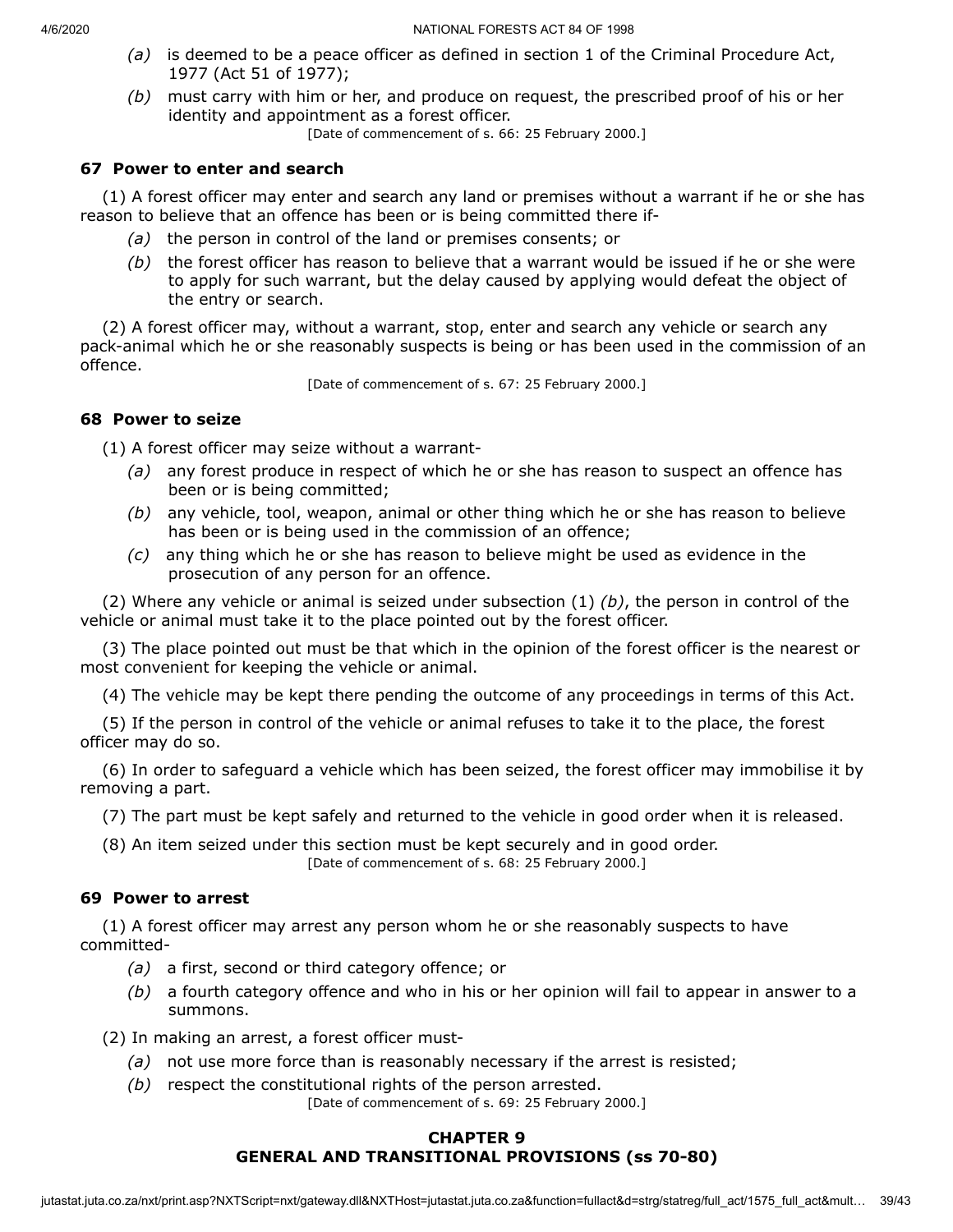This Chapter deals primarily with the transition to a new legal order with regard to forests. Miscellaneous items which need to be regulated are also dealt with here.

# *Part 1 Miscellaneous (ss 70-72)*

# **70 Documents and steps valid under certain circumstances**

(1) A regulation, exemption, licence or notice purportedly made, issued or given in terms of this Act-

- *(a)* which does not comply with this Act, is valid if the non-compliance is not material and does not prejudice any person;
- *(b)* may be amended or replaced without following the procedure set out in this Act if-
	- (i) the purpose is to correct a mistake in the regulation, exemption, licence or notice; and
	- (ii) the correction does not change the rights and duties of any person materially.

(2) The failure to take any steps required in terms of this Act as a prerequisite for any decision or action does not invalidate the decision or action if the failure-

- *(a)* is not material;
- *(b)* has subsequently been corrected;
- *(c)* does not prejudice any person; and
- *(d)* is not procedurally unfair.

# **71 Delivery of documents**

(1) If any notice or other document referred to in this Act must be delivered to any person, it may-

- *(a)* be delivered by hand;
- *(b)* be sent by registered mail-
	- (i) to that person's business or residential address; or
	- (ii) in the case of a juristic person, to its registered address or principal place of business; or
- *(c)* where an address is unknown, despite reasonable enquiry, be published once in the *Gazette* and once in a local newspaper circulating in the area of that person's last known residential or business address.

(2) Any document delivered in terms of subsection (1) *(b)* or *(c)* is presumed to have come to the notice of the person, unless the contrary is proved.

# **72 Publication of notices in media**

(1) Where a notice must be published or aired in terms of this Act and-

- *(a)* the required number of television channels or radio stations are not broadcasting to an area; or
- *(b)* the required number of newspapers are not circulated in an area,

the organ of State responsible for publication may do so in such lesser number of media as to reach the area concerned.

(2) If an employee of a television channel or radio station signs an affidavit confirming-

- *(a)* publication of a notice, it is presumed that the notice has been published; or
- *(b)* that a television channel or radio station is broadcasting to a particular area, it is presumed that it is so broadcasting,

until the contrary is proved.

(3) If an employee of a newspaper signs an affidavit confirming that a newspaper circulates in a particular area, it is presumed that it does, until the contrary is proved.

# *Part 2*

# *Repeal and amendment of laws, savings, short title and commencement (ss 73-80)*

jutastat.juta.co.za/nxt/print.asp?NXTScript=nxt/gateway.dll&NXTHost=jutastat.juta.co.za&function=fullact&d=strg/statreg/full\_act/1575\_full\_act&mult… 40/43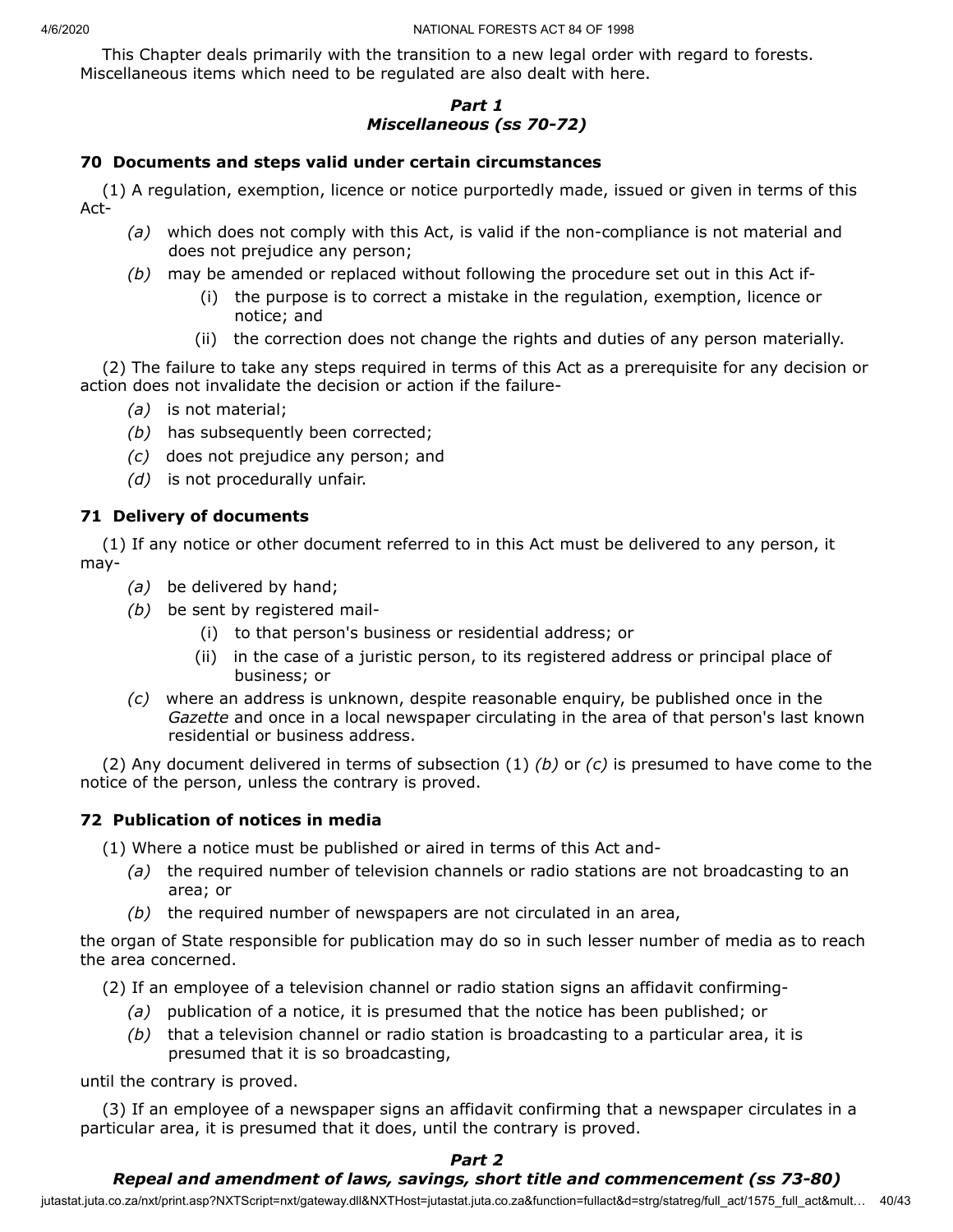# **73 Repeal of laws**

(1) The laws referred to in Schedule 1 are repealed to the extent indicated in the third column of that Schedule.

(2) *(a)* The definitions of 'chief executive officer', 'fund in Part IX', 'institute' and 'national botanic garden' in section 1, and sections 57 to 72, 73 (1) *(g)* and 89 (3) of, and Schedule 1 to, the Forest Act, 1984 (Act 122 of 1984);

*(b)* Sections 1, 4 to 10 and 12 of the Forest Amendment Act, 1991 (Act 53 of 1991); and

*(c)* Sections 46 and 47 of the Transfer of Powers and Duties of the State President Act, 1986 (Act 97 of 1986), in so far as they amend the Forest Act, 1984,

are repealed with effect from a date to be published by the Minister in the *Gazette*, which may not be earlier than the date on which a law or an amendment to a law is promulgated providing for the matters dealt with in those sections and that Schedule.

# **74 Savings**

(1) Anything done in terms of a law repealed by this Act-

- *(a)* remains valid if it is consistent with this Act, until repealed or overridden; and
- *(b)* becomes administrative action in terms of the corresponding provision of this Act.

(2) Any regulation made in terms of the Forest Act, 1984 (Act 122 of 1984)-

- *(a)* remains valid if it is consistent with this Act, until it is repealed by the Minister; and
- *(b)* becomes a regulation made in terms of sections 53 and 54 of this Act.

(3) Assignments and delegations of powers or duties under the Forest Act, 1984, become assignments or delegations under this Act if they are consistent with this Act.

(4) The Tweefontein Timber Company Limited continues to exist with the same assets, liabilities, rights and obligations despite the repeal by section 73 (1).

(5) Section 17 of the Forest Act, 1984, remains in force for purposes only of determining prices in contracts-

- *(a)* entered into before this Act comes into force; and
- *(b)* which would, in the absence of section 17, be incomplete.

# **75**

Amends section 1 of the Management of State Forests Act 128 of 1992 by substituting the definition of 'Forest Act'.

# **76**

Substitutes section 3 of the Management of State Forests Act 128 of 1992.

# **77**

(1) Repeals section 4 of the Management of State Forests Act 128 of 1992.

(2) Agreements entered into in terms of section 4 which are valid at the commencement of this Act continue on the same terms subject to the following:

- *(a)* The right of access referred to in sections 19 and 20 of this Act applies to State forests to which such agreements relate.
- *(b)* The South African Forestry Company Limited does not own or have a right to acquire ownership or ninety-nine year leasehold of any State forest.
- *(c)* The parties may amend the existing agreements or enter into a new agreement or agreements replacing the existing agreements, save that any right to use a State forest in terms of a new agreement must be granted in terms of Chapter 4.
- *(d)* The South African Forestry Company Limited is deemed to be licensed under section 23 to carry on the activities allowed by the existing agreements for as long as the agreements remain in force.
- *(e)* No licence fee is payable by the South African Forestry Company Limited as a result of paragraph *(d)* if it pays rent in terms of the existing agreements.

jutastat.juta.co.za/nxt/print.asp?NXTScript=nxt/gateway.dll&NXTHost=jutastat.juta.co.za&function=fullact&d=strg/statreg/full\_act/1575\_full\_act&mult… 41/43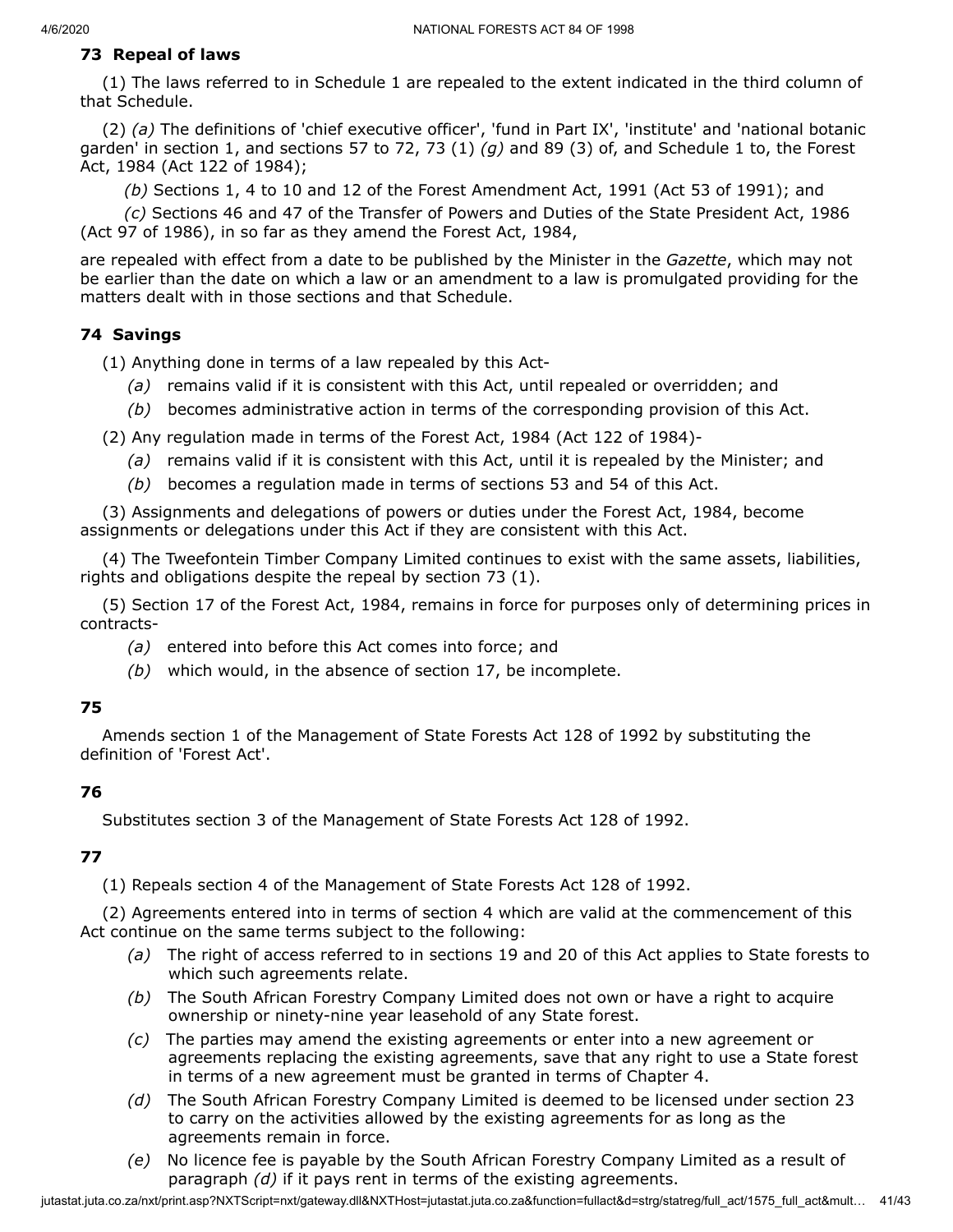- *(f)* Powers and duties of the Director-General in terms of the Forest Act, 1984, (Act 122 of 1984), and the regulations made in terms of that Act, which have been delegated or assigned to the South African Forestry Company Limited in terms of the existing agreements and which-
	- (i) exist under a corresponding provision in this Act, are deemed to have been delegated or assigned to the South African Forestry Company Limited under section 47 or 48;
	- (ii) do not exist under a corresponding provision in this Act, no longer vest in the South African Forestry Company Limited.

# **78**

Amends the Forestry Laws Rationalisation and Amendment Act 51 of 1994 as set out in Schedule 2.

# **79 Short title**

This Act is the National Forests Act, 1998.

### **80 Commencement**

This Act takes effect on a date fixed by the President in the *Gazette*.

# **Schedule 1**

### (Section 73) [Schedule 1 amended by s. 13 of Act 12 of 2001 (wef 18 July 2001).]

| <b>Number and</b><br>year of law | <b>Short title</b>                                                    | <b>Extent of repeal</b>                                                                                                                                                         |
|----------------------------------|-----------------------------------------------------------------------|---------------------------------------------------------------------------------------------------------------------------------------------------------------------------------|
| Act 122 of 1984                  | Forest Act, 1984                                                      | The whole, save for sections 7, 8,<br>and 9 and the provisions referred to<br>in section 73 (2) of this Act and<br>section 35 of the National Veld and<br>Forest Fire Act, 1998 |
| Act 52 of 1987                   | Forest Amendment Act, 1987                                            | The whole                                                                                                                                                                       |
| Act 90 of 1987                   | Forest Second Amendment Act, 1987                                     | The whole                                                                                                                                                                       |
| Act 14 of 1988                   | Forest Amendment Act, 1988                                            | The whole                                                                                                                                                                       |
| Act 25 of 1989                   | Forest Amendment Act, 1989                                            | The whole                                                                                                                                                                       |
| Act 53 of 1991                   | Forest Amendment Act, 1991                                            | The whole, save for the provisions<br>referred to in section 73 (2) of this<br>Act.                                                                                             |
| Act 85 of 1991                   | Post Office Amendment Act, 1991                                       | Section 78, only in so far as it<br>amends the Forest Act, 1984                                                                                                                 |
| Act 108 of 1991                  | Abolition of Racially Based Land Measures Act, Section 43<br>1991     |                                                                                                                                                                                 |
| Act 54 of 1992                   | The Conversion of the Tweefontein Timber<br>Company Limited Act, 1992 | The whole                                                                                                                                                                       |
| Act 129 of 1993                  | General Law Third Amendment Act, 1993                                 | Sections 59 and 60                                                                                                                                                              |
| Act 63 of 1995                   | Forest Amendment Act, 1995                                            | The whole                                                                                                                                                                       |